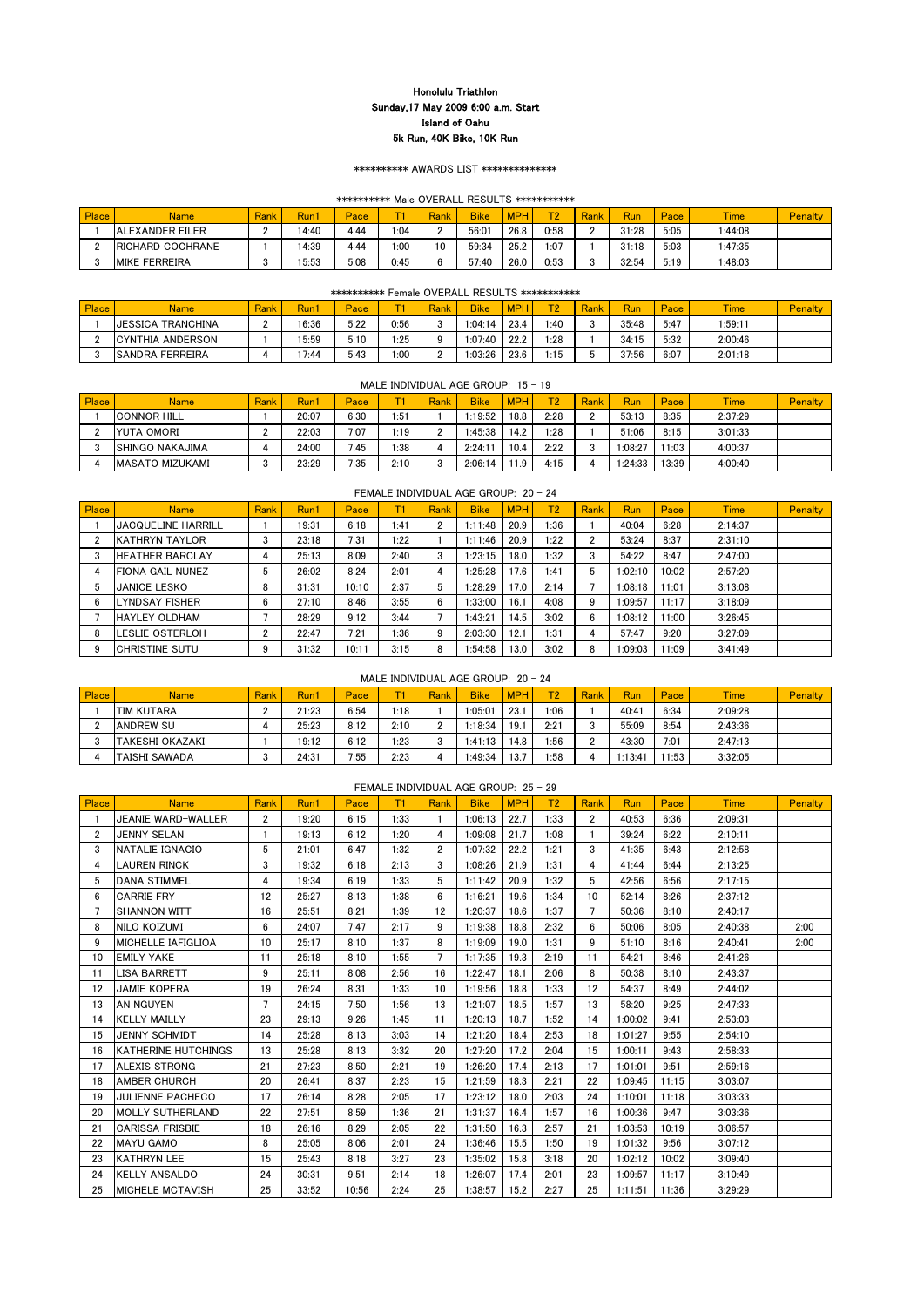\*\*\*\*\*\*\*\*\*\* AWARDS LIST \*\*\*\*\*\*\*\*\*\*\*\*\*\*

MALE INDIVIDUAL AGE GROUP: 25 - 29

| Place          | <b>Name</b>                  | Rank | Run1  | Pace | T1   | Rank           | <b>Bike</b> | <b>MPH</b> | T <sub>2</sub> | Rank                 | <b>Run</b> | Pace  | <b>Time</b> | <b>Penalty</b> |
|----------------|------------------------------|------|-------|------|------|----------------|-------------|------------|----------------|----------------------|------------|-------|-------------|----------------|
|                | ISATOSHI IWATA               |      | 17:29 | 5:39 | 0:54 | $\mathbf{2}^-$ | 1:03:12     | 23.7       | 0:58           |                      | 36:10      | 5:50  | 1:58:42     |                |
| $\overline{2}$ | <b>IMATT DYKHUIZEN</b>       | 4    | 19:09 | 6:11 | 1:15 |                | 1:01:08     | 24.5       | 1:21           | $\mathbf{2}^{\circ}$ | 36:46      | 5:56  | 1:59:37     |                |
| 3              | <b>STUART NAYLOR</b>         | 3    | 18:55 | 6:07 | 1:22 | 4              | 1:07:09     | 22.3       | 1:15           | 5.                   | 40:36      | 6:33  | 2:09:15     |                |
| 4              | <b>AARON VAN BOER</b>        | 2    | 18:43 | 6:02 | 1:39 | 5              | 1:08:31     | 21.9       | 1:21           | $\mathcal{S}$        | 39:07      | 6:19  | 2:09:19     |                |
| 5              | <b>MICHAEL EWENS</b>         |      | 20:44 | 6:42 | 1:35 | 3              | 1:06:09     | 22.7       | 1:36           | 4                    | 40:31      | 6:33  | 2:10:33     |                |
| -6             | <b>RICHARD KLOBUCHAR, JR</b> | 5    | 19:50 | 6:24 | 1:40 | 6              | 1:08:56     | 21.8       | 1:31           |                      | 42:47      | 6:54  | 2:14:42     |                |
|                | <b>JEFFREY RITGER</b>        | 6    | 20:32 | 6:38 | 1:57 |                | 1:09:52     | 21.5       | 2:08           | 6                    | 42:08      | 6:48  | 2:16:36     |                |
| 8              | <b>GJYLAMETI KRIS</b>        | 10   | 21:08 | 6:49 | 1:39 | 8              | 1:12:26     | 20.7       | 1:33           | 9                    | 47:12      | 7:37  | 2:23:56     |                |
| 9              | <b>STUAT QUEL</b>            | 9    | 21:07 | 6:49 | 1:39 | 10             | 1:13:11     | 20.5       | 1:56           | 8                    | 47:07      | 7:36  | 2:24:58     |                |
| 10             | <b>IDARREN CHAN</b>          | 8    | 20:55 | 6:45 | 1:54 | 9              | 1:13:04     | 20.5       | 2:13           | 10                   | 56:07      | 9:03  | 2:34:11     |                |
| 11             | <b>JONATHAN SOCKELL</b>      | 12   | 26:04 | 8:25 | 3:44 | 12             | 1:30:04     | 16.7       | 2:20           | 11                   | 1:04:41    | 10:26 | 3:06:52     |                |
| 12             | <b>LANCE MUNSELLE</b>        | 11   | 25:30 | 8:14 | 1:53 | 11             | 1:13:17     | 20.5       | 3:38           | 12 <sup>2</sup>      | 1:24:34    | 13:39 | 3:08:50     |                |

#### FEMALE INDIVIDUAL AGE GROUP: 30 - 34

| Place          | <b>Name</b>                | Rank           | Run1  | Pace  | T1   | Rank                 | <b>Bike</b> | <b>MPH</b> | T <sub>2</sub> | Rank           | <b>Run</b> | Pace  | <b>Time</b> | <b>Penalty</b> |
|----------------|----------------------------|----------------|-------|-------|------|----------------------|-------------|------------|----------------|----------------|------------|-------|-------------|----------------|
|                | IMACHIKO NAKANISHI         | $\mathbf{1}$   | 17:32 | 5:40  | 0:54 | $\mathbf{2}^{\circ}$ | 1:05:46     | 22.8       | 1:04           |                | 36:52      | 5:57  | 2:02:06     |                |
| $\overline{2}$ | AMY BENNETT                | $\overline{2}$ | 18:39 | 6:01  | 1:05 |                      | 1:03:10     | 23.7       | 1:06           | $\overline{2}$ | 40:49      | 6:35  | 2:04:47     |                |
| 3              | <b>NORMA BUSTOS</b>        | 3              | 21:27 | 6:56  | 1:27 | 3                    | 1:14:02     | 20.3       | 1:19           | 13             | 53:23      | 8:37  | 2:31:36     |                |
| 4              | <b>TOMOMI MUTO</b>         | $\overline{7}$ | 24:01 | 7:45  | 1:46 | 6                    | 1:16:48     | 19.5       | 2:10           | 6              | 50:00      | 8:04  | 2:34:44     |                |
| 5              | <b>NAHOKO NIWA</b>         | 6              | 23:32 | 7:36  | 1:57 | 9                    | 1:19:10     | 18.9       | 1:41           | 4              | 48:51      | 7:53  | 2:35:10     |                |
| 6              | CHRISTIE MCJANNET          | 9              | 24:53 | 8:02  | 1:59 | 4                    | 1:16:03     | 19.7       | 2:00           | 8              | 51:30      | 8:19  | 2:36:23     |                |
| 7              | <b>VICKI RIEGER</b>        | 4              | 23:28 | 7:35  | 1:26 | 8                    | 1:18:26     | 19.1       | 1:19           | 12             | 53:19      | 8:36  | 2:37:56     |                |
| 8              | <b>SELENA MAXWELL</b>      | 8              | 24:32 | 7:55  | 2:03 | 7                    | 1:17:43     | 19.3       | 1:41           | 11             | 53:03      | 8:34  | 2:39:00     |                |
| 9              | <b>KRISTIN MAYNE</b>       | 13             | 25:17 | 8:10  | 3:04 | 5                    | 1:16:29     | 19.6       | 3:21           | $\overline{7}$ | 51:10      | 8:16  | 2:39:19     |                |
| 10             | <b>KARINA LARANJEIRA</b>   | 22             | 27:23 | 8:50  | 2:28 | 12                   | 1:21:38     | 18.4       | 2:58           | 3              | 46:27      | 7:30  | 2:40:52     |                |
| 11             | LORI FRIEDENBERG           | 10             | 25:09 | 8:07  | 2:01 | 11                   | 1:19:42     | 18.8       | 2:28           | 10             | 52:20      | 8:27  | 2:41:38     |                |
| 12             | <b>HEATHER BRIEN</b>       | 12             | 25:15 | 8:09  | 2:06 | 14                   | 1:23:16     | 18.0       | 1:35           | 9              | 51:56      | 8:23  | 2:44:06     |                |
| 13             | <b>KAMMIE AGUADA</b>       | 21             | 27:19 | 8:49  | 2:17 | 15                   | 1:23:19     | 18.0       | 1:59           | 5              | 49:23      | 7:58  | 2:44:15     |                |
| 14             | <b>ALICIA ARAGON</b>       | 15             | 25:25 | 8:12  | 1:32 | 10                   | 1:19:31     | 18.9       | 2:18           | 19             | 1:01:16    | 9:53  | 2:52:01     | 2:00           |
| 15             | <b>MARIKO ALVAREZ</b>      | 5              | 23:32 | 7:36  | 2:11 | 18                   | 1:28:33     | 16.9       | 2:47           | 15             | 55:59      | 9:02  | 2:53:00     |                |
| 16             | <b>MARLENA OSHAN</b>       | 17             | 25:42 | 8:18  | 2:33 | 16                   | 1:24:49     | 17.7       | 2:31           | 20             | 1:01:26    | 9:55  | 2:57:00     |                |
| 17             | LEIGH-ANNE TRAVERS         | 14             | 25:23 | 8:12  | 3:43 | 22                   | 1:30:32     | 16.6       | 3:14           | 14             | 55:48      | 9:00  | 2:58:38     |                |
| 18             | <b>ALEXANDRA SOROTA</b>    | 18             | 26:00 | 8:24  | 3:46 | 19                   | 1:29:23     | 16.8       | 2:48           | 16             | 59:52      | 9:40  | 3:01:48     |                |
| 19             | <b>JAMIE RIGGS-NAGY</b>    | 25             | 30:48 | 9:56  | 3:05 | 17                   | 1:24:50     | 17.7       | 3:20           | 17             | 59:55      | 9:40  | 3:01:56     |                |
| 20             | <b>MELANIE RICHARDSON</b>  | 11             | 25:13 | 8:09  | 2:55 | 23                   | 1:32:33     | 16.2       | 2:13           | 18             | 1:00:58    | 9:50  | 3:03:51     |                |
| 21             | LISA BRIN                  | 23             | 27:34 | 8:54  | 2:31 | 26                   | 1:34:13     | 15.9       | 2:06           | 21             | 1:02:07    | 10:01 | 3:08:29     |                |
| 22             | <b>DORI HUTCHINGS</b>      | 16             | 25:27 | 8:13  | 3:42 | 21                   | 1:30:18     | 16.6       | 3:05           | 24             | 1:08:16    | 11:01 | 3:10:46     |                |
| 23             | <b>ALLISON SOON</b>        | 20             | 26:41 | 8:37  | 2:50 | 25                   | 1:33:08     | 16.1       | 2:30           | 23             | 1:07:53    | 10:57 | 3:13:01     |                |
| 24             | KATHRYN HENDRIX            | 26             | 31:33 | 10:11 | 3:16 | 24                   | 1:32:34     | 16.2       | 3:06           | 22             | 1:04:43    | 10:27 | 3:15:11     |                |
| 25             | <b>PRISCILLA DRISCOLL</b>  | 27             | 32:55 | 10:37 | 1:46 | 13                   | 1:22:18     | 18.2       | 4:01           | 26             | 1:14:46    | 12:04 | 3:15:44     |                |
| 26             | <b>ELIZABETH FORST</b>     | 24             | 30:22 | 9:48  | 3:43 | 20                   | 1:30:01     | 16.7       | 2:31           | 25             | 1:11:52    | 11:36 | 3:18:28     |                |
| 27             | AFSANEH ZOLFAGHARI         | 28             | 34:54 | 11:16 | 3:53 | 28                   | 1:36:52     | 15.5       | 2:59           | 27             | 1:24:14    | 13:36 | 3:42:51     |                |
| 28             | <b>INEEVA LEMMEL-DUERR</b> | 19             | 26:32 | 8:34  | 2:02 | 27                   | 1:35:03     | 15.8       | 5:57           |                |            |       |             |                |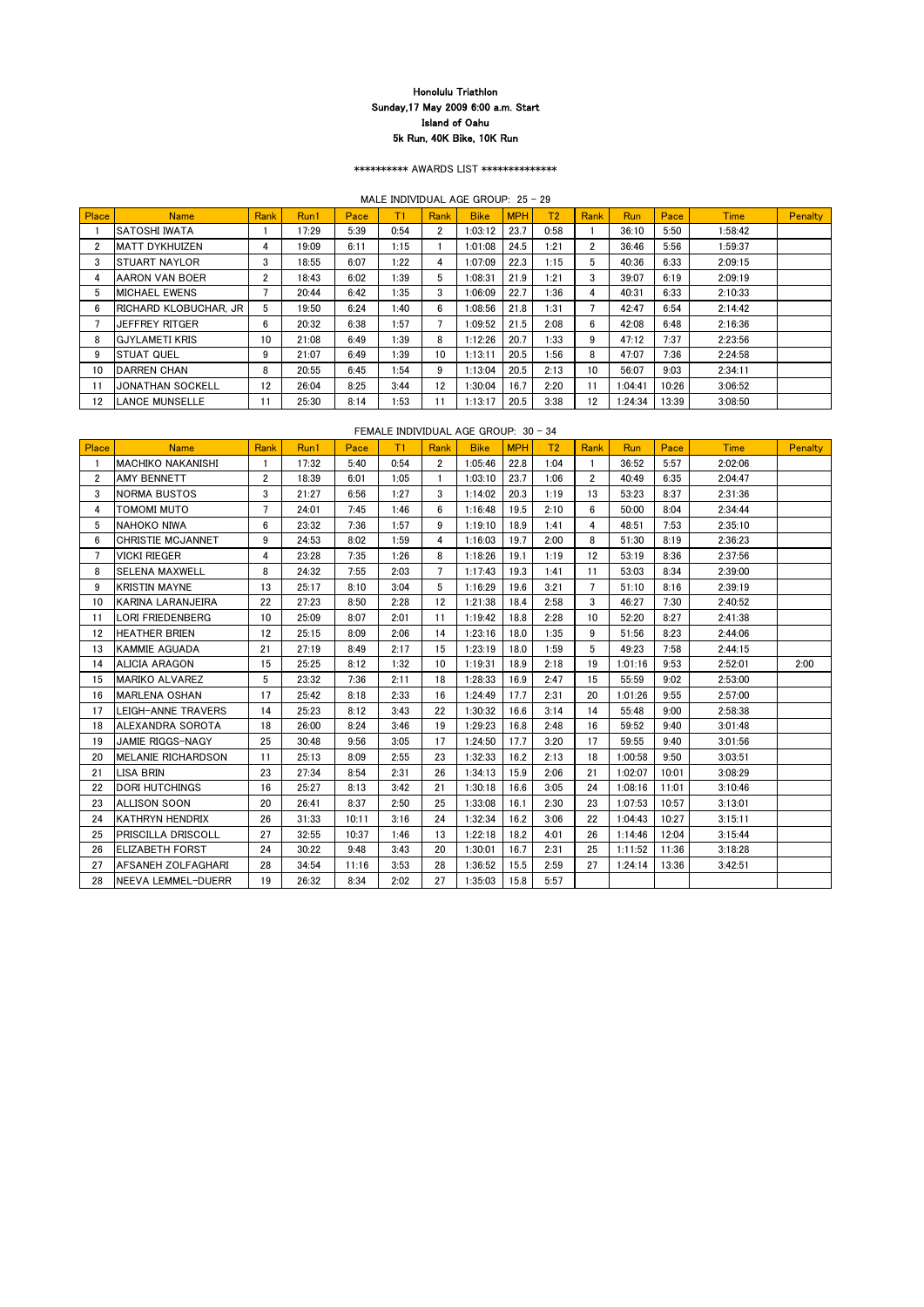\*\*\*\*\*\*\*\*\*\* AWARDS LIST \*\*\*\*\*\*\*\*\*\*\*\*\*\*

MALE INDIVIDUAL AGE GROUP: 30 - 34

| <b>Place</b>   | <b>Name</b>                 | Rank            | Run1  | Pace | T1   | Rank           | <b>Bike</b> | <b>MPH</b> | T <sub>2</sub> | Rank           | Run     | Pace  | <b>Time</b> | <b>Penalty</b> |
|----------------|-----------------------------|-----------------|-------|------|------|----------------|-------------|------------|----------------|----------------|---------|-------|-------------|----------------|
| $\mathbf{1}$   | <b>YU YUMOTO</b>            | $\overline{2}$  | 16:09 | 5:13 | 0:54 | $\overline{2}$ | 57:53       | 25.9       | 0:49           | 3              | 34:20   | 5:33  | 1:50:03     |                |
| $\overline{2}$ | <b>ERIC KOLLAI</b>          | 3               | 16:17 | 5:16 | 1:19 | $\mathbf{1}$   | 57:26       | 26.1       | 0:56           | $\overline{2}$ | 34:15   | 5:32  | 1:50:10     |                |
| 3              | TAI BLECHTA                 | 5               | 16:21 | 5:17 | 1:13 | 3              | 58:36       | 25.6       | 1:01           | 6              | 38:13   | 6:10  | 1:55:23     |                |
| 4              | HIDENARI TSURUMI            | $\mathbf{1}$    | 16:01 | 5:10 | 1:20 | 16             | 1:10:35     | 21.3       | 1:14           | $\mathbf{1}$   | 33:59   | 5:29  | 2:03:08     |                |
| 5              | YOSHIYUKI MIKAMI            | 8               | 17:33 | 5:40 | 0:57 | 4              | 1:04:17     | 23.3       | 1:10           | 11             | 40:32   | 6:33  | 2:04:27     |                |
| 6              | <b>BRYCE WILLIAMS</b>       | 4               | 16:20 | 5:16 | 1:20 | 15             | 1:10:09     | 21.4       | 1:14           | $\overline{4}$ | 35:58   | 5:48  | 2:04:59     |                |
| 7              | <b>KEVIN GEARY</b>          | $6\phantom{.}6$ | 17:26 | 5:38 | 1:25 | 10             | 1:07:43     | 22.2       | 1:37           | 5              | 37:40   | 6:05  | 2:05:50     |                |
| 8              | DAVID WILLIAMS              | 9               | 18:01 | 5:49 | 1:34 | 8              | 1:07:03     | 22.4       | 2:03           | 12             | 40:55   | 6:36  | 2:09:35     |                |
| 9              | <b>CHAD UYEHARA</b>         | 12              | 19:08 | 6:11 | 1:19 | 11             | 1:08:17     | 22.0       | 1:34           | 8              | 40:14   | 6:30  | 2:10:30     |                |
| 10             | DERRICK DELOS SANTOS        | 10              | 18:17 | 5:54 | 1:49 | 13             | 1:08:40     | 21.8       | 1:42           | 9              | 40:17   | 6:30  | 2:10:44     |                |
| 11             | <b>CHRIS KIDAWSKI</b>       | 20              | 20:11 | 6:31 | 1:28 | $\overline{7}$ | 1:07:03     | 22.4       | 1:37           | 10             | 40:30   | 6:32  | 2:10:48     |                |
| 12             | <b>JEREMY YAMAMOTO</b>      | 11              | 18:34 | 6:00 | 1:18 | 22             | 1:11:48     | 20.9       | 0:59           | $\overline{7}$ | 38:21   | 6:12  | 2:10:58     |                |
| 13             | <b>DILLON CAMERON</b>       | 18              | 19:45 | 6:23 | 1:40 | 6              | 1:06:08     | 22.7       | 1:19           | 15             | 45:32   | 7:21  | 2:14:21     |                |
| 14             | <b>JASON DIAS</b>           | 21              | 20:14 | 6:32 | 2:10 | 9              | 1:07:14     | 22.3       | 1:21           | 13             | 44:31   | 7:11  | 2:15:27     |                |
| 15             | YASUHIRO FUJIMOTO           | 15              | 19:24 | 6:16 | 1:16 | 12             | 1:08:25     | 21.9       | 1:27           | 16             | 47:11   | 7:37  | 2:17:41     |                |
| 16             | <b>JOHN LEWIS</b>           | 14              | 19:23 | 6:16 | 3:40 | $5\,$          | 1:05:22     | 22.9       | 1:59           | 20             | 47:50   | 7:43  | 2:18:11     |                |
| 17             | <b>TOSHIHIDE OHNO</b>       | $\overline{7}$  | 17:32 | 5:40 | 1:14 | 17             | 1:11:01     | 21.1       | 1:44           | 17             | 47:33   | 7:41  | 2:19:02     |                |
| 18             | <b>GIANNI RUSSELLO</b>      | 24              | 21:37 | 6:59 | 2:12 | 18             | 1:11:10     | 21.1       | 2:22           | 14             | 44:45   | 7:13  | 2:22:03     |                |
| 19             | <b>DAVID TURPIN</b>         | 17              | 19:37 | 6:20 | 1:28 | 20             | 1:11:40     | 20.9       | 1:36           | 22             | 48:39   | 7:51  | 2:22:58     |                |
| 20             | <b>GIDEON DUNGEY</b>        | 13              | 19:15 | 6:13 | 1:40 | 21             | 1:11:41     | 20.9       | 1:57           | 25             | 49:49   | 8:02  | 2:24:20     |                |
| 21             | <b>WILY WOO</b>             | 22              | 21:16 | 6:52 | 1:35 | 23             | 1:13:12     | 20.5       | 1:31           | 18             | 47:46   | 7:43  | 2:25:18     |                |
| 22             | <b>TIMOTHY BRAUNSCHWEIG</b> | 29              | 23:26 | 7:34 | 1:58 | 19             | 1:11:26     | 21.0       | 1:26           | 26             | 50:27   | 8:09  | 2:28:42     |                |
| 23             | <b>WESLEY LAM</b>           | 16              | 19:24 | 6:16 | 1:21 | 30             | 1:19:56     | 18.8       | 1:49           | 24             | 49:35   | 8:00  | 2:32:04     |                |
| 24             | <b>TAKU HANZAWA</b>         | 19              | 19:55 | 6:26 | 2:58 | 32             | 1:21:40     | 18.4       | 1:43           | 19             | 47:47   | 7:43  | 2:34:01     |                |
| 25             | <b>MASAKATSU HAYASHI</b>    | 25              | 21:53 | 7:04 | 2:34 | 26             | 1:16:22     | 19.6       | 2:16           | 27             | 50:58   | 8:14  | 2:34:02     |                |
| 26             | <b>STEVE GARRETT</b>        | 30              | 23:35 | 7:37 | 2:35 | 14             | 1:09:45     | 21.5       | 2:25           | 28             | 51:30   | 8:19  | 2:35:49     | 6:00           |
| 27             | <b>JOSHUA MITCHELL</b>      | 31              | 23:48 | 7:41 | 1:50 | 29             | 1:19:03     | 19.0       | 1:48           | 23             | 49:26   | 7:59  | 2:35:53     |                |
| 28             | KAZUHIRO KAWANA             | 23              | 21:29 | 6:56 | 2:22 | 25             | 1:16:06     | 19.7       | 2:31           | 30             | 55:05   | 8:54  | 2:37:31     |                |
| 29             | <b>RYOJI MATSUOKA</b>       | 26              | 22:02 | 7:07 | 1:31 | 34             | 1:27:05     | 17.2       | 1:21           | 21             | 48:19   | 7:48  | 2:40:16     |                |
| 30             | <b>BRYAN TAMURA</b>         | 32              | 24:43 | 7:59 | 2:28 | 27             | 1:17:04     | 19.5       | 2:45           | 33             | 58:00   | 9:22  | 2:44:58     |                |
| 31             | SATOSHI TOMINAGA            | 27              | 22:49 | 7:22 | 2:25 | 31             | 1:20:12     | 18.7       | 2:31           | 32             | 57:55   | 9:21  | 2:45:52     |                |
| 32             | <b>BRANDY STRAGTMAN</b>     | 35              | 26:02 | 8:24 | 2:01 | 24             | 1:14:55     | 20.0       | 2:21           | 35             | 1:05:07 | 10:31 | 2:50:24     |                |
| 33             | <b>KEITA NOGAMI</b>         | 33              | 25:06 | 8:06 | 2:13 | 28             | 1:18:20     | 19.1       | 2:22           | 34             | 1:03:20 | 10:13 | 2:51:21     |                |
| 34             | ALEJANDRO ESCALANTE-F       | 34              | 25:12 | 8:08 | 2:04 | 33             | 1:27:01     | 17.2       | 1:55           | 31             | 57:33   | 9:17  | 2:53:44     |                |
| 35             | KOJI KIKURA                 | 28              | 23:25 | 7:33 | 2:21 | 35             | 1:47:57     | 13.9       | 2:46           | 29             | 53:53   | 8:42  | 3:10:20     |                |

## FEMALE INDIVIDUAL AGE GROUP: 35 - 39

| <b>Place</b>   | <b>Name</b>               | Rank             | Run1  | Pace  | T1   | Rank             | <b>Bike</b> | <b>MPH</b> | T2   | <b>Rank</b>    | <b>Run</b> | Pace  | <b>Time</b> | <b>Penalty</b> |
|----------------|---------------------------|------------------|-------|-------|------|------------------|-------------|------------|------|----------------|------------|-------|-------------|----------------|
|                | <b>SHARON SPROULE</b>     |                  | 19:11 | 6:12  | 1:17 |                  | 1:06:26     | 22.6       | 1:17 |                | 38:38      | 6:14  | 2:06:46     |                |
| $\overline{2}$ | <b>ISARAH HUGHES</b>      | $\overline{2}$   | 20:59 | 6:47  | 1:29 | $\overline{2}$   | 1:07:52     | 22.1       | 1:16 | $\overline{2}$ | 43:07      | 6:58  | 2:14:41     |                |
| 3              | <b>ARLYN ROBINSON</b>     | 4                | 22:04 | 7:07  | 1:27 | 3                | 1:13:21     | 20.4       | 1:34 | 3              | 48:14      | 7:47  | 2:26:38     |                |
| 4              | <b>KATHRYN ACORDA</b>     | 5                | 23:25 | 7:33  | 2:22 | 4                | 1:14:22     | 20.2       | 2:01 | 6              | 50:14      | 8:07  | 2:32:21     |                |
| 5              | EIKO CHINN                | 3                | 21:14 | 6:51  | 1:39 | 5                | 1:18:14     | 19.2       | 3:33 | 4              | 48:53      | 7:54  | 2:33:32     |                |
| 6              | <b>ELAINE ENGOTT</b>      | 7                | 24:09 | 7:48  | 3:05 | 8                | 1:22:52     | 18.1       | 2:26 | $\overline{7}$ | 51:10      | 8:16  | 2:43:40     |                |
|                | <b>MICHELLE AITRO</b>     | 6                | 23:40 | 7:38  | 1:56 | 12               | 1:27:16     | 17.2       | 2:19 | 5              | 49:35      | 8:00  | 2:44:44     |                |
| 8              | <b>ALICIA ROMERO</b>      | 12               | 26:24 | 8:31  | 2:38 | 10 <sup>10</sup> | 1:23:56     | 17.9       | 2:45 | 8              | 52:24      | 8:28  | 2:48:05     |                |
| 9              | <b>SHANNON VAN GIESON</b> | 13               | 26:33 | 8:34  | 1:21 | 6                | 1:18:22     | 19.1       | 1:15 | 14             | 1:06:14    | 10:41 | 2:53:43     |                |
| 10             | LORI RAYMOND              | 10 <sup>10</sup> | 26:23 | 8:31  | 2:31 | 14               | 1:28:33     | 16.9       | 2:24 | 9              | 54:58      | 8:52  | 2:54:46     |                |
| 11             | YUKA KAWAHARAYAMA         | 14               | 27:11 | 8:46  | 1:38 | $\overline{7}$   | 1:20:47     | 18.6       | 1:51 | 13             | 1:03:54    | 10:19 | 2:55:19     |                |
| 12             | <b>STACEY BORQUEZ</b>     | 16               | 27:33 | 8:54  | 2:28 | 11               | 1:24:10     | 17.8       | 2:40 | 11             | 1:03:14    | 10:12 | 3:00:04     |                |
| 13             | <b>KIMBERLY MITCHELL</b>  | 11               | 26:23 | 8:31  | 2:31 | 15               | 1:28:34     | 16.9       | 2:23 | 10             | 1:01:09    | 9:52  | 3:00:58     |                |
| 14             | <b>KERI PANG</b>          | 15               | 27:22 | 8:50  | 2:53 | 9                | 1:23:12     | 18.0       | 3:26 | 17             | 1:08:04    | 10:59 | 3:04:56     |                |
| 15             | TAMMY ENGLISH             | 8                | 25:21 | 8:11  | 2:47 | 13               | 1:28:16     | 17.0       | 3:15 | 16             | 1:08:03    | 10:59 | 3:07:41     |                |
| 16             | <b>ROBIN BROOKE</b>       | 17               | 29:52 | 9:38  | 3:41 | 16               | 1:29:41     | 16.7       | 2:48 | 12             | 1:03:38    | 10:16 | 3:09:38     |                |
| 17             | <b>SHANNON BURKEY</b>     | 19               | 33:04 | 10:40 | 3:30 | 17               | 1:36:20     | 15.6       | 3:40 | 19             | 1:19:32    | 12:50 | 3:36:04     |                |
| 18             | <b>MIKI OGURA</b>         | 18               | 32:44 | 10:34 | 5:13 | 18               | 1:39:27     | 15.1       | 6:12 | 18             | 1:16:25    | 12:20 | 3:39:58     |                |
| 19             | <b>STEPHANIE CROLEY</b>   | 9                | 25:51 | 8:21  | 3:22 | 19               | 2:05:24     | 12.0       | 1:42 | 15             | 1:06:50    | 10:47 | 3:43:06     |                |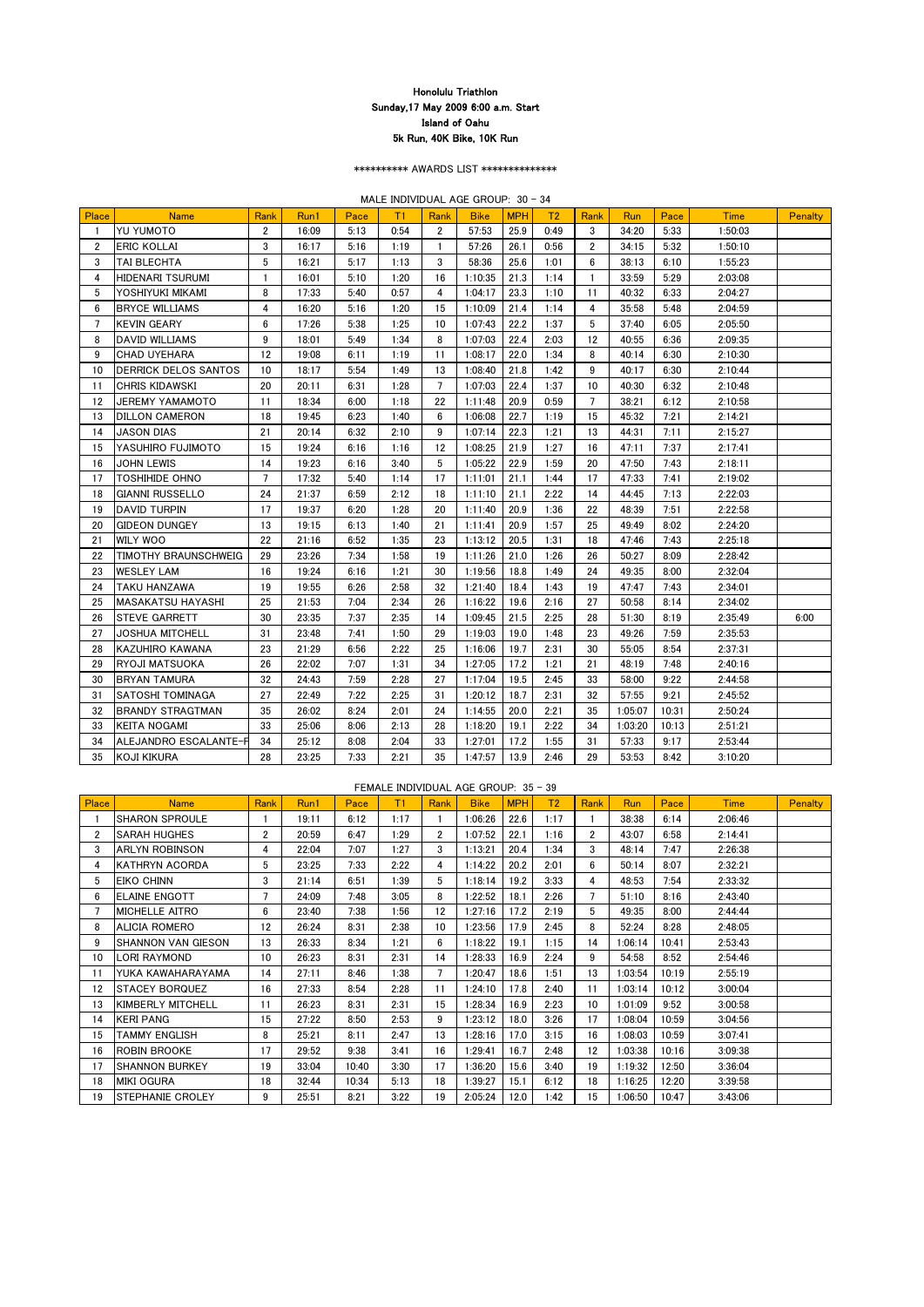\*\*\*\*\*\*\*\*\*\* AWARDS LIST \*\*\*\*\*\*\*\*\*\*\*\*\*\*

MALE INDIVIDUAL AGE GROUP: 35 - 39

| Place | <b>Name</b>               | Rank            | Run1  | Pace | T1   | Rank           | <b>Bike</b> | <b>MPH</b> | T <sub>2</sub> | Rank           | Run     | Pace  | <b>Time</b> | <b>Penalty</b> |
|-------|---------------------------|-----------------|-------|------|------|----------------|-------------|------------|----------------|----------------|---------|-------|-------------|----------------|
|       | <b>AARON WALLEN</b>       | $\mathbf{2}$    | 16:43 | 5:24 | 1:00 |                | 57:18       | 26.2       | 0:58           |                | 35:52   | 5:48  | 1:51:50     |                |
| 2     | <b>MATTHEW RAULS</b>      | 6               | 18:36 | 6:00 | 1:21 | 3              | 1:01:36     | 24.4       | 1:01           | $\mathbf{2}$   | 37:11   | 6:00  | 1:59:43     |                |
| 3     | <b>MICHAEL TARATKO</b>    | -1              | 16:38 | 5:22 | 1:18 | $\mathbf{2}$   | 1:00:54     | 24.6       | 1:11           | 6              | 40:22   | 6:31  | 2:00:21     |                |
| 4     | <b>GO MARUYAMA</b>        | $5\phantom{.0}$ | 17:35 | 5:41 | 1:04 | 5              | 1:03:34     | 23.6       | 1:11           | 4              | 38:08   | 6:09  | 2:01:30     |                |
| 5     | <b>BURT SENAS</b>         | 4               | 17:33 | 5:40 | 1:01 | 4              | 1:03:34     | 23.6       | 1:00           | 8              | 40:59   | 6:37  | 2:04:06     |                |
| 6     | YUKI YAMAURA              | 9               | 19:00 | 6:08 | 1:22 | 9              | 1:05:56     | 22.8       | 1:29           | 3              | 37:34   | 6:04  | 2:05:20     |                |
| 7     | <b>MIGUEL MEJIA</b>       | 3               | 17:20 | 5:36 | 1:18 | 17             | 1:09:58     | 21.4       | 1:29           | 5              | 39:12   | 6:20  | 2:09:16     |                |
| 8     | <b>ZACK SOLOMON</b>       | 10              | 19:24 | 6:16 | 1:20 | $\overline{7}$ | 1:04:39     | 23.2       | 1:17           | 11             | 42:55   | 6:56  | 2:09:33     |                |
| 9     | <b>GO YAMAMOTO</b>        | $\overline{7}$  | 18:44 | 6:03 | 1:38 | 14             | 1:07:35     | 22.2       | 1:37           | $\overline{7}$ | 40:59   | 6:37  | 2:10:31     |                |
| 10    | <b>JERRY BARTOLOME</b>    | 15              | 20:01 | 6:28 | 1:35 | 10             | 1:06:17     | 22.6       | 1:09           | 9              | 41:44   | 6:44  | 2:10:44     |                |
| 11    | RAFAEL BAEZ               | 13              | 19:43 | 6:22 | 1:09 | 12             | 1:07:16     | 22.3       | 1:23           | 13             | 42:58   | 6:56  | 2:12:28     |                |
| 12    | <b>LAWRENCE CHIEN</b>     | 14              | 19:52 | 6:25 | 1:50 | 6              | 1:03:39     | 23.6       | 1:51           | 19             | 45:41   | 7:23  | 2:12:53     |                |
| 13    | <b>EIRK ECK</b>           | 11              | 19:28 | 6:17 | 1:07 | 11             | 1:06:17     | 22.6       | 1:42           | 18             | 45:38   | 7:22  | 2:14:10     |                |
| 14    | <b>MICHAEL DANCH</b>      | 18              | 20:33 | 6:38 | 1:39 | 8              | 1:05:33     | 22.9       | 1:36           | 17             | 45:06   | 7:17  | 2:14:26     |                |
| 15    | <b>KIYOAKI TAKASHINA</b>  | 12              | 19:32 | 6:18 | 1:24 | 13             | 1:07:31     | 22.2       | 1:16           | 14             | 43:41   | 7:03  | 2:15:23     | 2:00           |
| 16    | <b>TAGE RAINSFORD</b>     | 17              | 20:29 | 6:37 | 1:34 | 15             | 1:07:47     | 22.1       | 1:51           | 16             | 44:09   | 7:08  | 2:15:49     |                |
| 17    | <b>ATSUMASA SUZUKI</b>    | 31              | 22:53 | 7:23 | 1:31 | 16             | 1:09:17     | 21.7       | 1:26           | 12             | 42:55   | 6:56  | 2:18:01     |                |
| 18    | <b>RICHARD BERG</b>       | 19              | 20:51 | 6:44 | 1:34 | 18             | 1:10:51     | 21.2       | 1:09           | 22             | 47:21   | 7:39  | 2:21:44     |                |
| 19    | <b>CRAYTON SIMMONS</b>    | 16              | 20:16 | 6:33 | 1:35 | 19             | 1:11:36     | 20.9       | 1:40           | 21             | 46:55   | 7:34  | 2:22:01     |                |
| 20    | <b>YOZO TACHIBANA</b>     | 8               | 18:56 | 6:07 | 1:24 | 38             | 1:20:13     | 18.7       | 1:42           | 10             | 42:17   | 6:50  | 2:24:30     |                |
| 21    | <b>FUTOSHI FURUSATO</b>   | 33              | 23:08 | 7:28 | 1:57 | 24             | 1:12:48     | 20.6       | 1:21           | 15             | 43:42   | 7:03  | 2:24:54     | 2:00           |
| 22    | <b>HIROYUKI SHIMA</b>     | 20              | 20:56 | 6:45 | 1:56 | 20             | 1:12:08     | 20.8       | 1:46           | 25             | 49:36   | 8:00  | 2:26:19     |                |
| 23    | <b>TSUGUNE SAITO</b>      | 29              | 22:44 | 7:20 | 1:17 | 22             | 1:12:44     | 20.6       | 2:10           | 23             | 48:35   | 7:51  | 2:27:28     |                |
| 24    | <b>DANIEL MCMULLEN</b>    | 28              | 22:36 | 7:18 | 2:08 | 23             | 1:12:48     | 20.6       | 1:57           | 26             | 49:36   | 8:00  | 2:29:02     |                |
| 25    | <b>TOSHIHARU HIJIKATA</b> | 22              | 21:29 | 6:56 | 2:39 | 32             | 1:16:45     | 19.5       | 1:59           | 27             | 49:45   | 8:02  | 2:32:36     |                |
| 26    | <b>HIROKI ISHIKAWA</b>    | 25              | 22:12 | 7:10 | 1:50 | 27             | 1:14:41     | 20.1       | 2:50           | 31             | 52:38   | 8:30  | 2:34:10     |                |
| 27    | SHIGEO KAGAMI             | 34              | 23:38 | 7:38 | 2:16 | 21             | 1:12:37     | 20.7       | 1:40           | 33             | 54:06   | 8:44  | 2:34:16     |                |
| 28    | <b>SHANE KIHARA</b>       | 40              | 26:57 | 8:42 | 1:58 | 28             | 1:14:41     | 20.1       | 1:59           | 20             | 46:50   | 7:34  | 2:34:23     | 2:00           |
| 29    | NORIMASA TSUKADA          | 30              | 22:52 | 7:23 | 1:45 | 37             | 1:18:28     | 19.1       | 1:37           | 29             | 50:48   | 8:12  | 2:35:29     |                |
| 30    | <b>BRENT OKUHATA</b>      | 32              | 22:54 | 7:23 | 1:59 | 36             | 1:18:15     | 19.2       | 1:59           | 28             | 50:28   | 8:09  | 2:35:34     |                |
| 31    | <b>KEISUKE MITSUTA</b>    | 26              | 22:28 | 7:15 | 2:07 | 31             | 1:16:36     | 19.6       | 2:46           | 32             | 53:04   | 8:34  | 2:36:59     |                |
| 32    | <b>DARREN KIMURA</b>      | 27              | 22:34 | 7:17 | 1:06 | 40             | 1:23:36     | 17.9       | 1:00           | 30             | 51:57   | 8:23  | 2:40:13     |                |
| 33    | <b>HISAYUKI SHIRAI</b>    | 23              | 21:31 | 6:57 | 2:55 | 30             | 1:15:14     | 19.9       | 4:19           | 34             | 55:05   | 8:53  | 2:41:02     | 2:00           |
| 34    | MICHAEL GOTZIAMAN         | 37              | 25:40 | 8:17 | 1:53 | 41             | 1:23:49     | 17.9       | 3:34           | 24             | 49:00   | 7:55  | 2:43:55     |                |
| 35    | <b>SHOKEI SUDA</b>        | 21              | 21:03 | 6:48 | 2:14 | 26             | 1:14:31     | 20.1       | 3:41           | 40             | 1:05:07 | 10:31 | 2:46:33     |                |
| 36    | <b>LANI STARKEY</b>       | 41              | 26:59 | 8:42 | 3:08 | 34             | 1:17:38     | 19.3       | 3:59           | 35             | 55:14   | 8:55  | 2:46:56     |                |
| 37    | <b>GAYLORD GORGONIO</b>   | 39              | 26:22 | 8:31 | 1:51 | 25             | 1:13:07     | 20.5       | 2:06           | 38             | 1:04:35 | 10:25 | 2:47:59     |                |
| 38    | <b>ERIC BECKER</b>        | 35              | 23:51 | 7:42 | 3:08 | 29             | 1:14:47     | 20.1       | 3:16           | 39             | 1:04:49 | 10:28 | 2:49:49     |                |
| 39    | <b>MASAKIYO MAEZONO</b>   | 24              | 22:01 | 7:07 | 2:02 | 35             | 1:17:42     | 19.3       | 3:04           | 37             | 1:04:02 | 10:20 | 2:50:49     | 2:00           |
| 40    | <b>HIROO KAGI</b>         | 36              | 25:37 | 8:16 | 3:31 | 33             | 1:17:29     | 19.4       | 2:25           | 36             | 1:03:03 | 10:11 | 2:52:02     |                |
| 41    | <b>SHIN ISHIYAMA</b>      | 38              | 25:42 | 8:18 | 1:46 | 39             | 1:22:02     | 18.3       | 1:43           | 41             | 1:11:05 | 11:28 | 3:02:16     |                |
| 42    | <b>HIROKI KOBAYASHI</b>   | 42              | 30:35 | 9:52 | 4:17 | 43             | 1:37:44     | 15.3       | 3:22           | 42             | 1:12:29 | 11:42 | 3:28:26     |                |
| 43    | MICHAEL ESPINUEVA         | 43              | 30:51 | 9:57 | 4:37 | 42             | 1:34:31     | 15.9       | 4:14           | 43             | 1:38:17 | 15:51 | 3:52:28     |                |

## FEMALE INDIVIDUAL AGE GROUP: 40 - 44

| Place | <b>Name</b>           | Rank | Run1  | Pace  |                 | Rank           | <b>Bike</b> | <b>MPH</b> | T2    | Rank | Run     | Pace  | <b>Time</b> | <b>Penalty</b> |
|-------|-----------------------|------|-------|-------|-----------------|----------------|-------------|------------|-------|------|---------|-------|-------------|----------------|
|       | <b>LONI GRAY</b>      |      | 21:14 | 6:51  | ⊡30             |                | 1:07:38     | 22.2       | 31: ا |      | 45:04   | 7:17  | 2:16:54     |                |
|       | <b>SANDRA KIMBALL</b> | 3    | 25:49 | 8:20  | $\mathbf{1:42}$ | $\overline{2}$ | 1:16:06     | 19.7       | 2:41  | 5    | 58:54   | 9:30  | 2:45:11     |                |
| ◠     | IROXANE TORRES        |      | 24:33 | 7:56  | 2:37            | 4              | 1:22:07     | 18.3       | 2:22  | n    | 56:30   | 9:07  | 2:48:07     |                |
|       | <b>IERIN GAYNOR</b>   | ა    | 27:37 | 8:55  | 2:16            | 3              | 1:22:01     | 18.3       | 1:58  |      | 56:58   | 9:12  | 2:50:48     |                |
|       | <b>JENNIFER THORN</b> |      | 27:20 | 8:49  | 2:24            | 5              | 1:32:14     | 16.3       | 2:28  | n    | 56:25   | 9:06  | 3:00:49     |                |
| 6     | IMONICA BLUT          | 6    | 29:33 | 9:32  | 44: ا           | 8              | 1:45:28     | 14.2       | 3:38  | 6    | 1:00:43 | 9:48  | 3:21:05     |                |
|       | IATSUKO KOBAYASHI     | 8    | 32:06 | 10:22 | 2:53            | 6              | 1:37:35     | 15.4       | 3:23  |      | 1:12:30 | 1:42  | 3:28:26     |                |
| 8     | <b>KARLA BECKER</b>   |      | 29:36 | 9:33  | 3:35            |                | 1:39:31     | 15.1       | 2:52  | 8    | 1:16:57 | 12:25 | 3:32:30     |                |
| 9     | <b>IMARY LESTER</b>   | 9    | 33:14 | 10:44 | 4:47            | 9              | 1:55:08     | 13.0       | 5:01  | 9    | 1:22:35 | 13:20 | 4:00:43     |                |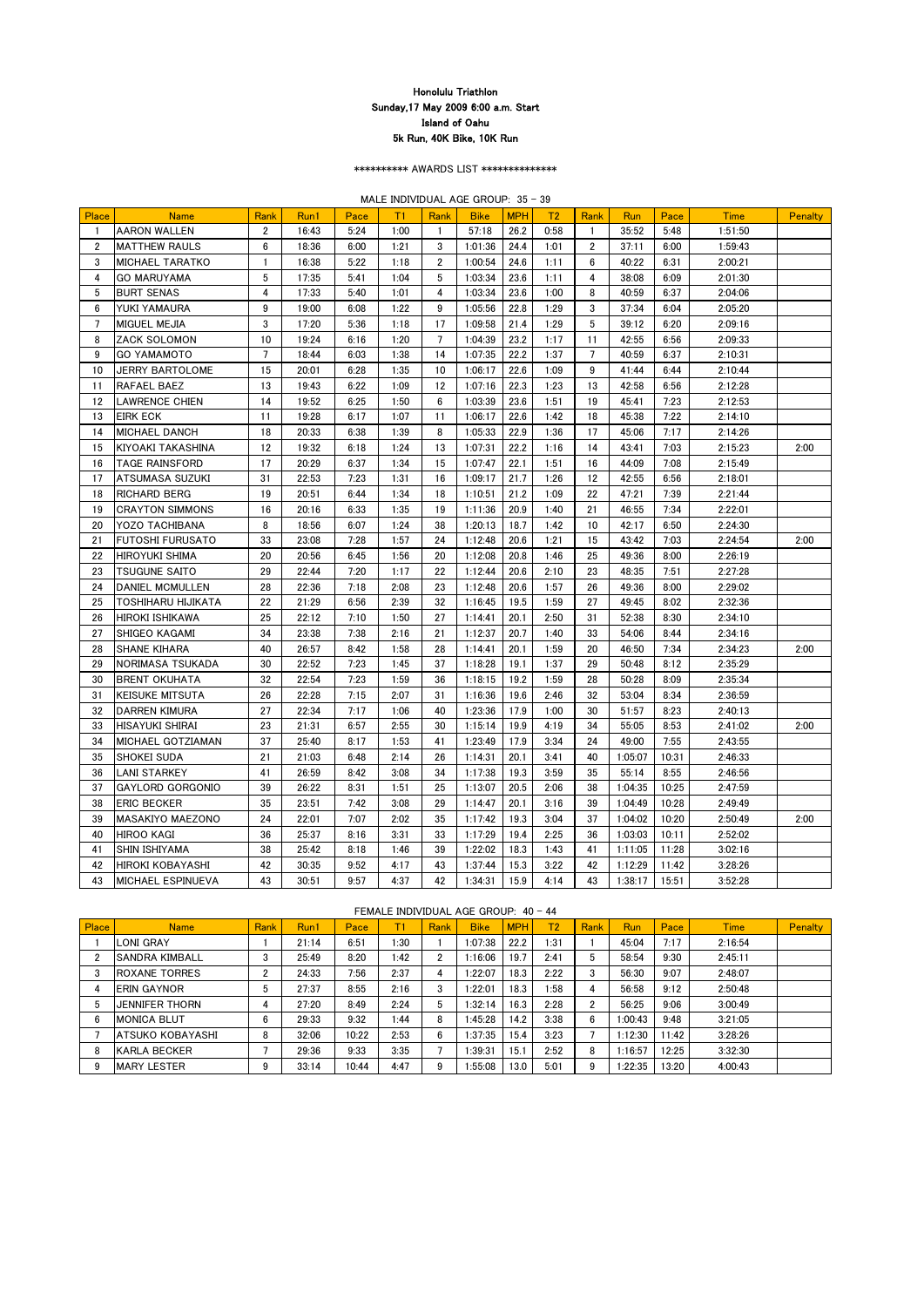\*\*\*\*\*\*\*\*\*\* AWARDS LIST \*\*\*\*\*\*\*\*\*\*\*\*\*\*

MALE INDIVIDUAL AGE GROUP: 40 - 44

| Place        | <b>Name</b>                 | Rank             | Run1  | Pace | T1   | Rank                  | <b>Bike</b> | <b>MPH</b> | T <sub>2</sub> | Rank           | Run     | Pace  | <b>Time</b> | <b>Penalty</b> |
|--------------|-----------------------------|------------------|-------|------|------|-----------------------|-------------|------------|----------------|----------------|---------|-------|-------------|----------------|
|              | <b>GREG PRICE</b>           | -1               | 16:39 | 5:23 | 0:58 | $\mathbf{2}^{\prime}$ | 57:24       | 26.1       | 1:00           | $\mathbf{1}$   | 33:24   | 5:24  | 1:49:24     |                |
| $\mathbf{2}$ | <b>EDUARDO SA</b>           | $\boldsymbol{2}$ | 17:09 | 5:32 | 1:06 | 3                     | 59:24       | 25.3       | 1:07           | 6              | 38:27   | 6:12  | 1:57:12     |                |
| 3            | JAY PAUL-PAZ                | 10               | 18:00 | 5:49 | 1:09 | 4                     | 1:01:29     | 24.4       | 1:02           | $\mathbf{2}$   | 36:39   | 5:55  | 1:58:17     |                |
| 4            | <b>TARO SHIRATO</b>         | 5                | 17:35 | 5:41 | 0:56 | 5                     | 1:02:09     | 24.1       | 0:56           | 5              | 37:40   | 6:05  | 1:59:13     |                |
| 5            | <b>COLIN KUSTER</b>         | 11               | 18:08 | 5:51 | 1:02 | 6                     | 1:02:20     | 24.1       | 1:15           | $\overline{7}$ | 38:55   | 6:17  | 2:01:39     |                |
| 6            | <b>SHAWN SULLIVAN</b>       | 13               | 18:25 | 5:57 | 1:14 | $\overline{7}$        | 1:02:34     | 24.0       | 1:12           | 9              | 39:33   | 6:23  | 2:02:56     |                |
|              | <b>ALAN TSUHAKO</b>         | 3                | 17:11 | 5:33 | 0:54 | 20                    | 1:08:39     | 21.8       | 0:45           | 4              | 37:05   | 5:59  | 2:04:32     |                |
| 8            | ISATOSHI NAMEKATA           | 4                | 17:31 | 5:39 | 1:06 | 21                    | 1:08:54     | 21.8       | 1:33           | 3              | 36:43   | 5:56  | 2:05:44     |                |
| 9            | <b>EFRAIM MANZANO</b>       | 8                | 18:00 | 5:49 | 2:01 | 11                    | 1:05:35     | 22.9       | 1:28           | 11             | 40:31   | 6:33  | 2:07:33     |                |
| 10           | <b>GREGORY KUGLE</b>        | 6                | 17:44 | 5:44 | 1:19 | 8                     | 1:03:42     | 23.5       | 1:15           | 8              | 39:10   | 6:19  | 2:09:08     | 6:00           |
| 11           | <b>HIROFUMI UCHIYAMA</b>    | $\overline{7}$   | 17:45 | 5:44 | 1:22 | 17                    | 1:07:44     | 22.1       | 1:25           | 12             | 41:03   | 6:38  | 2:09:18     |                |
| 12           | <b>BRIAN WHITEHOUSE</b>     | 16               | 19:19 | 6:14 | 1:27 | 10                    | 1:05:31     | 22.9       | 1:41           | 17             | 42:45   | 6:54  | 2:10:42     |                |
| 13           | <b>FRANCIS OBERT III</b>    | 17               | 19:22 | 6:15 | 1:14 | 14                    | 1:06:50     | 22.4       | 1:46           | 14             | 41:32   | 6:42  | 2:10:42     |                |
| 14           | <b>ALAN KOHLL</b>           | 9                | 18:00 | 5:49 | 1:23 | 28                    | 1:10:59     | 21.1       | 1:34           | 10             | 39:54   | 6:27  | 2:11:48     |                |
| 15           | <b>PAUL NOBLE</b>           | 33               | 21:49 | 7:03 | 1:37 | 12                    | 1:05:39     | 22.8       | 1:24           | 20             | 44:12   | 7:08  | 2:14:38     |                |
| 16           | <b>NAOYUKI HONDA</b>        | 25               | 20:54 | 6:45 | 1:46 | 13                    | 1:06:23     | 22.6       | 1:25           | 21             | 44:38   | 7:12  | 2:15:05     |                |
| 17           | <b>NGUYEN LE</b>            | 22               | 20:21 | 6:34 | 2:06 | 9                     | 1:05:24     | 22.9       | 2:07           | 25             | 45:42   | 7:23  | 2:15:39     |                |
| 18           | <b>MASAHARU KOBAYASHI</b>   | 21               | 20:14 | 6:32 | 1:18 | 25                    | 1:09:26     | 21.6       | 1:05           | 26             | 45:54   | 7:25  | 2:17:55     |                |
| 19           | <b>KAWIKA LIU</b>           | 30               | 21:09 | 6:50 | 1:47 | 33                    | 1:12:06     | 20.8       | 1:52           | 13             | 41:04   | 6:38  | 2:17:56     |                |
| 20           | <b>TAKANORI HAMAGUCHI</b>   | 24               | 20:31 | 6:37 | 1:46 | 16                    | 1:07:26     | 22.2       | 2:46           | 24             | 45:34   | 7:21  | 2:18:01     |                |
| 21           | ROBERT RENAUD               | 26               | 21:00 | 6:47 | 1:15 | 29                    | 1:11:09     | 21.1       | 1:24           | 19             | 44:11   | 7:08  | 2:18:58     |                |
| 22           | <b>NOBUAKI ITO</b>          | 14               | 18:34 | 6:00 | 1:22 | 27                    | 1:10:29     | 21.3       | 1:23           | 23             | 45:27   | 7:20  | 2:19:13     | 2:00           |
| 23           | <b>ALI AMINPOUR</b>         | 18               | 19:27 | 6:17 | 1:36 | 38                    | 1:14:37     | 20.1       | 1:42           | 16             | 42:31   | 6:52  | 2:19:51     |                |
| 24           | <b>JASON SUGAR</b>          | 20               | 19:36 | 6:20 | 1:49 | 19                    | 1:08:18     | 22.0       | 2:11           | 34             | 48:32   | 7:50  | 2:20:25     |                |
| 25           | <b>KENICHI INAMOTO</b>      | 38               | 22:31 | 7:16 | 1:51 | 22                    | 1:09:06     | 21.7       | 1:33           | 28             | 46:53   | 7:34  | 2:23:52     | 2:00           |
| 26           | <b>ANDRE BOTHA</b>          | 29               | 21:06 | 6:49 | 1:30 | 36                    | 1:12:47     | 20.6       | 1:44           | 29             | 47:03   | 7:36  | 2:24:08     |                |
| 27           | <b>TODD KUNIYOSHI</b>       | 42               | 23:22 | 7:32 | 2:36 | 23                    | 1:09:07     | 21.7       | 1:58           | 32             | 48:08   | 7:46  | 2:25:08     |                |
| 28           | <b>AYATO MATSUYAMA</b>      | 12               | 18:25 | 5:57 | 1:04 | 15                    | 1:07:20     | 22.3       | 1:23           | 46             | 57:19   | 9:15  | 2:25:29     |                |
| 29           | <b>MIKIO WATANABE</b>       | 23               | 20:27 | 6:36 | 1:44 | 51                    | 1:19:02     | 19.0       | 1:55           | 15             | 42:26   | 6:51  | 2:25:33     |                |
| 30           | <b>REFUND BILL DELVEAUX</b> | 34               | 21:50 | 7:03 | 2:24 | 24                    | 1:09:13     | 21.7       | 3:02           | 37             | 49:36   | 8:00  | 2:26:03     |                |
| 31           | SHOGO FUKUZAWA              | 15               | 19:09 | 6:11 | 1:41 | 37                    | 1:14:16     | 20.2       | 1:49           | 36             | 49:13   | 7:57  | 2:26:05     |                |
| 32           | YASUTAKA NUKINA             | 27               | 21:01 | 6:47 | 1:42 | 35                    | 1:12:38     | 20.7       | 2:05           | 35             | 48:58   | 7:54  | 2:26:21     |                |
| 33           | <b>HIROMI KOZONO</b>        | 37               | 22:30 | 7:16 | 1:50 | 26                    | 1:10:29     | 21.3       | 3:14           | 33             | 48:22   | 7:48  | 2:26:23     |                |
| 34           |                             | 28               |       | 6:48 | 1:22 | 46                    | 1:17:09     | 19.4       | 1:05           | 30             | 47:11   | 7:37  |             |                |
|              | YOSHIHISA TSUBAKI           |                  | 21:05 |      |      |                       |             |            |                |                |         |       | 2:27:52     |                |
| 35           | <b>GEOFF GRANT</b>          | 36               | 22:21 | 7:13 | 1:56 | 30                    | 1:11:23     | 21.0       | 1:52           | 39             | 50:28   | 8:09  | 2:27:59     |                |
| 36           | <b>BRIAN JOHNSON</b>        | 46               | 25:16 | 8:09 | 1:23 | 18                    | 1:08:16     | 22.0       | 1:33           | 40             | 50:33   | 8:10  | 2:28:59     | 2:00           |
| 37           | <b>BOCAR WANE</b>           | 19               | 19:36 | 6:20 | 2:04 | 48                    | 1:18:30     | 19.1       | 2:03           | 31             | 47:21   | 7:39  | 2:29:32     |                |
| 38           | <b>KAZUHIRO TAKAGI</b>      | 32               | 21:42 | 7:00 | 1:45 | 50                    | 1:19:01     | 19.0       | 1:56           | 22             | 45:19   | 7:19  | 2:29:40     |                |
| 39           | YASUTAKA HASEGAWA           | 44               | 24:29 | 7:54 | 1:46 | 34                    | 1:12:09     | 20.8       | 1:37           | 42             | 53:09   | 8:35  | 2:33:08     |                |
| 40           | <b>ANDREW ASHCROFT</b>      | 54               | 28:10 | 9:06 | 2:34 | 39                    | 1:14:44     | 20.1       | 1:58           | 27             | 46:11   | 7:27  | 2:33:35     |                |
| 41           | ANGELO ALVAREZ              | 39               | 22:45 | 7:21 | 2:34 | 31                    | 1:11:44     | 20.9       | 1:46           | 45             | 57:00   | 9:12  | 2:35:47     |                |
| 42           | <b>RAY MARIANO</b>          | 35               | 22:19 | 7:12 | 2:55 | 47                    | 1:17:19     | 19.4       | 3:45           | 38             | 49:38   | 8:01  | 2:35:54     |                |
| 43           | NAOTAKA TAKIGUCHI           | 43               | 23:46 | 7:40 | 1:41 | 55                    | 1:27:02     | 17.2       | 2:02           | 18             | 43:35   | 7:02  | 2:38:05     |                |
| 44           | <b>BRANDON SEVERSON</b>     | 41               | 23:04 | 7:27 | 2:38 | 49                    | 1:19:00     | 19.0       | 2:36           | 41             | 51:19   | 8:17  | 2:38:35     |                |
| 45           | <b>SEIJI FUKUOKA</b>        | 45               | 24:29 | 7:54 | 2:02 | 32                    | 1:11:57     | 20.8       | 2:21           | 51             | 59:40   | 9:38  | 2:40:27     |                |
| 46           | <b>DALE YAKE</b>            | 47               | 25:18 | 8:10 | 1:58 | 41                    | 1:15:09     | 20.0       | 1:30           | 44             | 56:41   | 9:09  | 2:40:34     |                |
| 47           | KAZUAKI YAMANA              | 31               | 21:40 | 7:00 | 2:14 | 52                    | 1:19:57     | 18.8       | 1:47           | 43             | 55:04   | 8:53  | 2:40:39     |                |
| 48           | <b>SCOTT NAKAGAWA</b>       | 52               | 26:46 | 8:38 | 1:53 | 44                    | 1:15:43     | 19.8       | 1:36           | 47             | 58:35   | 9:27  | 2:46:32     | 2:00           |
| 49           | <b>DIMITRI KACZMAREK</b>    | 50               | 25:33 | 8:15 | 3:57 | 42                    | 1:15:11     | 20.0       | 4:03           | 50             | 59:04   | 9:32  | 2:47:47     |                |
| 50           | <b>ERIC GIETZEN</b>         | 49               | 25:33 | 8:15 | 3:56 | 40                    | 1:15:05     | 20.0       | 4:09           | 49             | 59:04   | 9:32  | 2:47:47     |                |
| 51           | <b>JEFFERY BACHA</b>        | 51               | 26:42 | 8:37 | 2:19 | 43                    | 1:15:28     | 19.9       | 3:29           | 52             | 59:59   | 9:41  | 2:47:55     |                |
| 52           | <b>GORDON THORN</b>         | 53               | 27:23 | 8:50 | 2:44 | 54                    | 1:26:01     | 17.4       | 2:22           | 48             | 58:41   | 9:28  | 2:57:10     |                |
| 53           | <b>JON FORST</b>            | 48               | 25:21 | 8:11 | 4:44 | 45                    | 1:17:00     | 19.5       | 3:56           | 53             | 1:12:11 | 11:39 | 3:03:12     |                |
| 54           | <b>SATOSHI HARA</b>         | 40               | 23:00 | 7:26 | 2:56 | 53                    | 1:22:33     | 18.2       | 3:06           | 54             | 1:12:24 | 11:41 | 3:05:57     | 2:00           |
| 55           | MINORU HATAKEYAMA           | 55               | 29:37 | 9:34 | 2:23 |                       | 1:31        | 989.       | 01:53:2        | 4              |         |       |             |                |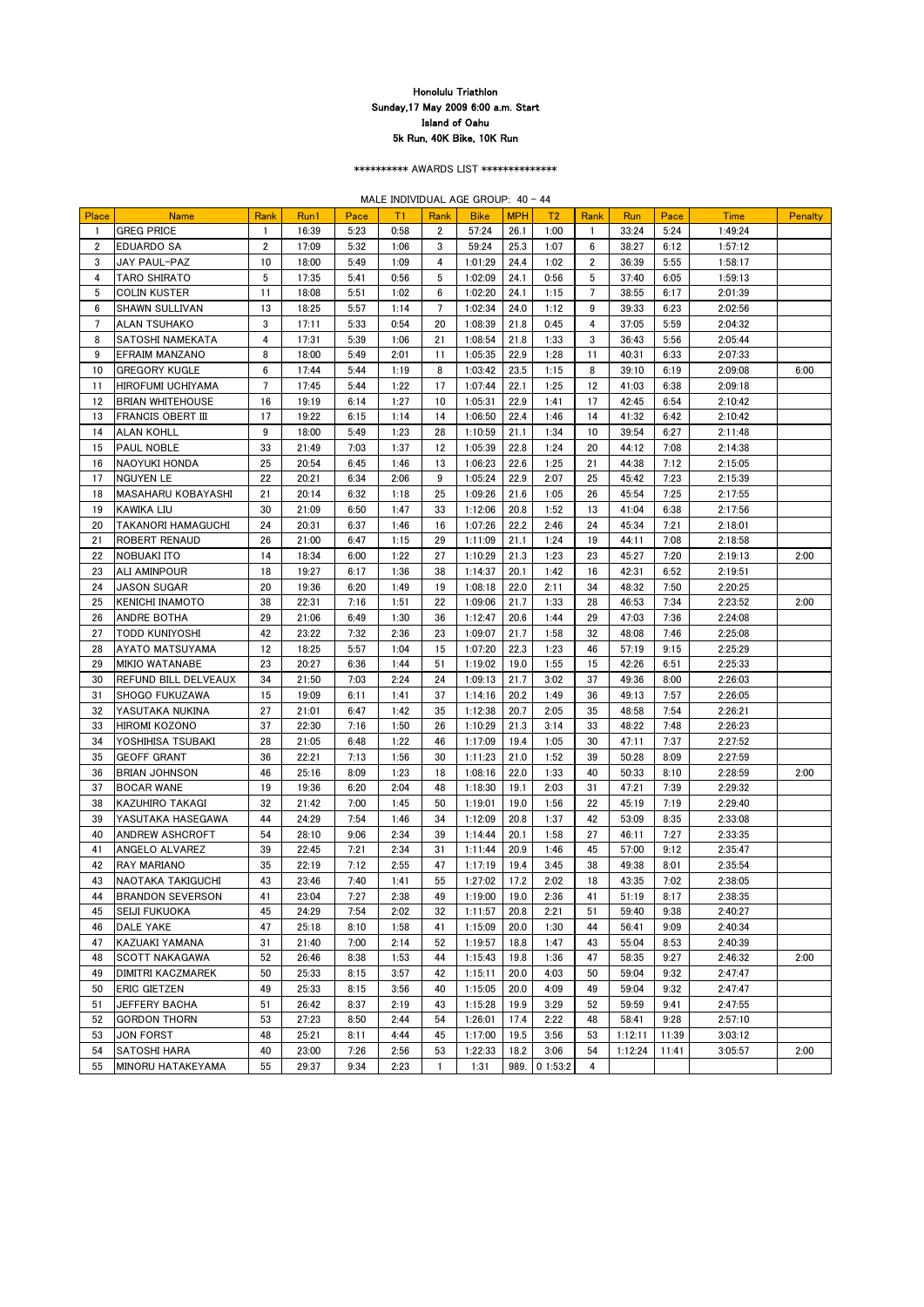\*\*\*\*\*\*\*\*\*\* AWARDS LIST \*\*\*\*\*\*\*\*\*\*\*\*\*\*

FEMALE INDIVIDUAL AGE GROUP: 45 - 49

| <b>Place</b> | <b>Name</b>          | <b>Rank</b> | Run1  | Pace |      | Rank        | <b>Bike</b> | <b>MPH</b> | T2   | Rank | Run     | Pace  | <b>Time</b> | <b>Penalty</b> |
|--------------|----------------------|-------------|-------|------|------|-------------|-------------|------------|------|------|---------|-------|-------------|----------------|
|              | IMELINDA HAYMAN      | 3           | 21:10 | 6:50 | 1:49 | 2           | 10:04       | 21.4       | 1:41 |      | 42:26   | 6:51  | 2:17:07     |                |
|              | LISA RAINSBERGER     |             | 19:41 | 6:21 | 1:30 | 3           | :12:26      | 20.7       | 1:16 |      | 42:44   | 6:54  | 2:17:34     |                |
|              | <b>ISHOKO PAUL</b>   | c<br>ے      | 20:16 | 6:33 | l:29 |             | 1:10:03     | 21.4       | 2:56 |      | 47:44   | 7:42  | 2:22:25     |                |
|              | INANCY KATAYAMA      | 6           | 28:06 | 9:04 | 2:13 | 4           | :17:30      | 19.4       | 2:28 |      | 1:02:29 | 10:05 | 2:52:43     |                |
| 5            | <b>TYRA WAIPA</b>    | 5           | 27:16 | 8:48 | 3:01 | $\mathbf b$ | 1:23:14     | 18.0       | 3:24 |      | 1:08:03 | 10:59 | 3:04:56     |                |
| -6           | <b>IBETSY NOONAN</b> |             | 26:38 | 8:36 | 5:44 |             | l:28:17     | 17.0       | 3:39 |      | 1:04:50 | 10:28 | 3:09:06     |                |
|              | <b>TRUDIE RANSOM</b> | 8           | 30:32 | 9:51 | 3:22 | 6           | :28:08      | 17.0       | 2:52 |      | 1:15:35 | 12:12 | 3:20:28     |                |
|              | YUKO YANAGITA        |             | 29:37 | 9:34 | 2:25 | 8           | :52:23      | 13.3       | 2:30 |      | 1:17:40 | 12:32 | 3:46:33     | 2:00           |

MALE INDIVIDUAL AGE GROUP: 45 - 49

| Place          | <b>Name</b>                 | Rank           | Run1  | Pace | T1   | Rank           | <b>Bike</b> | <b>MPH</b> | T <sub>2</sub> | Rank           | <b>Run</b> | Pace  | <b>Time</b> | <b>Penalty</b> |
|----------------|-----------------------------|----------------|-------|------|------|----------------|-------------|------------|----------------|----------------|------------|-------|-------------|----------------|
|                | <b>MARK WANT</b>            | 3              | 18:33 | 5:59 | 0:55 |                | 1:02:06     | 24.2       | 0:58           |                | 37:09      | 6:00  | 1:59:39     |                |
| $\overline{2}$ | <b>MICHAEL WALKER</b>       |                | 18:04 | 5:50 | 1:14 | 3              | 1:03:36     | 23.6       | 1:16           | 3              | 37:38      | 6:05  | 2:03:46     | 2:00           |
| 3              | <b>ERIC SANDERS</b>         | $\mathbf{2}$   | 18:20 | 5:55 | 1:34 | $\overline{2}$ | 1:03:03     | 23.8       | 1:55           | 6              | 41:40      | 6:44  | 2:06:30     |                |
| 4              | <b>ERICH KUSTER</b>         | 4              | 18:33 | 5:59 | 1:18 | 4              | 1:05:20     | 23.0       | 1:03           | 5              | 41:38      | 6:43  | 2:07:50     |                |
| 5              | <b>TODD TAMANAHA</b>        | 5              | 19:03 | 6:09 | 1:12 | 8              | 1:10:09     | 21.4       | 1:26           | 9              | 42:41      | 6:54  | 2:14:29     |                |
| 6              | HIDEAKI INOUE               | 8              | 19:51 | 6:25 | 1:53 | 12             | 1:11:30     | 21.0       | 2:02           | $\overline{7}$ | 41:47      | 6:45  | 2:17:00     |                |
|                | <b>TAKAHIRO YOSANO</b>      | 12             | 20:37 | 6:39 | 1:58 | 14             | 1:12:25     | 20.7       | 1:56           | 4              | 40:37      | 6:34  | 2:17:30     |                |
| 8              | <b>EDDIE JOHNSON</b>        | $\overline{7}$ | 19:31 | 6:18 | 1:50 | 6              | 1:08:09     | 22.0       | 11:17          | $\overline{2}$ | 37:32      | 6:04  | 2:18:17     |                |
| 9              | <b>KEVIN BURNS</b>          | 14             | 20:58 | 6:46 | 1:35 | 5              | 1:07:50     | 22.1       | 1:30           | 15             | 47:17      | 7:38  | 2:19:09     |                |
| 10             | <b>GENICHI TAMATSUKA</b>    | 9              | 19:52 | 6:25 | 2:17 | 11             | 1:11:06     | 21.1       | 2:07           | 8              | 42:12      | 6:49  | 2:19:31     | 2:00           |
| 11             | <b>FERDINAND YAMAGUCHI</b>  | 13             | 20:55 | 6:45 | 1:42 | 9              | 1:10:25     | 21.3       | 1:13           | 13             | 46:49      | 7:33  | 2:21:02     |                |
| 12             | <b>PHIL MCGAIN</b>          | 21             | 24:19 | 7:51 | 1:58 | $\overline{7}$ | 1:09:30     | 21.6       | 1:38           | 12             | 45:44      | 7:23  | 2:23:07     |                |
| 13             | IMATT KAYSER                | 10             | 19:59 | 6:27 | 2:46 | 13             | 1:12:04     | 20.8       | 2:35           | 14             | 46:52      | 7:34  | 2:24:14     |                |
| 14             | <b>CHARLES FLOWERS</b>      | 6              | 19:08 | 6:11 | 2:46 | 10             | 1:11:03     | 21.1       | 3:07           | 17             | 49:35      | 8:00  | 2:25:37     |                |
| 15             | <b>IBOBBY MCKAIG</b>        | 18             | 22:00 | 7:06 | 1:40 | 15             | 1:14:08     | 20.2       | 1:39           | 16             | 47:22      | 7:39  | 2:26:48     |                |
| 16             | <b>KOJIRO NOJIRI</b>        | 16             | 21:34 | 6:58 | 1:44 | 19             | 1:17:55     | 19.3       | 1:48           | 11             | 44:53      | 7:15  | 2:27:52     |                |
| 17             | IOSAMU KUBOTA               | 19             | 22:22 | 7:13 | 2:09 | 24             | 1:20:41     | 18.6       | 2:17           | 10             | 43:45      | 7:04  | 2:31:12     |                |
| 18             | IMASAHARU HASHIMOTO         | 15             | 21:23 | 6:54 | 2:01 | 17             | 1:17:17     | 19.4       | 1:48           | 20             | 51:35      | 8:20  | 2:34:03     |                |
| 19             | <b>JOHN WOLLENBECKER</b>    | 20             | 23:33 | 7:36 | 1:18 | 16             | 1:16:45     | 19.5       | 1:55           | 19             | 51:33      | 8:19  | 2:35:02     |                |
| 20             | <b>EUGENE BOSE</b>          | 24             | 26:13 | 8:28 | 1:49 | 18             | 1:17:35     | 19.3       | 1:48           | 21             | 54:26      | 8:47  | 2:41:48     |                |
| 21             | YAMAKAWA MASAYUKI           | 11             | 20:03 | 6:29 | 2:49 | 22             | 1:19:42     | 18.8       | 2:37           | 22             | 58:15      | 9:24  | 2:43:25     |                |
| 22             | <b>CHRISTOPHER MARSHALL</b> | 17             | 21:35 | 6:58 | 2:41 | 25             | 1:26:02     | 17.4       | 2:38           | 18             | 51:08      | 8:15  | 2:44:02     |                |
| 23             | <b>JASON SANFORD</b>        | 22             | 25:34 | 8:15 | 2:15 | 23             | 1:19:49     | 18.8       | 2:24           | 23             | 59:03      | 9:32  | 2:49:04     |                |
| 24             | <b>HITOSHI YANO</b>         | 25             | 27:17 | 8:48 | 2:23 | 20             | 1:18:13     | 19.2       | 2:14           | 24             | 1:05:14    | 10:32 | 2:55:19     |                |
| 25             | <b>RICK HOLMES</b>          | 23             | 25:57 | 8:23 | 1:52 | 21             | 1:19:33     | 18.9       | 2:02           | 25             | 1:08:16    | 11:01 | 2:57:40     |                |

### FEMALE INDIVIDUAL AGE GROUP: 50 - 54

| Place | <b>Name</b>           | Rank | Run1  | Pace | T.   | Rank | <b>Bike</b> | <b>MPH</b> | T2    | <b>Rank</b> | Run     | Pace | <b>Time</b> | Penalty |
|-------|-----------------------|------|-------|------|------|------|-------------|------------|-------|-------------|---------|------|-------------|---------|
|       | <b>GWEN JUDD</b>      |      | 23:34 | 7:37 | :27  |      | 1:10:28     | 21.3       | 1:26  |             | 50:15   | 8:07 | 2:27:08     |         |
|       | <b>IMILDRED COOKE</b> |      | 26:21 | 8:30 | 2:15 |      | 1:16:43     | 19.6       | 1:47  |             | 1:00:53 | 9:50 | 2:47:57     |         |
|       | <b>SAWAKO HASHIDA</b> |      | 27:11 | 8:47 | 2:14 | n    | 1:24:29     | 17.8       | 1:46  |             | 58:07   | 9:23 | 2:53:46     |         |
|       | <b>IDOREEN PEREZ</b>  |      | 27:17 | 8:48 | 2:33 |      | 1:25:47     | 17.5       | 43: ا |             | 58:44   | 9:29 | 2:56:02     |         |

## MALE INDIVIDUAL AGE GROUP: 50 - 54

| <b>Place</b>   | <b>Name</b>            | <b>Rank</b>           | Run1  | Pace | T1   | Rank                 | <b>Bike</b> | <b>MPH</b> | T <sub>2</sub> | Rank                 | <b>Run</b> | Pace  | <b>Time</b> | <b>Penalty</b> |
|----------------|------------------------|-----------------------|-------|------|------|----------------------|-------------|------------|----------------|----------------------|------------|-------|-------------|----------------|
|                | <b>RICHARD PESSAH</b>  |                       | 18:34 | 6:00 | 1:04 |                      | 1:02:24     | 24.0       | 1:21           |                      | 40:00      | 6:28  | 2:03:21     |                |
| $\overline{2}$ | <b>MARK BAKER</b>      | 4                     | 19:35 | 6:19 | 1:27 | $\mathbf{2}^{\circ}$ | 1:06:06     | 22.7       | 1:26           | 3                    | 41:23      | 6:41  | 2:09:55     |                |
| 3              | <b>ROB SEAVER</b>      | 5                     | 21:11 | 6:50 | 1:40 | 3                    | 1:06:10     | 22.7       | 1:44           | $\mathbf{2}^{\circ}$ | 41:15      | 6:40  | 2:11:59     |                |
| 4              | <b>AVEN OKAMURA</b>    | 9                     | 22:50 | 7:22 | 2:21 | 4                    | 1:07:22     | 22.3       | 2:20           | 6                    | 45:45      | 7:23  | 2:20:37     |                |
| 5              | <b>HIROSHI SUGO</b>    | 3                     | 19:31 | 6:18 | 2:25 | 9                    | 1:14:09     | 20.2       | 2:38           | 5                    | 44:58      | 7:16  | 2:23:40     |                |
| 6              | AKIRA MATSUI           | $\mathbf{2}^{\prime}$ | 19:27 | 6:17 | 2:01 | 11                   | 1:16:18     | 19.7       | 3:28           | 4                    | 42:46      | 6:54  | 2:23:58     |                |
| $\overline{7}$ | MANABU YOSHIDA         | 8                     | 22:43 | 7:20 | 2:09 | 6                    | 1:09:48     | 21.5       | 1:52           | 9                    | 47:47      | 7:43  | 2:24:17     |                |
| 8              | <b>OMATSU TOMOKAZU</b> | 6                     | 22:27 | 7:15 | 2:12 | 7                    | 1:12:34     | 20.7       | 1:41           | 8                    | 47:18      | 7:38  | 2:26:10     |                |
| 9              | <b>DAVID LITTRELL</b>  | 10 <sup>°</sup>       | 23:09 | 7:28 | 2:32 | 13                   | 1:17:02     | 19.5       | 1:58           | $\overline{7}$       | 46:36      | 7:31  | 2:31:15     |                |
| 10             | IAN WALKER             | 12                    | 24:06 | 7:47 | 2:12 | 5                    | 1:09:44     | 21.5       | 2:50           | 10 <sup>°</sup>      | 53:27      | 8:38  | 2:32:17     |                |
| 11             | TAKASHI SAWADA         |                       | 22:31 | 7:16 | 1:46 | 14                   | 1:19:42     | 18.8       | 1:34           | 11                   | 56:17      | 9:05  | 2:41:49     |                |
| 12             | <b>FUMIO TAKASHIMA</b> | 13                    | 24:33 | 7:56 | 1:43 | 8                    | 1:14:03     | 20.3       | 1:36           | 13                   | 1:00:51    | 9:49  | 2:42:44     |                |
| 13             | INAOKI MORITA          | 11                    | 23:52 | 7:42 | 1:39 | 15                   | 1:20:08     | 18.7       | 2:17           | 12                   | 57:33      | 9:17  | 2:45:27     |                |
| 14             | <b>ERIC COPELAND</b>   | 14                    | 25:20 | 8:11 | 2:12 | 12                   | 1:16:49     | 19.5       | 2:39           | 15                   | 1:03:35    | 10:16 | 2:50:33     |                |
| 15             | <b>WILLIAM JONES</b>   | 17                    | 28:04 | 9:04 | 2:21 | 10                   | 1:16:09     | 19.7       | 2:59           | 16                   | 1:07:37    | 10:55 | 2:57:07     |                |
| 16             | <b>CRAIG BARNARD</b>   | 16                    | 27:59 | 9:02 | 2:53 | 16                   | 1:21:00     | 18.5       | 3:09           | 14                   | 1:02:21    | 10:04 | 2:57:20     |                |
| 17             | <b>ROGER MENDEZ</b>    | 15                    | 26:17 | 8:29 | 4:55 | 17                   | 1:26:10     | 17.4       | 5:08           | 17                   | 1:07:56    | 10:58 | 3:10:25     |                |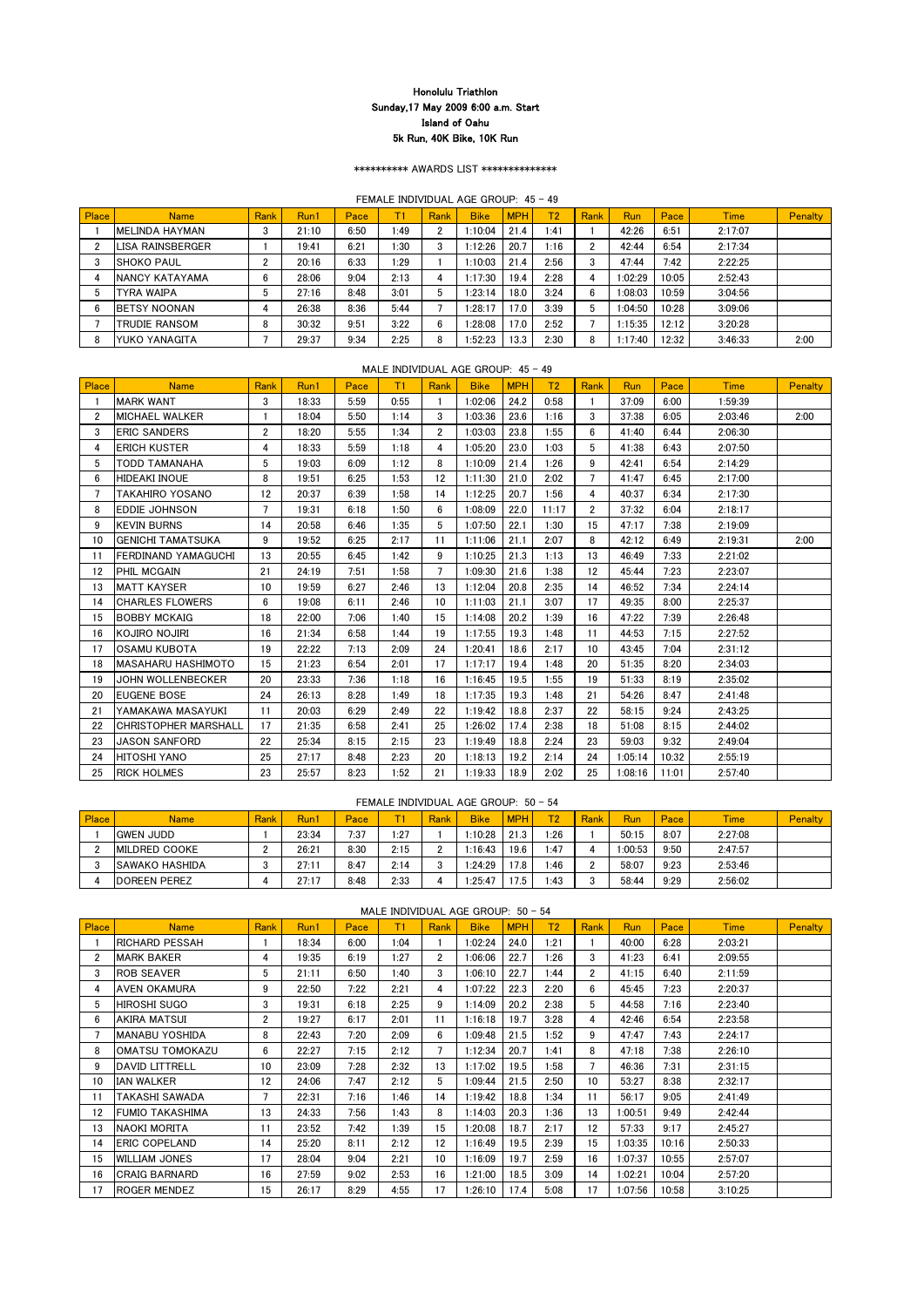#### \*\*\*\*\*\*\*\*\*\* AWARDS LIST \*\*\*\*\*\*\*\*\*\*\*\*\*\*

### FEMALE INDIVIDUAL AGE GROUP: 55 - 59

| <b>Place</b> | <b>Name</b>          | Rank | Run1  | Pace |      | Rank | <b>Bike</b> | <b>MPH</b> | T2   | <b>Rank</b> | Run    | Pace  | <b>Time</b> | <b>Penalty</b> |
|--------------|----------------------|------|-------|------|------|------|-------------|------------|------|-------------|--------|-------|-------------|----------------|
|              | IJO ANN SITTIG       |      | 21:24 | 6:54 | 2:16 |      | 1:12:47     | 20.6       | 2:02 |             | 47:33  | 7:41  | 2:25:59     |                |
|              | LEE COLLINS          |      | 25:57 | 8:22 | :48  |      | :17:39      | 19.3       | 1:56 |             | 56:19  | 9:05  | 2:43:37     |                |
|              | IKAZUKO HASEGAWA     |      | 28:39 | 9:15 | 4:32 |      | :32:30      | 16.2       | 3:41 |             | 34:59  | 5:39  | 2:44:20     |                |
|              | IMICHIKO HOSHINO     |      | 27:35 | 8:54 | 2:18 | 4    | :32:51      | 16.2       | 2:12 |             | 56:08  | 9:04  | 3:01:02     |                |
|              | IKAREN GLANZ         | 6    | 29:57 | 9:40 | 3:00 | ა    | 1:41:00     | 14.9       | 3:14 |             | 1:22:2 | 13:17 | 3:39:29     |                |
|              | <b>IELETAH ELASH</b> |      | 28:25 | 9:10 | :53  | 6    | :57:58      | 12.7       | 8:11 |             |        |       |             |                |

| <b>Place</b> | <b>Name</b>             | Rank   | Run1  | Pace |      | Rank           | <b>Bike</b> | <b>MPH</b>        | T2         | Rank | Run   | Pace | <b>Time</b> | Penalty |
|--------------|-------------------------|--------|-------|------|------|----------------|-------------|-------------------|------------|------|-------|------|-------------|---------|
|              | <b>INICHOLAS KAISER</b> | ∩      | 18:15 | 5:53 | 1:55 |                | 1:06:08     | 22.7              | $\cdot 30$ |      | 39:14 | 6:20 | 2:07:01     |         |
|              | INAONORI YAMADA         | 4      | 19:23 | 6:16 | 1:09 | ŋ              | 1:06:11     | 22.7              | 1:06       |      | 39:36 | 6:24 | 2:07:23     |         |
| 3            | <b>JOHN MAYERS</b>      | ∩<br>ۍ | 18:54 | 6:06 | 1:12 | 3              | 10:46       | 21.2              | 1:10       |      | 44:51 | 7:14 | 2:16:51     |         |
|              | <b>VERNE SANTOS</b>     |        | 23:27 | 7:34 | 1:22 | 4              | 1:11:22     | 21.0              | l:54       |      | 48:34 | 7:50 | 2:26:38     |         |
| 5            | IMASAAKI SHINTAKU       | 6      | 23:23 | 7:33 | 1:48 | 6              | 1:15:34     | 19.9 <sub>1</sub> | 1:37       |      | 54:49 | 8:51 | 2:37:10     |         |
| 6            | <b>ALAN MURAKI</b>      |        | 27:04 | 8:44 | 1:54 |                | 1:16:34     | 19.6              | 1:34       |      | 53:33 | 8:39 | 2:40:37     |         |
|              | <b>VICTOR CHING</b>     | 8      | 25:32 | 8:15 | 2:13 | 9              | 2:07:07     | 11.8              | 1:37       |      |       |      |             |         |
| -8           | IMARK BRADBURY          |        | 17:19 | 5:36 | 1:26 | $\mathfrak{p}$ | 1:12:11     | 20.8              | 1:44       |      |       |      |             |         |
| 9            | KAGAWA YOSHITAMI        | 5      | 22:53 | 7:23 | 3:17 | 8              | 1:18:47     | 19.0              | 5:10       |      |       |      |             |         |

### MALE INDIVIDUAL AGE GROUP:  $60 - 64$

| TAGAWA<br><b>EANOF</b><br>רז ⁄ו<br>$\sim$ $\sim$ $\sim$ | りに<br>ັບບ. . | .1.00<br>ں ے. ا | $-1.1$ $^{\circ}$<br>. . | 40:48∶ا | $\mathbf{1} \Delta \mathbf{U}$<br>т. о | 2:06 | 09:19:، | 3:29:4 |  |
|---------------------------------------------------------|--------------|-----------------|--------------------------|---------|----------------------------------------|------|---------|--------|--|

Athina INDIVIDUAL AGE GROUP: 1 - 99

| <b>Place</b> | Name                       | <b>Rank</b> | Run1  | Pace |      | Rank | <b>Bike</b> | <b>MPH</b> | T2   | Rank | Run     | Pace  | <b>Time</b> | <b>Penalty</b> |
|--------------|----------------------------|-------------|-------|------|------|------|-------------|------------|------|------|---------|-------|-------------|----------------|
|              | <b>ICHUCK MILLER</b>       |             | 23:45 | 7:40 | l:48 |      | 1:10:32     | 21.3       | 2:19 |      | 47:25   | 7:39  | 2:25:47     |                |
|              | <b>IRICHARD MCDOWELL</b>   |             | 22:33 | 7:17 | 2:05 |      | l:14:03     | 20.3       | 2:40 |      | 47:30   | 7:40  | 2:28:48     |                |
|              | <b>IDON WILSON</b>         |             | 22:49 | 7:22 | 2:25 |      | 1:14:42     | 20.7       | 3:13 |      | 52:12   | 8:26  | 2:35:18     |                |
|              | <b>IHARUMICHI NAKAMURA</b> |             | 23:59 | 7:44 | 3:53 | 6    | 1:17:42     | 19.3       | 2:50 |      | 51:57   | 8:23  | 2:40:19     |                |
|              | IKOHICHI KAWAHARAYAMA      | 6           | 27:22 | 8:50 | 1:58 | 4    | 1:14:50     | 20.0       | 2:33 |      | 1:00:52 | 9:49  | 2:47:33     |                |
|              | IMASAYOSHI KANATA          |             | 25:56 | 8:22 | 2:10 |      | :16:37      | 19.6       | 3:07 |      | 1:05:10 | 10:31 | 2:52:58     |                |

### FEMALE INDIVIDUAL AGE GROUP: 60 - 64

| Place | <b>Name</b>                | <b>Rank</b> | Kun   | Pace  | $-$  | <b>Rank</b> | <b>Bike</b> | <b>APH</b> | $T^{\alpha}$ | Rank | Run     | Pace  | <b>The Company's Service</b><br><i>ime</i> | Penalt |
|-------|----------------------------|-------------|-------|-------|------|-------------|-------------|------------|--------------|------|---------|-------|--------------------------------------------|--------|
|       | LINDA<br><b>BROWNHOLTZ</b> |             | 37:49 | 12:12 | 4:17 |             | :38:57      | 15.2       | 5:14         |      | 55:33   | 8:58  | 3:21:49                                    |        |
|       | <b>ICLAIRE IERLEY</b>      |             | 45:21 | 4:38  | 5:45 |             | 59:25:،     | 12.6       | 5:39         |      | l:34:52 | 15:18 | 4:31:00                                    |        |

## MALE INDIVIDUAL AGE GROUP: 65 - 69

| Place | <b>Name</b>    | $\sim$<br><b>Rank</b> | $\overline{\phantom{a}}$<br>Kun | $\sim$<br>Pace | <b>Service</b> | Rank | <b>Bike</b> | $\sqrt{10}$<br><b>SHOPP</b> | <b>TEAM</b><br>. .    | $\overline{\phantom{a}}$<br><b>Rank</b> | Run        | Pace <sup>®</sup> | <b><i><u>Contract Contract Contract Contract Contract Contract Contract Contract Contract Contract Contract Contract Contract Contract Contract Contract Contract Contract Contract Contract Contract Contract Contract Contract Con</u></i></b><br>l ime | <b>Penalu</b> |
|-------|----------------|-----------------------|---------------------------------|----------------|----------------|------|-------------|-----------------------------|-----------------------|-----------------------------------------|------------|-------------------|-----------------------------------------------------------------------------------------------------------------------------------------------------------------------------------------------------------------------------------------------------------|---------------|
|       | HUSTER<br>ITOM |                       | 25:47                           | 9.10           | 2:40           |      | . 21:00∶،   | 18.5                        | $\rightarrow$<br>∪. ∟ |                                         | .<br>51:57 | 8:23              | 2:44:39                                                                                                                                                                                                                                                   |               |

| Place | Name                     | Rank | Run.            | Pace  | <b>Contract Contract Contract</b> | <b>Rank</b> | <b>Bike</b> | <b>MPH</b>    | $T^{\alpha}$<br>- - | $\sim$<br><b>Ra</b> | <b>Run</b> | $\sim$<br>Pace | <b>The Company's</b><br>l ime | <b>Penalt</b> |
|-------|--------------------------|------|-----------------|-------|-----------------------------------|-------------|-------------|---------------|---------------------|---------------------|------------|----------------|-------------------------------|---------------|
|       | <b>ISUSUMU HASEGAWA</b>  |      | 23:49           | 7:41  | :46                               | C           | :35:24      | 157<br>I J. 1 | 1:51                |                     | 56:07      | 9:04           | 2:58:55                       |               |
|       | OTANI<br><b>INAOHIRO</b> |      | 27.21<br>ა / .ა | 12:06 | 2:31                              |             | 25:10:      | 17.6          | 4:10                |                     | 4:00       | .1:57          | 3:23:20                       |               |

#### FEMALE INDIVIDUAL AGE GROUP: 70 - 74

| Place | Name | Rank | .<br>Run l | <b>MAGE</b><br>$-$ ace | <b>Rank</b> | <b>Bike</b> | <b>MPH</b> | $\mathbf{L}$ | $\sim$<br>/ Rank | Run | <b>Pace</b> | <b>Ime</b> | <b>Penalty</b> |
|-------|------|------|------------|------------------------|-------------|-------------|------------|--------------|------------------|-----|-------------|------------|----------------|
|       |      |      |            |                        |             |             |            |              |                  |     |             |            |                |

|              |                        |      |       |       |      |      | FEMALE INDIVIDUAL AGE GROUP: 65 - 69 |            |              |      |         |       |             |                |
|--------------|------------------------|------|-------|-------|------|------|--------------------------------------|------------|--------------|------|---------|-------|-------------|----------------|
| <b>Place</b> | <b>Name</b>            | Rank | Run1  | Pace  |      | Rank | <b>Bike</b>                          | <b>MPH</b> | $\mathbf{D}$ | Rank | Run     | Pace  | <b>Time</b> | <b>Penalty</b> |
|              | <b>ALICE LACHMAN</b>   |      | 37:48 | 12:12 | 2:24 |      | 1:41:49                              | 14.7       | 2:45         |      | 1:26:21 | 13:56 | 3:51:05     |                |
|              | <b>BEVERLY CSORDAS</b> |      | 31:00 | 10:00 | 2:23 |      |                                      |            |              |      |         |       |             |                |

### MALE INDIVIDUAL AGE GROUP: 70 - 74

| Place | <b>Name</b>             | Rank | Run1  | Pace | <b>The Company</b> | Rank | <b>Bike</b> | <b>MPH</b> | <b>TO</b>   | Rank | Run    | Pace  | <b>Time</b>     | <b>Penalty</b> |
|-------|-------------------------|------|-------|------|--------------------|------|-------------|------------|-------------|------|--------|-------|-----------------|----------------|
|       | <b>IMARGARET WILSON</b> |      | 23:36 | 7:37 | 2:22               |      | 1:10:04     | 21.4       | 2:53        |      | 49:54  | 8:03  | 2:00<br>2:30:47 |                |
|       | SAYOKO BLODGETT-FORD    |      | 23:31 | 7:36 | 2:18               |      | 1:18:22     | 19.1       | 2:13        |      | 50:49  | 8:12  | 2:37:12         |                |
|       | <b>DINA BLAIR</b>       | .    | 29:13 | 9:26 | 2:08               | C    | 1:16:51     | 19.5       | $\cdot$ :34 |      | :03:07 | 10:11 | 2:52:50         |                |

#### MALE INDIVIDUAL AGE GROUP: 55 - 59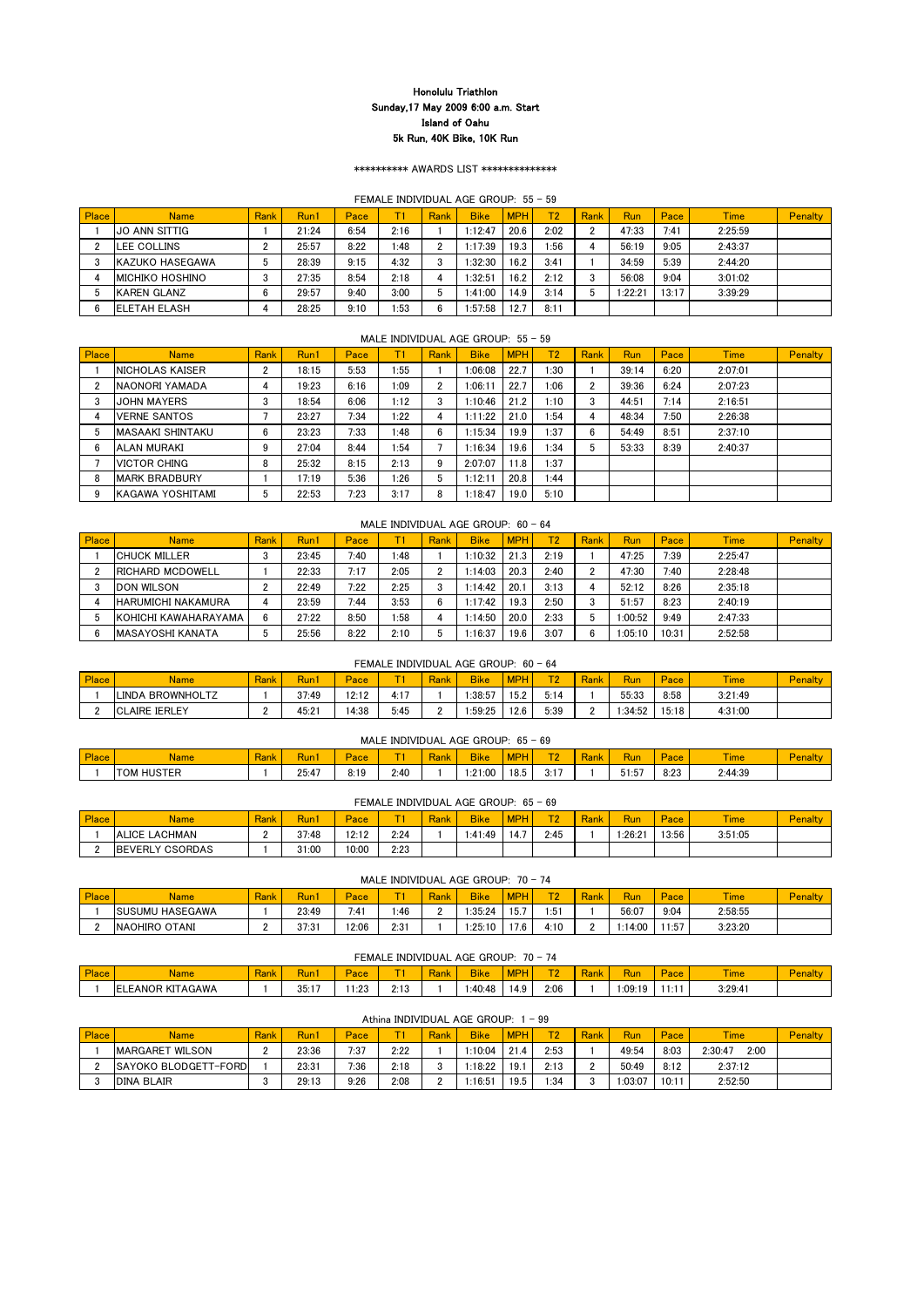## \*\*\*\*\*\*\*\*\*\* AWARDS LIST \*\*\*\*\*\*\*\*\*\*\*\*\*\*

## Clyds INDIVIDUAL AGE GROUP: 1 - 99

| <b>Place</b> | Name                  | <b>Rank</b> | Run1  | Pace |      | Rank | <b>Bike</b> | <b>MPH</b> | T2   | Rank | Run     | Pace  | <b>Time</b>     | Penalty |
|--------------|-----------------------|-------------|-------|------|------|------|-------------|------------|------|------|---------|-------|-----------------|---------|
|              | <b>JASON ZAHARRIS</b> |             | 22:33 | 7:17 | l:46 |      | 1:13:22     | 20.4       | 1:32 | n.   | 50:59   | 8:14  | 2:30:09         |         |
|              | ARLO ROTH             |             | 24:30 | 7:55 | 2:00 |      | 1:10:48     | 21.2       | 2:34 |      | 52:52   | 8:32  | 2:32:42         |         |
|              | <b>IFLOYD TUCKER</b>  |             | 26:01 | 8:24 | 2:16 |      | 1:16:58     | 19.5       | 2:15 |      | 50:14   | 8:07  | 2:37:42         |         |
|              | ITHOMAS CONWAY        |             | 25:31 | 8:14 | 1:53 | 4    | :18:23      | 19.1       | 2:03 |      | 57:32   | 9:17  | 2:45:20         |         |
|              | IRANDY BARRAS         |             | 24:51 | 8:01 | 2:51 | 6    | 1:25:18     | 17.6       | 3:46 |      | 57:37   | 9:18  | 2:00<br>2:56:21 |         |
|              | <b>IDANA WIELINS</b>  |             | 23:59 | 7:44 | 2:38 |      | :19:44      | 18.8       | 2:53 |      | 1:19:32 | 12:50 | 3:08:44         |         |

### F-Mil INDIVIDUAL AGE GROUP:  $1 - 99$

| Place | <b>Name</b>            | <b>Rank</b> | <b>Run</b> i | Pace | -    | Rank | <b>Bike</b> | <b>MPH</b> | $\overline{\mathbf{a}}$ | Rank | Run   | Pace | <b>Time</b> | Penalty |
|-------|------------------------|-------------|--------------|------|------|------|-------------|------------|-------------------------|------|-------|------|-------------|---------|
|       | <b>RACHEL BANKS</b>    |             | 20:06        | 6:29 | .36  |      | :12:16      | 20.8       | :24                     |      | 45:13 | 7:18 | 2:20:34     |         |
|       | <b>IKRYSTAL MORRIS</b> |             | 21:47        | 7:02 | 2:11 |      | :19:13      | 18.9       | :56                     |      | 53:58 | 8:43 | 2:39:03     |         |
|       | <b>IAMBER STUBBS</b>   |             | 25:01        | 8:04 | 2:17 |      | :18:36      | 19.1       | :52                     |      | 51:45 | 8:21 | 2:39:29     |         |

|              |                        |      |       |      |      |                      | $\frac{1}{2}$ |            |                |             |            |       |             |                |
|--------------|------------------------|------|-------|------|------|----------------------|---------------|------------|----------------|-------------|------------|-------|-------------|----------------|
| Place        | <b>Name</b>            | Rank | Run1  | Pace | T1   | Rank                 | <b>Bike</b>   | <b>MPH</b> | T <sub>2</sub> | Rank        | <b>Run</b> | Pace  | <b>Time</b> | <b>Penalty</b> |
|              | <b>JUSTIN CORBETT</b>  |      | 16:46 | 5:25 | 1:07 | $\mathbf{2}^{\circ}$ | 1:02:33       | 24.0       | 0:55           | 6           | 41:09      | 6:39  | 2:02:27     |                |
| $\mathbf{2}$ | <b>CAMERON INGRAM</b>  | 4    | 18:40 | 6:02 | 1:12 |                      | 1:06:54       | 22.4       | 1:07           | 3           | 38:40      | 6:15  | 2:06:32     |                |
| 3            | <b>MAURICIO PUERTO</b> | 8    | 19:26 | 6:16 | 1:28 |                      | 1:00:25       | 24.8       | 1:22           | 13          | 44:28      | 7:11  | 2:07:07     |                |
| 4            | <b>JASON TULLIUS</b>   | 11   | 20:16 | 6:33 | 1:11 | 6                    | 1:06:43       | 22.5       | 1:32           |             | 37:50      | 6:06  | 2:07:30     |                |
| 5            | <b>SHAWN COLLINS</b>   | 7    | 18:46 | 6:04 | 1:54 | 5                    | 1:06:01       | 22.7       | 1:48           | 5           | 40:27      | 6:32  | 2:08:54     |                |
| 6            | <b>TOBIN MCKEARIN</b>  | 6    | 18:41 | 6:02 | 2:00 | 9                    | 1:08:22       | 21.9       | 1:49           | 8           | 42:25      | 6:51  | 2:13:14     |                |
|              | <b>JACOB SWEATLAND</b> | 2    | 17:19 | 5:35 | 1:26 | 14                   | 1:12:23       | 20.7       | 2:08           | $2^{\circ}$ | 38:04      | 6:09  | 2:13:18     | 2:00           |
| 8            | <b>JAMES JOHNSTON</b>  | 3    | 18:28 | 5:58 | 1:20 | 12                   | 1:11:36       | 20.9       | 1:21           |             | 41:56      | 6:46  | 2:14:39     |                |
| 9            | <b>MICHAEL KANESS</b>  | 12   | 20:20 | 6:34 | 1:21 | 4                    | 1:05:49       | 22.8       | 1:16           | 14          | 46:11      | 7:27  | 2:14:55     |                |
| 10           | <b>MARK BOUSSY</b>     | 13   | 20:33 | 6:38 | 2:12 | 3                    | 1:05:08       | 23.0       | 2:13           | 9           | 42:55      | 6:56  | 2:14:59     | 2:00           |
| 11           | <b>QUENTIN WALSH</b>   | 9    | 19:28 | 6:17 | 1:17 | 16                   | 1:14:40       | 20.1       | 1:22           | 4           | 39:51      | 6:26  | 2:16:36     |                |
| 12           | IKEITH PIERSON         | 5    | 18:41 | 6:02 | 1:36 | 11                   | 1:11:07       | 21.1       | 1:32           | 10          | 43:03      | 6:57  | 2:17:57     | 2:00           |
| 13           | <b>JOEL JEFFSON</b>    | 10   | 19:35 | 6:19 | 2:00 | 13                   | 1:11:44       | 20.9       | 1:45           | 11          | 43:20      | 7:00  | 2:18:22     |                |
| 14           | <b>JASON RAYMOND</b>   | 14   | 20:42 | 6:41 | 1:26 | 8                    | 1:07:50       | 22.1       | 1:57           | 15          | 48:10      | 7:47  | 2:20:03     |                |
| 15           | <b>JAMES OWEN</b>      | 15   | 20:42 | 6:41 | 1:43 | 15                   | 1:12:51       | 20.6       | 1:56           | 12          | 43:58      | 7:06  | 2:21:09     |                |
| 16           | <b>JOSE RENDON</b>     | 17   | 23:01 | 7:26 | 2:09 | 10                   | 1:10:50       | 21.2       | 1:40           | 16          | 51:25      | 8:18  | 2:29:03     |                |
| 17           | IMICHAEL HOUSER        | 16   | 22:04 | 7:08 | 2:15 | 17                   | 1:19:24       | 18.9       | 3:55           | 17          | 1:04:21    | 10:23 | 2:51:57     |                |

## M-Mil INDIVIDUAL AGE GROUP: 1 - 99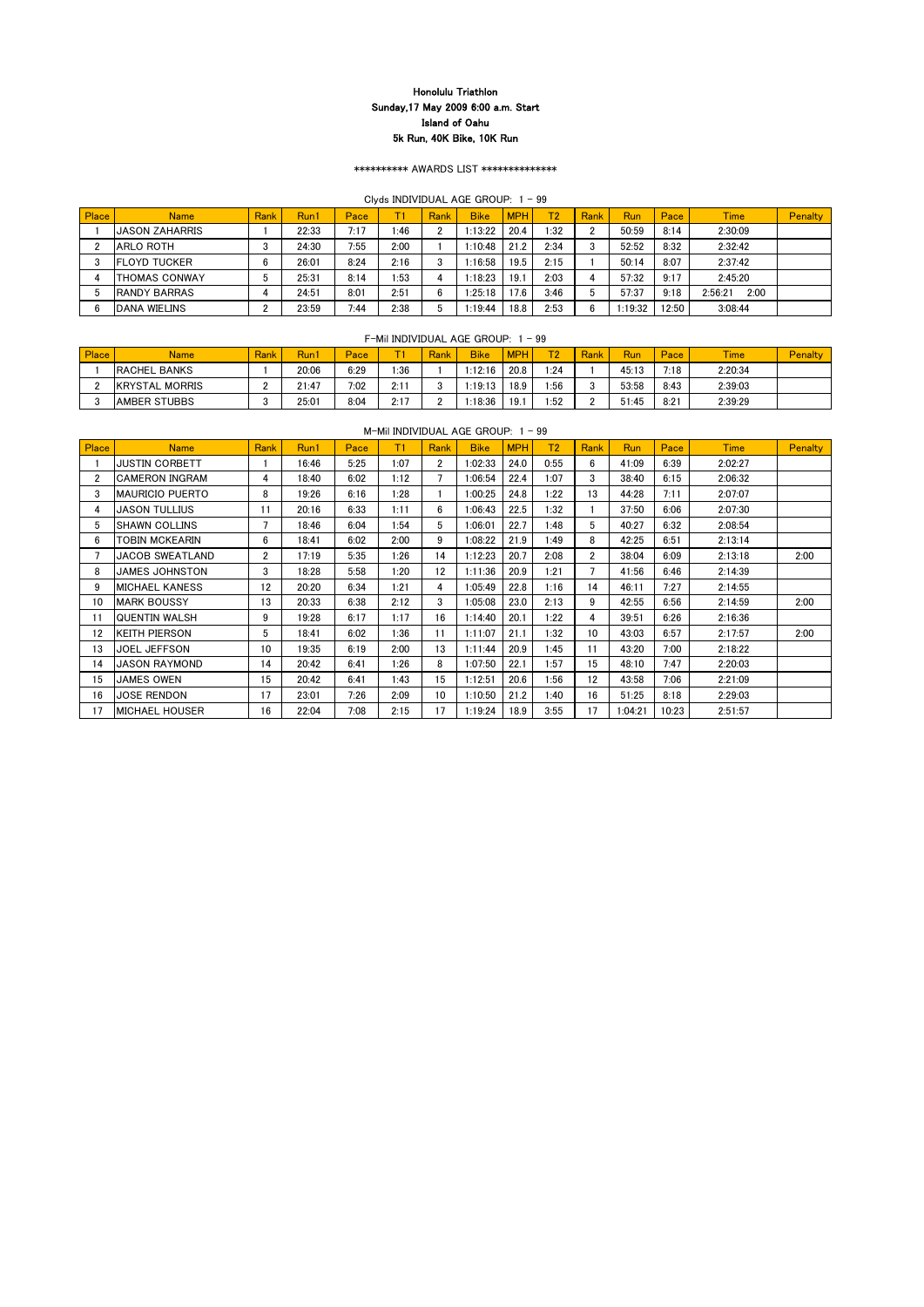| Place          | No.  | <b>Name</b>                | Div            | <b>Div</b>    | Rank           | Run1  | Pace | <b>TRANS</b> | Rank           | <b>Bike</b> | <b>MPH</b> | <b>TRANS</b> | Rank           | Run   | Pace       | <b>Time</b> | Penalty |
|----------------|------|----------------------------|----------------|---------------|----------------|-------|------|--------------|----------------|-------------|------------|--------------|----------------|-------|------------|-------------|---------|
|                |      | 1361 ALEXANDER EILER       |                | <b>M*****</b> | $\mathbf{2}$   | 14:40 | 4:44 | 1:04         | $\mathbf{2}$   | 56:01       | 26.8       | 0:58         | $\overline{2}$ | 31:28 | 5:05       | 1:44:08     |         |
| $\overline{2}$ |      | 1005 RICHARD COCHRANE      | $\overline{2}$ | <b>M*****</b> |                | 14:39 | 4:44 | 1:00         | 10             | 59:34       | 25.2       | 1:07         |                | 31:18 | 5:03       | 1:47:35     |         |
| 3              |      | 1227 MIKE FERREIRA         | 3              | <b>M*****</b> | 3              | 15:53 | 5:08 | 0:45         | 6              | 57:40       | 26.0       | 0:53         | 3              | 32:54 | 5:19       | 1:48:03     |         |
|                |      |                            |                |               |                |       |      |              |                |             |            |              |                |       |            |             |         |
| 4              |      | 1277 GREG PRICE            |                | $M40 - 44$    | 12             | 16:39 | 5:23 | 0:58         | 4              | 57:24       | 26.1       | 1:00         | 4              | 33:24 | 5:24       | 1:49:24     |         |
| 5              |      | 1386 YU YUMOTO             |                | $M30 - 34$    | 6              | 16:09 | 5:13 | 0:54         | $\overline{7}$ | 57:53       | 25.9       | 0:49         | 8              | 34:20 | 5:33       | 1:50:03     |         |
| 6              |      | 1385 ERIC KOLLAI           | $\overline{2}$ | $M30 - 34$    | $\overline{7}$ | 16:17 | 5:16 | 1:19         | 5              | 57:26       | 26.1       | 0:56         | 6              | 34:15 | 5:32       | 1:50:10     |         |
| 7              |      | 1303 AARON WALLEN          |                | M35-39        | 13             | 16:43 | 5:24 | 1:00         | 3              | 57:18       | 26.2       | 0:58         | 11             | 35:52 | 5:48       | 1:51:50     |         |
| 8              |      | 1390 TAI BLECHTA           | 3              | $M30 - 34$    | 9              | 16:21 | 5:17 | 1:13         | 8              | 58:36       | 25.6       | 1:01         | 30             | 38:13 | 6:10       | 1:55:23     |         |
|                |      |                            |                |               |                |       |      |              |                |             |            |              |                |       |            |             |         |
| 9              |      | 1482 EDUARDO SA            | $\overline{2}$ | $M40 - 44$    | 15             | 17:09 | 5:32 | 1:06         | 9              | 59:24       | 25.3       | 1:07         | 32             | 38:27 | 6:12       | 1:57:12     |         |
| 10             | 1427 | JAY PAUL-PAZ               | 3              | $M40 - 44$    | 33             | 18:00 | 5:49 | 1:09         | 14             | 1:01:29     | 24.4       | 1:02         | 14             | 36:39 | 5:55       | 1:58:17     |         |
| 11             | 1401 | <b>SATOSHI IWATA</b>       |                | $M25 - 29$    | 20             | 17:29 | 5:39 | 0:54         | 24             | 1:03:12     | 23.7       | 0:58         | 13             | 36:10 | 5:50       | 1:58:42     |         |
| 12             |      | 1093 JJESSICA TRANCHINA    |                | <b>F*****</b> | 10             | 16:36 | 5:22 | 0:56         | 31             | 1:04:14     | 23.4       | 1:40         | 10             | 35:48 | 5:47       | 1:59:11     |         |
| 13             |      | 1253 TARO SHIRATO          | $\overline{4}$ | $M40 - 44$    | 27             | 17:35 | 5:41 | 0:56         | 17             | 1:02:09     | 24.1       | 0:56         | 24             | 37:40 | 6:05       | 1:59:13     |         |
|                |      |                            |                |               |                |       |      |              |                |             |            |              |                |       |            |             |         |
| 14             |      | 1402 MATT DYKHUIZEN        | $\overline{2}$ | $M25 - 29$    | 64             | 19:09 | 6:11 | 1:15         | 13             | 1:01:08     | 24.5       | 1:21         | 16             | 36:46 | 5:56       | 1:59:37     |         |
| 15             |      | 1200 MARK WANT             |                | $M45 - 49$    | 43             | 18:33 | 5:59 | 0:55         | 16             | 1:02:06     | 24.2       | 0:58         | 19             | 37:09 | 6:00       | 1:59:39     |         |
| 16             |      | 1499 MATTHEW RAULS         | $\overline{2}$ | M35-39        | 48             | 18:36 | 6:00 | 1:21         | 15             | 1:01:36     | 24.4       | 1:01         | 20             | 37:11 | 6:00       | 1:59:43     |         |
| -17            |      | 1004 MICHAEL TARATKO       | 3              | M35-39        | 11             | 16:38 | 5:22 | 1:18         | 12             | 1:00:54     | 24.6       | 1:11         | 49             | 40:22 | 6:31       | 2:00:21     |         |
|                |      |                            |                | <b>F*****</b> |                |       |      |              | 73             |             |            |              |                |       |            |             |         |
| 18             |      | 1135 CYNTHIA ANDERSON      | $\overline{2}$ |               | 4              | 15:59 | 5:10 | 1:25         |                | 1:07:40     | 22.2       | 1:28         | 7              | 34:15 | 5:32       | 2:00:46     |         |
| 19             |      | 1056 SANDRA FERREIRA       | 3              | <b>F*****</b> | 28             | 17:44 | 5:43 | 1:00         | 25             | 1:03:26     | 23.6       | 1:15         | 27             | 37:56 | 6:07       | 2:01:18     |         |
| 20             |      | 1327 GO MARUYAMA           | $\overline{4}$ | M35-39        | 26             | 17:35 | 5:41 | 1:04         | 27             | 1:03:34     | 23.6       | 1:11         | 29             | 38:08 | 6:09       | 2:01:30     |         |
| 2 <sub>1</sub> |      | 1230 COLIN KUSTER          | 5              | $M40 - 44$    | 36             | 18:08 | 5:51 | 1:02         | 18             | 1:02:20     | 24.1       | 1:15         | 35             | 38:55 | 6:17       | 2:01:39     |         |
| 22             |      | 1435   MACHIKO NAKANISHI   |                | $F30-34$      | 23             | 17:32 | 5:40 | 0:54         | 43             | 1:05:46     | 22.8       | 1:04         | 17             | 36:52 | 5:57       | 2:02:06     |         |
|                |      |                            |                |               |                |       |      |              |                |             |            |              |                |       |            |             |         |
| 23             | 1411 | <b>JUSTIN CORBETT</b>      |                | $M-MIL$       | 14             | 16:46 | 5:25 | 1:07         | 20             | 1:02:33     | 24.0       | 0:55         | 65             | 41:09 | 6:39       | 2:02:27     |         |
| 24             |      | 1236 SHAWN SULLIVAN        | 6              | $M40 - 44$    | 41             | 18:25 | 5:57 | 1:14         | 21             | 1:02:34     | 24.0       | 1:12         | 41             | 39:33 | 6:23       | 2:02:56     |         |
| 25             |      | 1360 HIDENARI TSURUMI      | 4              | $M30 - 34$    | 5              | 16:01 | 5:10 | 1:20         | 114            | 1:10:35     | 21.3       | 1:14         | 5              | 33:59 | 5:29       | 2:03:08     |         |
| 26             |      | 1187 RICHARD PESSAH        |                | $M50 - 54$    | 47             | 18:34 | 6:00 | 1:04         | 19             | 1:02:24     | 24.0       | 1:21         | 45             | 40:00 | 6:28       | 2:03:21     |         |
| 27             |      | 1204 MICHAEL WALKER        | $\overline{2}$ | $M45 - 49$    | 35             | 18:04 | 5:50 | 1:14         | 28             | 1:03:36     | 23.6       | 1:16         | 23             | 37:38 | 6:05       | 2:03:46     | 2:00    |
|                |      |                            |                |               |                |       |      |              |                |             |            |              |                |       |            |             |         |
| 28             |      | 1323 BURT SENAS            | 5              | M35-39        | 25             | 17:33 | 5:40 | 1:01         | 26             | 1:03:34     | 23.6       | 1:00         | 62             | 40:59 | 6:37       | 2:04:06     |         |
| 29             |      | 1357 YOSHIYUKI MIKAMI      | 5              | $M30 - 34$    | 24             | 17:33 | 5:40 | 0:57         | 32             | 1:04:17     | 23.3       | 1:10         | 54             | 40:32 | 6:33       | 2:04:27     |         |
| 30             |      | 1239 ALAN TSUHAKO          | $\overline{7}$ | M40-44        | 16             | 17:11 | 5:33 | 0:54         | 88             | 1:08:39     | 21.8       | 0:45         | 18             | 37:05 | 5:59       | 2:04:32     |         |
| 31             |      | 1497 AMY BENNETT           | $\overline{2}$ | $F30-34$      | 49             | 18:39 | 6:01 | 1:05         | 23             | 1:03:10     | 23.7       | 1:06         | 58             | 40:49 | 6:35       | 2:04:47     |         |
|                |      | 1397 BRYCE WILLIAMS        | 6              | $M30 - 34$    | 8              | 16:20 |      |              |                |             |            |              |                | 35:58 | 5:48       | 2:04:59     |         |
| 32             |      |                            |                |               |                |       | 5:16 | 1:20         | 108            | 1:10:09     | 21.4       | 1:14         | 12             |       |            |             |         |
| 33             |      | 1322 YUKI YAMAURA          | 6              | M35-39        | 59             | 19:00 | 6:08 | 1:22         | 45             | 1:05:56     | 22.8       | 1:29         | 22             | 37:34 | 6:04       | 2:05:20     |         |
| 34             |      | 1248 SATOSHI NAMEKATA      | 8              | $M40 - 44$    | 21             | 17:31 | 5:39 | 1:06         | 90             | 1:08:54     | 21.8       | 1:33         | 15             | 36:43 | 5:56       | 2:05:44     |         |
| 35             |      | 1388 KEVIN GEARY           | 7              | $M30 - 34$    | 19             | 17:26 | 5:38 | 1:25         | 74             | 1:07:43     | 22.2       | 1:37         | 25             | 37:40 | 6:05       | 2:05:50     |         |
| 36             |      | 1208 ERIC SANDERS          | 3              | $M45 - 49$    | 39             | 18:20 | 5:55 | 1:34         | 22             | 1:03:03     | 23.8       | 1:55         | 71             | 41:40 | 6:44       | 2:06:30     |         |
| 37             |      | 1406 CAMERON INGRAM        | $\overline{2}$ | M-MIL         | 50             | 18:40 | 6:02 | 1:12         | 60             | 1:06:54     | 22.4       | 1:07         | 34             | 38:40 | 6:15       | 2:06:32     |         |
|                |      |                            |                |               |                |       |      |              |                |             |            |              |                |       |            |             |         |
| 38             |      | 1060 SHARON SPROULE        |                | $F35 - 39$    | 65             | 19:11 | 6:12 | 1:17         | 57             | 1:06:26     | 22.6       | 1:17         | 33             | 38:38 | 6:14       | 2:06:46     |         |
| 39             |      | 1176 NICHOLAS KAISER       |                | $M55 - 59$    | 37             | 18:15 | 5:53 | 1:55         | 49             | 1:06:08     | 22.7       | 1:30         | 39             | 39:14 | 6:20       | 2:07:01     |         |
| 40             |      | 1003 MAURICIO PUERTO       | 3              | M-MIL         | 77             | 19:26 | 6:16 | 1:28         | 11             | 1:00:25     | 24.8       | 1:22         | 106            | 44:28 | 7:11       | 2:07:07     |         |
| 41             |      | 1174 NAONORI YAMADA        | $\overline{2}$ | M55-59        | 73             | 19:23 | 6:16 | 1:09         | 52             | 1:06:11     | 22.7       | 1:06         | 42             | 39:36 | 6:24       | 2:07:23     |         |
|                |      |                            |                |               |                |       |      |              |                |             |            |              |                |       |            |             |         |
| 42             |      | <b>1367 IJASON TULLIUS</b> | 4              | M-MIL         | 110            | 20:16 | 6:33 | 1:11         | 58             | 1:06:43     | 22.5       | 1:32         | 26             | 37:50 | 6:06       | 2:07:30     |         |
| 43             | 1251 | <b>EFRAIM MANZANO</b>      | 9              | $M40 - 44$    | 31             | 18:00 | 5:49 | 2:01         | 41             | 1:05:35     | 22.9       | 1:28         | 53             | 40:31 | 6:33       | 2:07:33     |         |
| 44             | 1221 | <b>ERICH KUSTER</b>        | 4              | $M45 - 49$    | 44             | 18:33 | 5:59 | 1:18         | 36             | 1:05:20     | 23.0       | 1:03         | 70             | 41:38 | 6:43       | 2:07:50     |         |
| 45             |      | 1456 SHAWN COLLINS         | 5              | M-MIL         | 55             | 18:46 | 6:04 | 1:54         | 46             | 1:06:01     | 22.7       | 1:48         | 50             | 40:27 | 6:32       | 2:08:54     |         |
| 46             |      | 1258 GREGORY KUGLE         | 10             | $M40 - 44$    | 29             | 17:44 | 5:44 | 1:19         | 30             | 1:03:42     | 23.5       | 1:15         | 37             | 39:10 | 6:19       | 2:09:08     | 6:00    |
|                |      |                            |                |               |                |       |      |              |                |             |            |              |                |       |            |             |         |
| 47             |      | 1405 STUART NAYLOR         | 3              | $M25 - 29$    | 57             | 18:55 | 6:07 | 1:22         | 63             | 1:07:09     | 22.3       | 1:15         | 55             | 40:36 | 6:33       | 2:09:15     |         |
| 48             | 1491 | <b>MIGUEL MEJIA</b>        | 7              | M35-39        | 18             | 17:20 | 5:36 | 1:18         | 103            | 1:09:58     | 21.4       | 1:29         | 38             | 39:12 | 6:20       | 2:09:16     |         |
| 49             |      | 1280 HIROFUMI UCHIYAMA     | 11             | $M40 - 44$    | 30             | 17:45 | 5:44 | 1:22         | 75             | 1:07:44     | 22.1       | 1:25         | 63             | 41:03 | 6:38       | 2:09:18     |         |
| 50             |      | 1414 AARON VAN BOER        | 4              | $M25 - 29$    | 53             | 18:43 | 6:02 | 1:39         | 87             | 1:08:31     | 21.9       | 1:21         | 36             | 39:07 | 6:19       | 2:09:19     |         |
| 51             |      | 1418 TIM KUTARA            |                | $M20 - 24$    | 146            | 21:23 | 6:54 | 1:18         | 34             | 1:05:01     | 23.1       | 1:06         | 57             | 40:41 | 6:34       | 2:09:28     |         |
|                |      |                            |                |               |                |       |      |              |                |             |            |              |                |       |            |             |         |
| 52             |      | 1125 JEANIE WARD-WALLER    |                | $F25 - 29$    | 70             | 19:20 | 6:15 | 1:33         | 53             | 1:06:13     | 22.7       | 1:33         | 59             | 40:53 | 6:36       | 2:09:31     |         |
| 53             |      | 1331 ZACK SOLOMON          | 8              | M35-39        | 75             | 19:24 | 6:16 | 1:20         | 33             | 1:04:39     | 23.2       | 1:17         | 88             | 42:55 | 6:56       | 2:09:33     |         |
| 54             |      | 1352 DAVID WILLIAMS        | 8              | $M30 - 34$    | 34             | 18:01 | 5:49 | 1:34         | 62             | 1:07:03     | 22.4       | 2:03         | 60             | 40:55 | 6:36       | 2:09:35     |         |
| 55             | 1181 | MARK BAKER                 | $\overline{2}$ | $M50 - 54$    | 89             | 19:35 | 6:19 | 1:27         | 47             | 1:06:06     | 22.7       | 1:26         | 67             | 41:23 | 6:41       | 2:09:55     |         |
| 56             | 1121 | <b>JENNY SELAN</b>         | 2              | $F25 - 29$    | 67             | 19:13 | 6:12 | 1:20         | 94             | 1:09:08     | 21.7       | 1:08         | 40             | 39:24 | 6:22       | 2:10:11     |         |
|                |      |                            |                |               |                |       |      |              |                |             |            |              |                |       |            |             |         |
| 57             |      | 1348 CHAD UYEHARA          | 9              | $M30 - 34$    | 61             | 19:08 | 6:11 | 1:19         | 82             | 1:08:17     | 22.0       | 1:34         | 47             | 40:14 | 6:30       | 2:10:30     |         |
| 58             |      | 1308 GO YAMAMOTO           | 9              | M35-39        | 54             | 18:44 | 6:03 | 1:38         | 71             | 1:07:35     | 22.2       | 1:37         | 61             | 40:59 | 6:37       | 2:10:31     |         |
| 59             |      | 1403 MICHAEL EWENS         | 5              | $M25 - 29$    | 123            | 20:44 | 6:42 | 1:35         | 50             | 1:06:09     | 22.7       | 1:36         | 52             | 40:31 | 6:33       | 2:10:33     |         |
| 60             |      | 1245 BRIAN WHITEHOUSE      | 12             | $M40 - 44$    | 69             | 19:19 | 6:14 | 1:27         | 39             | 1:05:31     | 22.9       | 1:41         | 85             | 42:45 | 6:54       | 2:10:42     |         |
| 61             |      | 1244 FRANCIS OBERT III     | 13             | M40-44        | 71             | 19:22 | 6:15 | 1:14         | 59             | 1:06:50     | 22.4       | 1:46         | 68             | 41:32 | 6:42       | 2:10:42     |         |
|                |      |                            |                |               |                |       |      |              |                |             |            |              |                |       |            |             |         |
| 62             |      | 1382 DERRICK DELOS SANTOS  | 10             | $M30 - 34$    | 38             | 18:17 | 5:54 | 1:49         | 89             | 1:08:40     | 21.8       | 1:42         | 48             | 40:17 | 6:30       | 2:10:44     |         |
| 63             | 1321 | <b>JERRY BARTOLOME</b>     | 10             | $M35 - 39$    | 102            | 20:01 | 6:28 | 1:35         | 54             | 1:06:17     | 22.6       | 1:09         | 72             | 41:44 | 6:44       | 2:10:44     |         |
| 64             |      | 1383 CHRIS KIDAWSKI        | 11             | $M30 - 34$    | 106            | 20:11 | 6:31 | 1:28         | 61             | 1:07:03     | 22.4       | 1:37         | 51             | 40:30 | 6:32       | 2:10:48     |         |
| 65             |      | 1365 JEREMY YAMAMOTO       | 12             | $M30 - 34$    | 45             | 18:34 | 6:00 | 1:18         | 138            | 1:11:48     | 20.9       | 0:59         | 31             | 38:21 | 6:12       | 2:10:58     |         |
|                |      |                            |                |               |                |       |      |              |                |             |            |              |                |       |            |             |         |
| 66             |      | 1266 ALAN KOHLL            | 14             | M40-44        | 32             | 18:00 | 5:49 | 1:23         | 119            | 1:10:59     | 21.1       | 1:34         | 44             | 39:54 | 6:27       | 2:11:48     |         |
| 67             |      | 1196 ROB SEAVER            | 3              | $M50 - 54$    | 141            | 21:11 | 6:50 | 1:40         | 51             | 1:06:10     | 22.7       | 1:44         | 66             | 41:15 | 6:40       | 2:11:59     |         |
| 68             |      | 1309 RAFAEL BAEZ           | 11             | $M35 - 39$    | 94             | 19:43 | 6:22 | 1:09         | 65             | 1:07:16     | 22.3       | 1:23         | 92             | 42:58 | 6:56       | 2:12:28     |         |
| 69             |      | 1294 LAWRENCE CHIEN        | 12             | $M35 - 39$    | 99             | 19:52 | 6:25 | 1:50         | 29             | 1:03:39     | 23.6       | 1:51         | 121            | 45:41 | 7:23       | 2:12:53     |         |
| 70             |      | 1120 NATALIE IGNACIO       | 3              | $F25 - 29$    | 132            | 21:01 | 6:47 | 1:32         | 70             | 1:07:32     | 22.2       | 1:21         | 69             | 41:35 | 6:43       | 2:12:58     |         |
|                |      | 1369 TOBIN MCKEARIN        |                |               |                |       |      |              |                |             |            |              |                |       |            |             |         |
| -71            |      |                            | 6              | M-MIL         | 52             | 18:41 | 6:02 | 2:00         | 84             | 1:08:22     | 21.9       | 1:49         | 79             | 42:25 | 6:51       | 2:13:14     |         |
| 72             |      | 1489 JACOB SWEATLAND       | 7              | M-MIL         | 17             | 17:19 | 5:35 | 1:26         | 146            | 1:12:23     | 20.7       | 2:08         | 28             | 38:04 | 6:09       | 2:13:18     | 2:00    |
| 73             |      | 1138 LAUREN RINCK          | 4              | $F25 - 29$    | 85             | 19:32 | 6:18 | 2:13         | 86             | 1:08:26     | 21.9       | 1:31         | 73             | 41:44 | 6:44       | 2:13:25     |         |
| 74             |      | 1496 EIRK ECK              | 13             | M35-39        | 81             | 19:28 | 6:17 | 1:07         | 55             | 1:06:17     | 22.6       | 1:42         | 120            | 45:38 | 7:22       | 2:14:10     |         |
| 75             |      | 1371 DILLON CAMERON        | 13             | M30-34        | 95             | 19:45 | 6:23 | 1:40         | 48             | 1:06:08     | 22.7       | 1:19         | 118            | 45:32 | 7:21       | 2:14:21     |         |
|                |      |                            |                |               |                |       |      |              |                |             |            |              |                |       |            |             |         |
| 76             |      | 1337 MICHAEL DANCH         | 14             | $M35-39$      | 119            | 20:33 | 6:38 | 1:39         | 40             | 1:05:33     | 22.9       | 1:36         | 114            |       | 45:06 7:17 | 2:14:26     |         |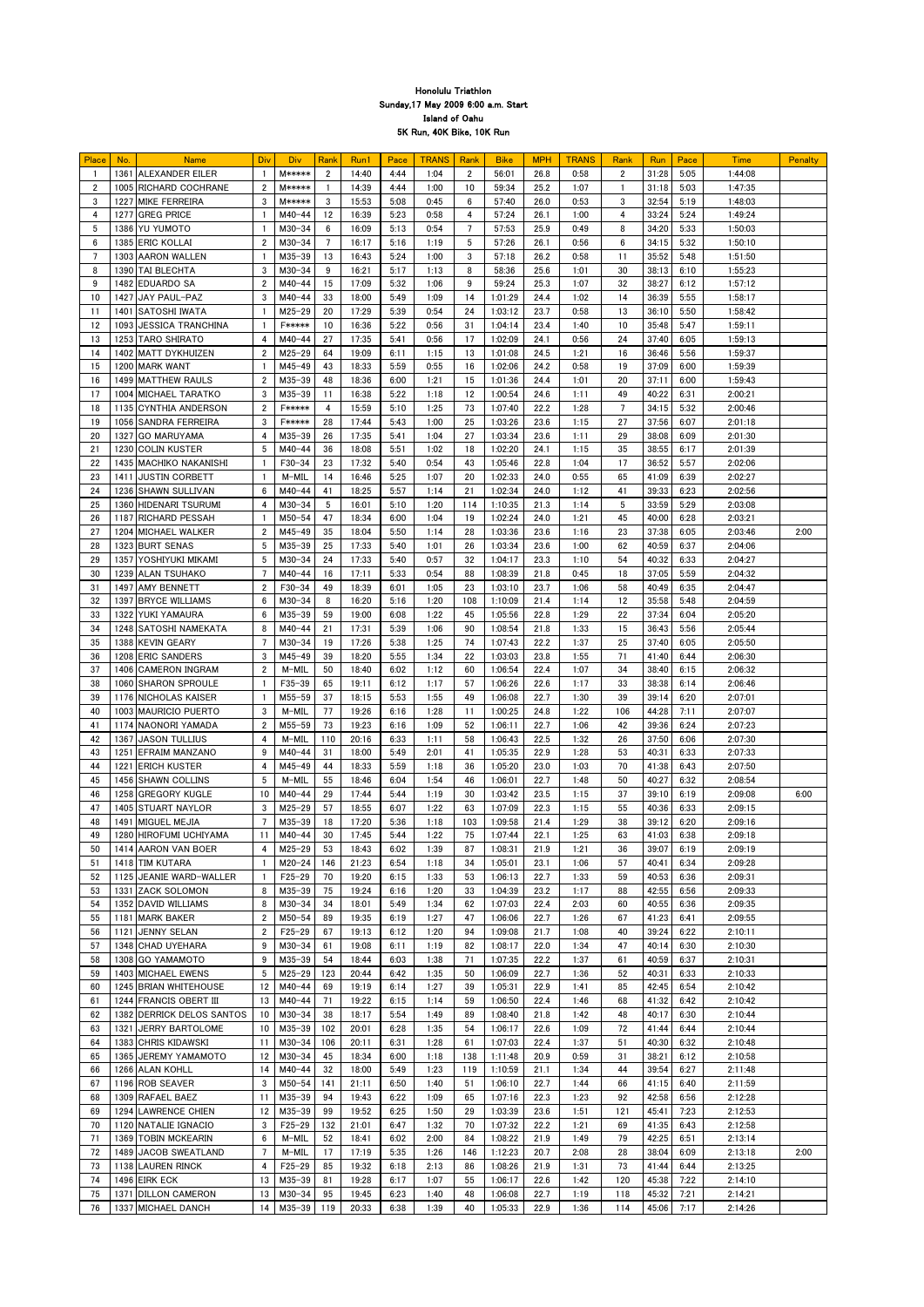| Place | No.  | <b>Name</b>               | Div            | <b>Div</b> | Rank | Run1  | Pace | <b>TRANS</b> | Rank | <b>Bike</b> | <b>MPH</b> | <b>TRANS</b> | Rank | <b>Run</b> | Pace | <b>Time</b> | Penalty |
|-------|------|---------------------------|----------------|------------|------|-------|------|--------------|------|-------------|------------|--------------|------|------------|------|-------------|---------|
| 77    |      | 1214 TODD TAMANAHA        | -5             | $M45 - 49$ | 60   | 19:03 | 6:09 | 1:12         | 107  | 1:10:09     | 21.4       | 1:26         | 83   | 42:41      | 6:54 | 2:14:29     |         |
| 78    |      | 1143 JACQUELINE HARRILL   |                | $F20 - 24$ | 84   | 19:31 | 6:18 | 1:41         | 139  | 1:11:48     | 20.9       | 1:36         | 46   | 40:04      | 6:28 | 2:14:37     |         |
|       |      |                           |                |            |      |       |      |              |      |             |            |              |      |            |      |             |         |
| 79    |      | 1275 PAUL NOBLE           | 15             | $M40 - 44$ | 158  | 21:49 | 7:03 | 1:37         | 42   | 1:05:39     | 22.8       | 1:24         | 105  | 44:12      | 7:08 | 2:14:38     |         |
| 80    |      | 1298 JAMES JOHNSTON       | 8              | M-MIL      | 42   | 18:28 | 5:58 | 1:20         | 130  | 1:11:36     | 20.9       | 1:21         | 75   | 41:56      | 6:46 | 2:14:39     |         |
| 81    |      | 1070 SARAH HUGHES         | $\overline{2}$ | $F35 - 39$ | 130  | 20:59 | 6:47 | 1:29         | 79   | 1:07:52     | 22.1       | 1:16         | 94   | 43:07      | 6:58 | 2:14:41     |         |
|       |      |                           |                |            |      |       |      |              |      |             |            |              |      |            |      |             |         |
| 82    |      | 1400 RICHARD KLOBUCHAR, J | 6              | $M25 - 29$ | 96   | 19:50 | 6:24 | 1:40         | 91   | 1:08:56     | 21.8       | 1:31         | 87   | 42:47      | 6:54 | 2:14:42     |         |
| 83    |      | 1395 MICHAEL KANESS       | 9              | M-MIL      | 112  | 20:20 | 6:34 | 1:21         | 44   | 1:05:49     | 22.8       | 1:16         | 127  | 46:11      | 7:27 | 2:14:55     |         |
| 84    |      | 1450 MARK BOUSSY          | 10             | M-MIL      | 118  | 20:33 | 6:38 | 2:12         | 35   | 1:05:08     | 23.0       | 2:13         | 89   | 42:55      | 6:56 | 2:14:59     | 2:00    |
| 85    |      | 1428 NAOYUKI HONDA        | 16             | $M40 - 44$ | 125  | 20:54 | 6:45 | 1:46         | 56   | 1:06:23     | 22.6       | 1:25         | 108  | 44:38      | 7:12 | 2:15:05     |         |
|       |      |                           |                |            |      |       |      |              |      |             |            |              |      |            |      |             |         |
| 86    |      | 1333 KIYOAKI TAKASHINA    | 15             | M35-39     | 86   | 19:32 | 6:18 | 1:24         | 69   | 1:07:31     | 22.2       | 1:16         | 98   | 43:41      | 7:03 | 2:15:23     | 2:00    |
| 87    |      | 1366 JASON DIAS           | 14             | $M30 - 34$ | 108  | 20:14 | 6:32 | 2:10         | 64   | 1:07:14     | 22.3       | 1:21         | 107  | 44:31      | 7:11 | 2:15:27     |         |
| 88    |      | 1285 NGUYEN LE            | -17            | M40-44     | 113  | 20:21 | 6:34 | 2:06         | 38   | 1:05:24     | 22.9       | 2:07         | 122  | 45:42      | 7:23 | 2:15:39     |         |
|       |      |                           |                |            |      |       |      |              |      |             |            |              |      |            |      |             |         |
| 89    | 1341 | <b>TAGE RAINSFORD</b>     | 16             | M35-39     | 115  | 20:29 | 6:37 | 1:34         | 76   | 1:07:47     | 22.1       | 1:51         | 103  | 44:09      | 7:08 | 2:15:49     |         |
| 90    |      | 1462 JEFFREY RITGER       |                | $M25 - 29$ | 117  | 20:32 | 6:38 | 1:57         | 102  | 1:09:52     | 21.5       | 2:08         | 76   | 42:08      | 6:48 | 2:16:36     |         |
| 91    |      | 1420 QUENTIN WALSH        | -11            | M-MIL      | 80   | 19:28 | 6:17 | 1:17         | 175  | 1:14:40     | 20.1       | 1:22         | 43   | 39:51      | 6:26 | 2:16:36     |         |
| 92    | 1171 | <b>JOHN MAYERS</b>        | 3              | $M55 - 59$ | 56   | 18:54 | 6:06 | 1:12         | 115  | 1:10:46     | 21.2       | 1:10         | 110  | 44:51      | 7:14 | 2:16:51     |         |
|       |      |                           |                |            |      |       |      |              |      |             |            |              |      |            |      |             |         |
| 93    | 1057 | <b>LONI GRAY</b>          |                | $F40 - 44$ | 142  | 21:14 | 6:51 | 1:30         | 72   | 1:07:38     | 22.2       | 1:31         | 113  | 45:04      | 7:17 | 2:16:54     |         |
| 94    |      | 1220 HIDEAKI INOUE        | 6              | $M45 - 49$ | 97   | 19:51 | 6:25 | 1:53         | 129  | 1:11:30     | 21.0       | 2:02         | 74   | 41:47      | 6:45 | 2:17:00     |         |
| 95    |      | 1451 MELINDA HAYMAN       |                | $F45 - 49$ | 140  | 21:10 | 6:50 | 1:49         | 105  | 1:10:04     | 21.4       | 1:41         | 80   | 42:26      | 6:51 | 2:17:07     |         |
| 96    |      | 1124 DANA STIMMEL         | -5             | $F25 - 29$ | 87   | 19:34 | 6:19 | 1:33         | 134  | 1:11:42     | 20.9       | 1:32         | 91   | 42:56      | 6:56 | 2:17:15     |         |
|       |      |                           |                |            |      |       |      |              |      |             |            |              |      |            |      |             |         |
| 97    |      | 1210 TAKAHIRO YOSANO      |                | M45-49     | 120  | 20:37 | 6:39 | 1:58         | 147  | 1:12:25     | 20.7       | 1:56         | 56   | 40:37      | 6:34 | 2:17:30     |         |
| 98    | 1001 | <b>LISA RAINSBERGER</b>   | $\overline{2}$ | $F45 - 49$ | 93   | 19:41 | 6:21 | 1:30         | 148  | 1:12:26     | 20.7       | 1:16         | 84   | 42:44      | 6:54 | 2:17:34     |         |
| 99    |      | 1362 YASUHIRO FUJIMOTO    | 15             | $M30 - 34$ | 74   | 19:24 | 6:16 | 1:16         | 85   | 1:08:25     | 21.9       | 1:27         | 137  | 47:11      | 7:37 | 2:17:41     |         |
| 100   |      | 1263 MASAHARU KOBAYASHI   | 18             | M40-44     | 107  | 20:14 | 6:32 | 1:18         | 97   | 1:09:26     | 21.6       | 1:05         | 125  | 45:54      | 7:25 | 2:17:55     |         |
|       |      |                           |                |            |      |       |      |              |      |             |            |              |      |            |      |             |         |
| 101   |      | 1237 KAWIKA LIU           | 19             | $M40 - 44$ | 139  | 21:09 | 6:50 | 1:47         | 142  | 1:12:06     | 20.8       | 1:52         | 64   | 41:04      | 6:38 | 2:17:56     |         |
| 102   |      | 1302 KEITH PIERSON        | 12             | M-MIL      | 51   | 18:41 | 6:02 | 1:36         | 123  | 1:11:07     | 21.1       | 1:32         | 93   | 43:03      | 6:57 | 2:17:57     | 2:00    |
| 103   |      | 1325 ATSUMASA SUZUKI      | -17            | M35-39     | 188  | 22:53 | 7:23 | 1:31         | 96   | 1:09:17     | 21.7       | 1:26         | 90   | 42:55      | 6:56 | 2:18:01     |         |
| 104   |      | 1274 TAKANORI HAMAGUCHI   | 20             | M40-44     | 116  | 20:31 | 6:37 | 1:46         | 68   | 1:07:26     | 22.2       | 2:46         | 119  | 45:34      | 7:21 | 2:18:01     |         |
|       |      |                           |                |            |      |       |      |              |      |             |            |              |      |            |      |             |         |
| 105   | 1381 | <b>JOHN LEWIS</b>         | 16             | $M30 - 34$ | 72   | 19:23 | 6:16 | 3:40         | 37   | 1:05:22     | 22.9       | 1:59         | 153  | 47:50      | 7:43 | 2:18:11     |         |
| 106   |      | 1225 EDDIE JOHNSON        | 8              | M45-49     | 82   | 19:31 | 6:18 | 1:50         | 80   | 1:08:09     | 22.0       | 11:17        | 21   | 37:32      | 6:04 | 2:18:17     |         |
| 107   |      | 1241 JOEL JEFFSON         | 13             | M-MIL      | 88   | 19:35 | 6:19 | 2:00         | 136  | 1:11:44     | 20.9       | 1:45         | 95   | 43:20      | 7:00 | 2:18:22     |         |
|       |      |                           |                |            |      |       |      |              |      |             |            |              |      |            |      |             |         |
| 108   |      | 1273 ROBERT RENAUD        | 21             | $M40 - 44$ | 131  | 21:00 | 6:47 | 1:15         | 124  | 1:11:09     | 21.1       | 1:24         | 104  | 44:11      | 7:08 | 2:18:58     |         |
| 109   |      | 1377 TOSHIHIDE OHNO       | -17            | $M30 - 34$ | 22   | 17:32 | 5:40 | 1:14         | 120  | 1:11:01     | 21.1       | 1:44         | 148  | 47:33      | 7:41 | 2:19:02     |         |
| 110   |      | 1207 KEVIN BURNS          | -9             | M45-49     | 129  | 20:58 | 6:46 | 1:35         | 77   | 1:07:50     | 22.1       | 1:30         | 140  | 47:17      | 7:38 | 2:19:09     |         |
| 111   |      | 1289 NOBUAKI ITO          | 22             | M40-44     | 46   | 18:34 | 6:00 | 1:22         | 112  | 1:10:29     | 21.3       | 1:23         | 117  | 45:27      | 7:20 | 2:19:13     | 2:00    |
|       |      |                           |                |            |      |       |      |              |      |             |            |              |      |            |      |             |         |
| 112   |      | 1212 GENICHI TAMATSUKA    | 10             | M45-49     | 98   | 19:52 | 6:25 | 2:17         | 122  | 1:11:06     | 21.1       | 2:07         | 77   | 42:12      | 6:49 | 2:19:31     | 2:00    |
| 113   | 1271 | <b>ALI AMINPOUR</b>       | 23             | $M40 - 44$ | 78   | 19:27 | 6:17 | 1:36         | 174  | 1:14:37     | 20.1       | 1:42         | 82   | 42:31      | 6:52 | 2:19:51     |         |
| 114   |      | 1334 JASON RAYMOND        | 14             | M-MIL      | 121  | 20:42 | 6:41 | 1:26         | 78   | 1:07:50     | 22.1       | 1:57         | 155  | 48:10      | 7:47 | 2:20:03     |         |
| 115   | 1261 | <b>JASON SUGAR</b>        | 24             | $M40 - 44$ | 91   | 19:36 | 6:20 | 1:49         | 83   | 1:08:18     | 22.0       | 2:11         | 159  | 48:32      | 7:50 | 2:20:25     |         |
|       |      |                           |                |            |      |       |      |              |      |             |            |              |      |            |      |             |         |
| 116   |      | 1113 RACHEL BANKS         |                | F-MIL      | 104  | 20:06 | 6:29 | 1:36         | 145  | 1:12:16     | 20.8       | 1:24         | 115  | 45:13      | 7:18 | 2:20:34     |         |
| 117   |      | 1182 AVEN OKAMURA         | 4              | $M50 - 54$ | 186  | 22:50 | 7:22 | 2:21         | 67   | 1:07:22     | 22.3       | 2:20         | 124  | 45:45      | 7:23 | 2:20:37     |         |
| 118   |      | 1211 FERDINAND YAMAGUCHI  | 11             | M45-49     | 126  | 20:55 | 6:45 | 1:42         | 109  | 1:10:25     | 21.3       | 1:13         | 130  | 46:49      | 7:33 | 2:21:02     |         |
| 119   |      | 1320 JAMES OWEN           | 15             | M-MIL      | 122  | 20:42 | 6:41 | 1:43         | 158  | 1:12:51     | 20.6       | 1:56         | 101  | 43:58      | 7:06 | 2:21:09     |         |
|       |      |                           |                |            |      |       |      |              |      |             |            |              |      |            |      |             |         |
| 120   |      | 1318 RICHARD BERG         | 18             | M35-39     | 124  | 20:51 | 6:44 | 1:34         | 118  | 1:10:51     | 21.2       | 1:09         | 142  | 47:21      | 7:39 | 2:21:44     |         |
| 121   | 1332 | <b>CRAYTON SIMMONS</b>    | 19             | M35-39     | 111  | 20:16 | 6:33 | 1:35         | 131  | 1:11:36     | 20.9       | 1:40         | 134  | 46:55      | 7:34 | 2:22:01     |         |
| 122   |      | 1391 GIANNI RUSSELLO      | 18             | $M30-34$   | 154  | 21:37 | 6:59 | 2:12         | 125  | 1:11:10     | 21.1       | 2:22         | 109  | 44:45      | 7:13 | 2:22:03     |         |
| 123   |      | 1458 ISHOKO PAUL          | -3             | $F45 - 49$ | 109  | 20:16 | 6:33 | 1:29         | 104  | 1:10:03     | 21.4       | 2:56         | 149  | 47:44      | 7:42 | 2:22:25     |         |
|       |      |                           |                |            |      |       |      |              |      |             |            |              |      |            |      |             |         |
| 124   |      | 1398 DAVID TURPIN         | 19             | $M30 - 34$ | 92   | 19:37 | 6:20 | 1:28         | 132  | 1:11:40     | 20.9       | 1:36         | 162  | 48:39      | 7:51 | 2:22:58     |         |
| 125   |      | 1219 PHIL MCGAIN          | 12             | $M45-49$   | 225  | 24:19 | 7:51 | 1:58         | 98   | 1:09:30     | 21.6       | 1:38         | 123  | 45:44      | 7:23 | 2:23:07     |         |
| 126   |      | 1195 HIROSHI SUGO         | -5             | $M50 - 54$ | 83   | 19:31 | 6:18 | 2:25         | 170  | 1:14:09     | 20.2       | 2:38         | 112  | 44:58      | 7:16 | 2:23:40     |         |
|       |      |                           |                |            | 174  |       |      |              | 92   |             |            | 1:33         |      |            |      |             | 2:00    |
| 127   |      | 1265 KENICHI INAMOTO      | 25             | $M40 - 44$ |      | 22:31 | 7:16 | 1:51         |      | 1:09:06     | 21.7       |              | 133  | 46:53      | 7:34 | 2:23:52     |         |
| 128   |      | 1498 GJYLAMETI KRIS       | 8              | $M25 - 29$ | 138  | 21:08 | 6:49 | 1:39         | 149  | 1:12:26     | 20.7       | 1:33         | 139  | 47:12      | 7:37 | 2:23:56     |         |
| 129   |      | 1178 AKIRA MATSUI         | 6              | $M50 - 54$ | 79   | 19:27 | 6:17 | 2:01         | 194  | 1:16:18     | 19.7       | 3:28         | 86   | 42:46      | 6:54 | 2:23:58     |         |
| 130   |      | 1249 ANDRE BOTHA          | 26             | M40-44     | 136  | 21:06 | 6:49 | 1:30         | 155  | 1:12:47     | 20.6       | 1:44         | 135  | 47:03      | 7:36 | 2:24:08     |         |
| 131   | 1201 | <b>MATT KAYSER</b>        | 13             | M45-49     | 101  | 19:59 | 6:27 | 2:46         | 141  | 1:12:04     | 20.8       | 2:35         | 132  | 46:52      | 7:34 | 2:24:14     |         |
|       |      |                           |                |            |      |       |      |              |      |             |            |              |      |            |      |             |         |
| 132   |      | 1184 MANABU YOSHIDA       |                | M50-54     | 180  | 22:43 | 7:20 | 2:09         | 101  | 1:09:48     | 21.5       | 1:52         | 151  | 47:47      | 7:43 | 2:24:17     |         |
| 133   |      | 1374 GIDEON DUNGEY        | 20             | $M30 - 34$ | 68   | 19:15 | 6:13 | 1:40         | 133  | 1:11:41     | 20.9       | 1:57         | 178  | 49:49      | 8:02 | 2:24:20     |         |
| 134   |      | 1483 YOZO TACHIBANA       | 20             | M35-39     | 58   | 18:56 | 6:07 | 1:24         | 260  | 1:20:13     | 18.7       | 1:42         | 78   | 42:17      | 6:50 | 2:24:30     |         |
| 135   |      | 1306 FUTOSHI FURUSATO     | 2 <sup>1</sup> | $M35-39$   | 193  | 23:08 | 7:28 | 1:57         | 157  | 1:12:48     | 20.6       | 1:21         | 99   | 43:42      | 7:03 | 2:24:54     | 2:00    |
|       |      |                           |                |            |      |       |      |              |      |             |            |              |      |            |      |             |         |
| 136   |      | 1410 STUAT QUEL           | 9              | $M25 - 29$ | 137  | 21:07 | 6:49 | 1:39         | 161  | 1:13:11     | 20.5       | 1:56         | 136  | 47:07      | 7:36 | 2:24:58     |         |
| 137   |      | 1246 TODD KUNIYOSHI       | 27             | $M40-44$   | 196  | 23:22 | 7:32 | 2:36         | 93   | 1:09:07     | 21.7       | 1:58         | 154  | 48:08      | 7:46 | 2:25:08     |         |
| 138   |      | 1394 WILY WOO             | 2 <sup>1</sup> | $M30-34$   | 144  | 21:16 | 6:52 | 1:35         | 162  | 1:13:12     | 20.5       | 1:31         | 150  | 47:46      | 7:43 | 2:25:18     |         |
| 139   |      | 1264 AYATO MATSUYAMA      | 28             | $M40-44$   | 40   | 18:25 | 5:57 | 1:04         | 66   | 1:07:20     | 22.3       | 1:23         | 253  | 57:19      | 9:15 | 2:25:29     |         |
|       |      |                           |                |            |      |       |      |              |      |             |            |              |      |            |      |             |         |
| 140   |      | 1279 MIKIO WATANABE       | 29             | $M40-44$   | 114  | 20:27 | 6:36 | 1:44         | 239  | 1:19:02     | 19.0       | 1:55         | 81   | 42:26      | 6:51 | 2:25:33     |         |
| 141   |      | 1223 CHARLES FLOWERS      | 14             | M45-49     | 62   | 19:08 | 6:11 | 2:46         | 121  | 1:11:03     | 21.1       | 3:07         | 172  | 49:35      | 8:00 | 2:25:37     |         |
| 142   |      | 1162 CHUCK MILLER         |                | $M60-64$   | 212  | 23:45 | 7:40 | 1:48         | 113  | 1:10:32     | 21.3       | 2:19         | 145  | 47:25      | 7:39 | 2:25:47     |         |
|       |      |                           | - 1            |            |      |       |      |              |      |             |            |              |      |            |      |             |         |
| 143   |      | 1020 JO ANN SITTIG        |                | $F55 - 59$ | 147  | 21:24 | 6:54 | 2:16         | 154  | 1:12:47     | 20.6       | 2:02         | 147  | 47:33      | 7:41 | 2:25:59     |         |
| 144   |      | 1287 REFUND BILL DELVEAUX | 30             | $M40-44$   | 159  | 21:50 | 7:03 | 2:24         | 95   | 1:09:13     | 21.7       | 3:02         | 175  | 49:36      | 8:00 | 2:26:03     |         |
| 145   |      | 1282 ISHOGO FUKUZAWA      | -31            | $M40-44$   | 63   | 19:09 | 6:11 | 1:41         | 171  | 1:14:16     | 20.2       | 1:49         | 167  | 49:13      | 7:57 | 2:26:05     |         |
| 146   |      | 1192 OMATSU TOMOKAZU      | 8              | $M50-54$   | 171  | 22:27 | 7:15 | 2:12         | 150  | 1:12:34     | 20.7       | 1:41         | 141  | 47:18      | 7:38 | 2:26:10     |         |
|       |      |                           |                |            |      |       |      |              |      |             |            |              |      |            |      |             |         |
| 147   |      | 1291 HIROYUKI SHIMA       | 22             | $M35-39$   | 128  | 20:56 | 6:45 | 1:56         | 143  | 1:12:08     | 20.8       | 1:46         | 173  | 49:36      | 8:00 | 2:26:19     |         |
| 148   |      | 1252 YASUTAKA NUKINA      | 32             | $M40 - 44$ | 133  | 21:01 | 6:47 | 1:42         | 152  | 1:12:38     | 20.7       | 2:05         | 165  | 48:58      | 7:54 | 2:26:21     |         |
| 149   |      | 1233 HIROMI KOZONO        | 33             | $M40-44$   | 173  | 22:30 | 7:16 | 1:50         | 111  | 1:10:29     | 21.3       | 3:14         | 158  | 48:22      | 7:48 | 2:26:23     |         |
| 150   |      | 1481 ARLYN ROBINSON       | 3              | $F35 - 39$ | 165  | 22:04 | 7:07 | 1:27         | 164  | 1:13:21     | 20.4       | 1:34         | 156  | 48:14      | 7:47 | 2:26:38     |         |
|       |      |                           |                |            |      |       |      |              |      |             |            |              |      |            |      |             |         |
| 151   |      | 1173 VERNE SANTOS         | 4              | $M55 - 59$ | 201  | 23:27 | 7:34 | 1:22         | 126  | 1:11:22     | 21.0       | 1:54         | 160  | 48:34      | 7:50 | 2:26:38     |         |
| 152   |      | 1203 BOBBY MCKAIG         | 15             | $M45-49$   | 161  | 22:00 | 7:06 | 1:40         | 169  | 1:14:08     | 20.2       | 1:39         | 144  | 47:22      | 7:39 | 2:26:48     |         |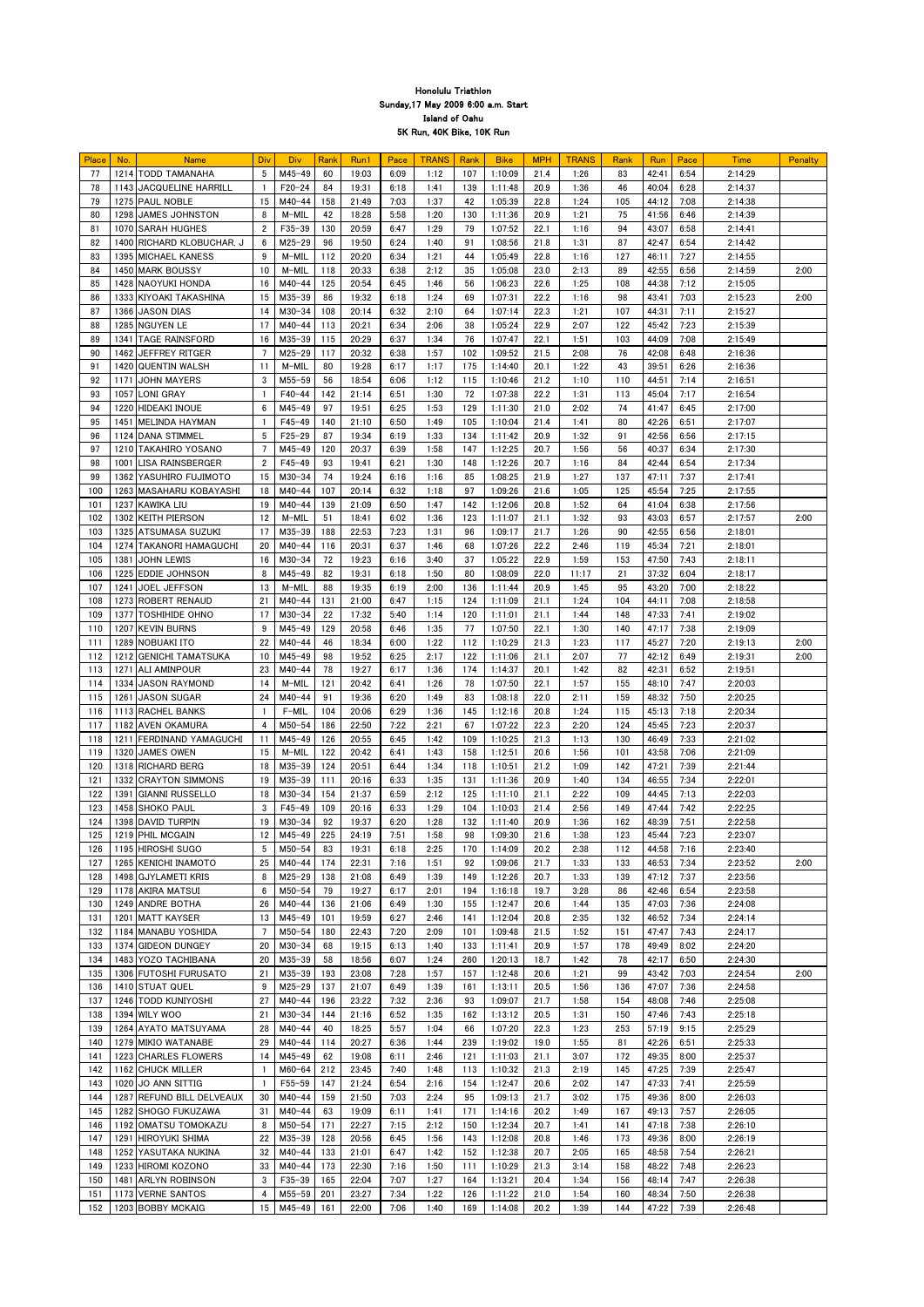| Place | No. | <b>Name</b>               | Div            | Div        | Rank | Run1  | Pace | <b>TRANS</b> | Rank | <b>Bike</b> | <b>MPH</b> | <b>TRANS</b> | Rank   | Run   | Pace | <b>Time</b> | Penalty |
|-------|-----|---------------------------|----------------|------------|------|-------|------|--------------|------|-------------|------------|--------------|--------|-------|------|-------------|---------|
| 153   |     | 1026 GWEN JUDD            |                | $F50 - 54$ | 207  | 23:34 | 7:37 | 1:27         | 110  | 1:10:28     | 21.3       | 1:26         | 184    | 50:15 | 8:07 | 2:27:08     |         |
| 154   |     | 1314 TSUGUNE SAITO        | 23             | $M35 - 39$ | 181  | 22:44 | 7:20 | 1:17         | 153  | 1:12:44     | 20.6       | 2:10         | 161    | 48:35 | 7:51 | 2:27:28     |         |
|       |     |                           |                |            |      |       |      |              |      |             |            |              |        |       |      |             |         |
| 155   |     | 1288 YOSHIHISA TSUBAKI    | 34             | $M40 - 44$ | 135  | 21:05 | 6:48 | 1:22         | 212  | 1:17:09     | 19.4       | 1:05         | 138    | 47:11 | 7:37 | 2:27:52     |         |
| 156   |     | 1222 KOJIRO NOJIRI        | 16             | $M45 - 49$ | 152  | 21:34 | 6:58 | 1:44         | 224  | 1:17:55     | 19.3       | 1:48         | 111    | 44:53 | 7:15 | 2:27:52     |         |
| 157   |     | 1494 GEOFF GRANT          | 35             | $M40 - 44$ | 169  | 22:21 | 7:13 | 1:56         | 127  | 1:11:23     | 21.0       | 1:52         | 187    | 50:28 | 8:09 | 2:27:59     |         |
| 158   |     | 1399 TIMOTHY BRAUNSCHWEIG | 22             | $M30 - 34$ | 200  | 23:26 | 7:34 | 1:58         | 128  | 1:11:26     | 21.0       | 1:26         | 185    | 50:27 | 8:09 | 2:28:42     |         |
|       |     |                           |                |            |      |       |      |              |      |             |            |              |        |       |      |             |         |
| 159   |     | 1490 RICHARD MCDOWELL     | 2              | $M60 - 64$ | 177  | 22:33 | 7:17 | 2:05         | 167  | 1:14:03     | 20.3       | 2:40         | 146    | 47:30 | 7:40 | 2:28:48     |         |
| 160   |     | 1234 BRIAN JOHNSON        | 36             | $M40 - 44$ | 245  | 25:16 | 8:09 | 1:23         | 81   | 1:08:16     | 22.0       | 1:33         | 188    | 50:33 | 8:10 | 2:28:59     | 2:00    |
| 161   |     | 1335 DANIEL MCMULLEN      | 24             | M35-39     | 179  | 22:36 | 7:18 | 2:08         | 156  | 1:12:48     | 20.6       | 1:57         | 174    | 49:36 | 8:00 | 2:29:02     |         |
|       |     |                           |                |            |      |       |      |              |      |             |            |              |        |       |      |             |         |
| 162   |     | 1404 JOSE RENDON          | 16             | M-MIL      | 191  | 23:01 | 7:26 | 2:09         | 117  | 1:10:50     | 21.2       | 1:40         | 201    | 51:25 | 8:18 | 2:29:03     |         |
| 163   |     | 1286 BOCAR WANE           | 37             | $M40 - 44$ | 90   | 19:36 | 6:20 | 2:04         | 234  | 1:18:30     | 19.1       | 2:03         | 143    | 47:21 | 7:39 | 2:29:32     |         |
| 164   |     | 1250  KAZUHIRO TAKAGI     | 38             | $M40 - 44$ | 156  | 21:42 | 7:00 | 1:45         | 238  | 1:19:01     | 19.0       | 1:56         | 116    | 45:19 | 7:19 | 2:29:40     |         |
| 165   |     | 1486 KEVIN REALE          |                | R-MALE     | 298  | 26:50 | 8:40 | 1:27         | 195  | 1:16:18     | 19.7       | 1:18         | 102    | 44:02 | 7:07 | 2:29:52     |         |
| 166   |     | 1358 JJASON ZAHARRIS      |                | Clydsd     | 176  | 22:33 | 7:17 | 1:46         | 165  | 1:13:22     | 20.4       | 1:32         | 194    | 50:59 | 8:14 | 2:30:09     |         |
|       |     |                           |                |            |      |       |      |              |      |             |            |              |        |       |      |             |         |
| 167   |     | 1119 MARGARET WILSON      |                | Athena     | 209  | 23:36 | 7:37 | 2:22         | 106  | 1:10:04     | 21.4       | 2:53         | 179    | 49:54 | 8:03 | 2:30:47     | 2:00    |
| 168   |     | 1144 KATHRYN TAYLOR       | 2              | $F20 - 24$ | 195  | 23:18 | 7:31 | 1:22         | 137  | 1:11:46     | 20.9       | 1:22         | 223    | 53:24 | 8:37 | 2:31:10     |         |
| 169   |     | 1224 OSAMU KUBOTA         | -17            | $M45 - 49$ | 170  | 22:22 | 7:13 | 2:09         | 262  | 1:20:41     | 18.6       | 2:17         | 100    | 43:45 | 7:04 | 2:31:12     |         |
| 170   |     | 1189 DAVID LITTRELL       | 9              | $M50 - 54$ | 194  | 23:09 | 7:28 | 2:32         | 210  | 1:17:02     | 19.5       | 1:58         | 129    | 46:36 | 7:31 | 2:31:15     |         |
|       |     |                           |                |            |      |       |      |              |      |             |            |              |        |       |      |             |         |
| 171   |     | 1084 NORMA BUSTOS         | 3              | $F30 - 34$ | 148  | 21:27 | 6:56 | 1:27         | 166  | 1:14:02     | 20.3       | 1:19         | 222    | 53:23 | 8:37 | 2:31:36     |         |
| 172   |     | 1493 WESLEY LAM           | 23             | $M30 - 34$ | 76   | 19:24 | 6:16 | 1:21         | 255  | 1:19:56     | 18.8       | 1:49         | 171    | 49:35 | 8:00 | 2:32:04     |         |
| 173   |     | 1179 IAN WALKER           | 10             | $M50 - 54$ | 221  | 24:06 | 7:47 | 2:12         | 99   | 1:09:44     | 21.5       | 2:50         | 224    | 53:27 | 8:38 | 2:32:17     |         |
| 174   |     | 1080 KATHRYN ACORDA       |                | $F35 - 39$ | 199  | 23:25 | 7:33 | 2:22         | 172  | 1:14:22     | 20.2       | 2:01         | 183    | 50:14 | 8:07 | 2:32:21     |         |
|       |     |                           |                |            |      |       |      |              |      |             |            |              |        |       |      |             |         |
| 175   |     | 1301 TOSHIHARU HIJIKATA   | 25             | M35-39     | 149  | 21:29 | 6:56 | 2:39         | 203  | 1:16:45     | 19.5       | 1:59         | 177    | 49:45 | 8:02 | 2:32:36     |         |
| 176   |     | 1213 ARLO ROTH            | $\overline{2}$ | Clydsd     | 228  | 24:30 | 7:55 | 2:00         | 116  | 1:10:48     | 21.2       | 2:34         | 216    | 52:52 | 8:32 | 2:32:42     |         |
| 177   |     | 1260 YASUTAKA HASEGAWA    | 39             | $M40 - 44$ | 226  | 24:29 | 7:54 | 1:46         | 144  | 1:12:09     | 20.8       | 1:37         | 219    | 53:09 | 8:35 | 2:33:08     |         |
| 178   |     | 1063 EIKO CHINN           | 5              | $F35 - 39$ | 143  | 21:14 | 6:51 | 1:39         | 226  | 1:18:14     | 19.2       | 3:33         | 164    | 48:53 | 7:54 | 2:33:32     |         |
|       |     |                           |                |            |      |       |      |              |      |             |            |              |        |       |      |             |         |
| 179   |     | 1281 ANDREW ASHCROFT      | 40             | $M40 - 44$ | 323  | 28:10 | 9:06 | 2:34         | 179  | 1:14:44     | 20.1       | 1:58         | 126    | 46:11 | 7:27 | 2:33:35     |         |
| 180   |     | 1372 TAKU HANZAWA         | 24             | $M30 - 34$ | 100  | 19:55 | 6:26 | 2:58         | 269  | 1:21:40     | 18.4       | 1:43         | 152    | 47:47 | 7:43 | 2:34:01     |         |
| 181   |     | 1364 MASAKATSU HAYASHI    | 25             | $M30 - 34$ | 160  | 21:53 | 7:04 | 2:34         | 197  | 1:16:22     | 19.6       | 2:16         | 193    | 50:58 | 8:14 | 2:34:02     |         |
| 182   |     | 1205 MASAHARU HASHIMOTO   | 18             | M45-49     | 145  | 21:23 | 6:54 | 2:01         | 213  | 1:17:17     | 19.4       | 1:48         | 205    | 51:35 | 8:20 | 2:34:03     |         |
| 183   |     | 1310 HIROKI ISHIKAWA      | 26             | $M35-39$   |      | 22:12 | 7:10 | 1:50         | 176  |             |            |              | 215    | 52:38 | 8:30 | 2:34:10     |         |
|       |     |                           |                |            | 167  |       |      |              |      | 1:14:41     | 20.1       | 2:50         |        |       |      |             |         |
| 184   |     | 1409 DARREN CHAN          | 10             | $M25 - 29$ | 127  | 20:55 | 6:45 | 1:54         | 159  | 1:13:04     | 20.5       | 2:13         | 243    | 56:07 | 9:03 | 2:34:11     |         |
| 185   |     | 1297 SHIGEO KAGAMI        | 27             | $M35 - 39$ | 210  | 23:38 | 7:38 | 2:16         | 151  | 1:12:37     | 20.7       | 1:40         | 228    | 54:06 | 8:44 | 2:34:16     |         |
| 186   |     | 1312 SHANE KIHARA         | 28             | $M35 - 39$ | 299  | 26:57 | 8:42 | 1:58         | 177  | 1:14:41     | 20.1       | 1:59         | 131    | 46:50 | 7:34 | 2:34:23     | 2:00    |
| 187   |     | <b>1083   TOMOMI MUTO</b> | 4              | $F30 - 34$ | 220  | 24:01 | 7:45 | 1:46         | 205  | 1:16:48     | 19.5       | 2:10         | 180    | 50:00 | 8:04 | 2:34:44     |         |
|       |     |                           |                |            |      |       |      |              |      |             |            |              |        |       |      |             |         |
| 188   |     | 1217 JOHN WOLLENBECKER    | 19             | $M45 - 49$ | 206  | 23:33 | 7:36 | 1:18         | 204  | 1:16:45     | 19.5       | 1:55         | 204    | 51:33 | 8:19 | 2:35:02     |         |
| 189   |     | 1103 NAHOKO NIWA          | 5              | $F30 - 34$ | 205  | 23:32 | 7:36 | 1:57         | 242  | 1:19:10     | 18.9       | 1:41         | 163    | 48:51 | 7:53 | 2:35:10     |         |
| 190   |     | 1160 DON WILSON           | 3              | $M60 - 64$ | 184  | 22:49 | 7:22 | 2:25         | 178  | 1:14:42     | 20.1       | 3:13         | 211    | 52:12 | 8:26 | 2:35:18     |         |
| 191   |     | 1324 NORIMASA TSUKADA     | 29             | $M35 - 39$ | 187  | 22:52 | 7:23 | 1:45         | 233  | 1:18:28     | 19.1       | 1:37         | 191    | 50:48 | 8:12 | 2:35:29     |         |
|       |     |                           |                |            |      |       |      |              |      |             |            |              |        |       |      |             |         |
| 192   |     | 1346 BRENT OKUHATA        | 30             | $M35 - 39$ | 189  | 22:54 | 7:23 | 1:59         | 227  | 1:18:15     | 19.2       | 1:59         | 186    | 50:28 | 8:09 | 2:35:34     |         |
| 193   |     | 1240 ANGELO ALVAREZ       | 41             | $M40 - 44$ | 182  | 22:45 | 7:21 | 2:34         | 135  | 1:11:44     | 20.9       | 1:46         | 252    | 57:00 | 9:12 | 2:35:47     |         |
| 194   |     | 1380 STEVE GARRETT        | 26             | $M30 - 34$ | 208  | 23:35 | 7:37 | 2:35         | 100  | 1:09:45     | 21.5       | 2:25         | 202    | 51:30 | 8:19 | 2:35:49     | 6:00    |
| 195   |     | 1351 JOSHUA MITCHELL      | 27             | M30-34     | 214  | 23:48 | 7:41 | 1:50         | 240  | 1:19:03     | 19.0       | 1:48         | 169    | 49:26 | 7:59 | 2:35:53     |         |
|       |     |                           |                |            |      |       |      |              |      |             |            |              |        |       |      |             |         |
| 196   |     | 1232 RAY MARIANO          | 42             | $M40 - 44$ | 168  | 22:19 | 7:12 | 2:55         | 214  | 1:17:19     | 19.4       | 3:45         | 176    | 49:38 | 8:01 | 2:35:54     |         |
| 197   |     | 1090 CHRISTIE MCJANNET    | 6              | $F30 - 34$ | 235  | 24:53 | 8:02 | 1:59         | 190  | 1:16:03     | 19.7       | 2:00         | 203    | 51:30 | 8:19 | 2:36:23     |         |
| 198   |     | 1345 KEISUKE MITSUTA      | 31             | M35-39     | 172  | 22:28 | 7:15 | 2:07         | 200  | 1:16:36     | 19.6       | 2:46         | 218    | 53:04 | 8:34 | 2:36:59     |         |
| 199   |     | 1175   MASAAKI SHINTAKU   | -5             | $M55 - 59$ | 197  | 23:23 | 7:33 | 1:48         | 188  | 1:15:34     | 19.9       | 1:37         | 233    | 54:49 | 8:51 | 2:37:10     |         |
| 200   |     |                           |                |            | 203  | 23:31 | 7:36 | 2:18         | 230  | 1:18:22     | 19.1       | 2:13         | 192    | 50:49 | 8:12 | 2:37:12     |         |
|       |     | 1050 SAYOKO BLODGETT-FORD |                | Athena     |      |       |      |              |      |             |            |              |        |       |      |             |         |
| 201   |     | 1123 CARRIE FRY           | -6             | $F25 - 29$ | 256  | 25:27 | 8:13 | 1:38         | 196  | 1:16:21     | 19.6       | 1:34         | 212    | 52:14 | 8:26 | 2:37:12     |         |
| 202   |     | 1423 CONNOR HILL          |                | $M15 - 19$ | 105  | 20:07 | 6:30 | 1:51         | 253  | 1:19:52     | 18.8       | 2:28         | 220    | 53:13 | 8:35 | 2:37:29     |         |
| 203   |     | 1353 KAZUHIRO KAWANA      | 28             | M30-34     | 150  | 21:29 | 6:56 | 2:22         | 192  | 1:16:06     | 19.7       | 2:31         | 237    | 55:05 | 8:54 | 2:37:31     |         |
| 204   |     | 1408 FLOYD TUCKER         | 3              | Clydsd     | 277  | 26:01 | 8:24 | 2:16         | 208  | 1:16:58     | 19.5       | 2:15         | 182    | 50:14 | 8:07 | 2:37:42     |         |
|       |     |                           | -7             |            |      |       |      |              |      |             |            |              |        |       |      |             |         |
| 205   |     | 1081 VICKI RIEGER         |                | $F30 - 34$ | 202  | 23:28 | 7:35 | 1:26         | 232  | 1:18:26     | 19.1       | 1:19         | 221    | 53:19 | 8:36 | 2:37:56     |         |
| 206   |     | 1267 NAOTAKA TAKIGUCHI    | 43             | $M40 - 44$ | 213  | 23:46 | 7:40 | 1:41         | 301  | 1:27:02     | 17.2       | 2:02         | 97     | 43:35 | 7:02 | 2:38:05     |         |
| 207   |     | 1268 BRANDON SEVERSON     | 44             | $M40 - 44$ | 192  | 23:04 | 7:27 | 2:38         | 237  | 1:19:00     | 19.0       | 2:36         | 200    | 51:19 | 8:17 | 2:38:35     |         |
| 208   |     | 1099 SELENA MAXWELL       | 8              | $F30 - 34$ | 230  | 24:32 | 7:55 | 2:03         | 223  | 1:17:43     | 19.3       | 1:41         | 217    | 53:03 | 8:34 | 2:39:00     |         |
| 209   |     | 1111 KRYSTAL MORRIS       | $\overline{2}$ | F-MIL      | 157  | 21:47 | 7:02 | 2:11         | 243  | 1:19:13     | 18.9       | 1:56         | 227    | 53:58 | 8:43 | 2:39:03     |         |
|       |     |                           |                |            |      |       |      |              |      |             |            |              |        |       |      |             |         |
| 210   |     | 1096 KRISTIN MAYNE        | 9              | $F30 - 34$ | 247  | 25:17 | 8:10 | 3:04         | 198  | 1:16:29     | 19.6       | 3:21         | 199    | 51:10 | 8:16 | 2:39:19     |         |
| 211   |     | 1002 AMBER STUBBS         | 3              | $F-MIL$    | 236  | 25:01 | 8:04 | 2:17         | 236  | 1:18:36     | 19.1       | 1:52         | 206    | 51:45 | 8:21 | 2:39:29     |         |
| 212   |     | 1343 DARREN KIMURA        | 32             | M35-39     | 178  | 22:34 | 7:17 | 1:06         | 284  | 1:23:36     | 17.9       | 1:00         | 210    | 51:57 | 8:23 | 2:40:13     |         |
| 213   |     | 1375 RYOJI MATSUOKA       | 29             | $M30-34$   | 163  | 22:02 | 7:07 | 1:31         | 302  | 1:27:05     | 17.2       | 1:21         | 157    | 48:19 | 7:48 | 2:40:16     |         |
|       |     |                           |                | $F25 - 29$ | 272  |       |      | 1:39         |      |             |            |              | 189    | 50:36 |      |             |         |
| 214   |     | 1108 SHANNON WITT         |                |            |      | 25:51 | 8:21 |              | 261  | 1:20:37     | 18.6       | 1:37         |        |       | 8:10 | 2:40:17     |         |
| 215   |     | 1164 HARUMICHI NAKAMURA   | 4              | M60-64     | 218  | 23:59 | 7:44 | 3:53         | 222  | 1:17:42     | 19.3       | 2:50         | 209    | 51:57 | 8:23 | 2:40:19     |         |
| 216   |     | 1283 SEIJI FUKUOKA        | 45             | $M40 - 44$ | 227  | 24:29 | 7:54 | 2:02         | 140  | 1:11:57     | 20.8       | 2:21         | 271    | 59:40 | 9:38 | 2:40:27     |         |
| 217   |     | 1272 DALE YAKE            | 46             | $M40 - 44$ | 249  | 25:18 | 8:10 | 1:58         | 184  | 1:15:09     | 20.0       | 1:30         | 250    | 56:41 | 9:09 | 2:40:34     |         |
| 218   |     | 1170 ALAN MURAKI          | 6              | $M55-59$   | 301  | 27:04 | 8:44 | 1:54         | 199  | 1:16:34     | 19.6       | 1:34         | 225    | 53:33 | 8:39 | 2:40:37     |         |
|       |     |                           |                |            |      |       |      |              |      |             |            |              |        |       |      |             |         |
| 219   |     | 1118 NILO KOIZUMI         | 8              | $F25 - 29$ | 222  | 24:07 | 7:47 | 2:17         | 247  | 1:19:38     | 18.8       | 2:32         | 181    | 50:06 | 8:05 | 2:40:38     | 2:00    |
| 220   |     | 1276 KAZUAKI YAMANA       | 47             | M40-44     | 155  | 21:40 | 7:00 | 2:14         | 256  | 1:19:57     | 18.8       | 1:47         | 235    | 55:04 | 8:53 | 2:40:39     |         |
| 221   |     | 1115 MICHELLE IAFIGLIOA   | -9             | $F25 - 29$ | 246  | 25:17 | 8:10 | 1:37         | 241  | 1:19:09     | 19.0       | 1:31         | 198    | 51:10 | 8:16 | 2:40:41     | 2:00    |
| 222   |     | 1100 KARINA LARANJEIRA    | 10             | $F30 - 34$ | 312  | 27:23 | 8:50 | 2:28         | 268  | 1:21:38     | 18.4       | 2:58         | 128    | 46:27 | 7:30 | 2:40:52     |         |
| 223   |     | 1311 HISAYUKI SHIRAI      | 33             | M35-39     | 151  | 21:31 | 6:57 | 2:55         | 186  | 1:15:14     | 19.9       | 4:19         | 236    | 55:05 | 8:53 | 2:41:02     | 2:00    |
|       |     |                           |                |            |      |       |      |              |      |             |            |              |        |       |      |             |         |
| 224   |     | 1495 EMILY YAKE           | 10             | $F25 - 29$ | 248  | 25:18 | 8:10 | 1:55         | 218  | 1:17:35     | 19.3       | 2:19         | 229    | 54:21 | 8:46 | 2:41:26     |         |
| 225   |     | 1492 LORI FRIEDENBERG     | 11             | $F30 - 34$ | 239  | 25:09 | 8:07 | 2:01         | 248  | 1:19:42     | 18.8       | 2:28         | 213    | 52:20 | 8:27 | 2:41:38     |         |
| 226   |     | 1198 EUGENE BOSE          | 20             | $M45 - 49$ | 281  | 26:13 | 8:28 | 1:49         | 217  | 1:17:35     | 19.3       | 1:48         | 231    | 54:26 | 8:47 | 2:41:48     |         |
| 227   |     | 1191 TAKASHI SAWADA       | 11             | $M50-54$   | 175  | 22:31 | 7:16 | 1:46         | 250  | 1:19:42     | 18.8       | 1:34         | 246    | 56:17 | 9:05 | 2:41:49     |         |
| 228   |     | 1183 FUMIO TAKASHIMA      | 12             | $M50 - 54$ | 231  | 24:33 | 7:56 | 1:43         | 168  | 1:14:03     | 20.3       | 1:36         | 279 1: | 00:51 | 9:49 | 2:42:44     |         |
|       |     |                           |                |            |      |       |      |              |      |             |            |              |        |       |      |             |         |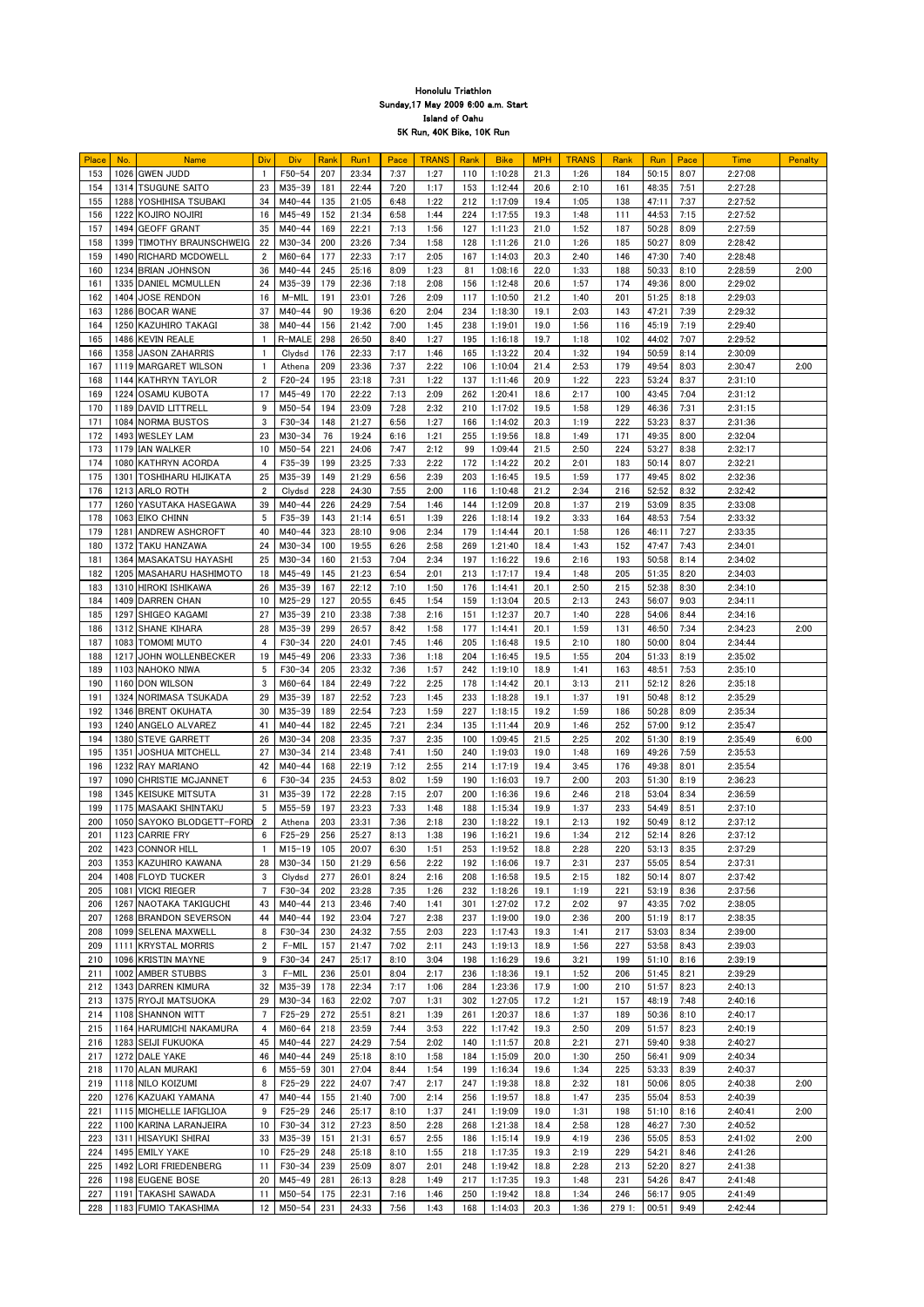| Place | No. | <b>Name</b>               | Div            | Div        | Rank | Run1  | Pace | <b>TRANS</b> | Rank | <b>Bike</b> | <b>MPH</b> | <b>TRANS</b> | Rank     | Run   | Pace          | <b>Time</b> | Penalty |
|-------|-----|---------------------------|----------------|------------|------|-------|------|--------------|------|-------------|------------|--------------|----------|-------|---------------|-------------|---------|
| 229   |     | 1440 YAMAKAWA MASAYUKI    | 21             | $M45 - 49$ | 103  | 20:03 | 6:29 | 2:49         | 249  | 1:19:42     | 18.8       | 2:37         | 262      | 58:15 | 9:24          | 2:43:25     |         |
| 230   |     | 1419 ANDREW SU            | $\overline{2}$ | $M20 - 24$ | 254  | 25:23 | 8:12 | 2:10         | 235  | 1:18:34     | 19.1       | 2:21         | 238      | 55:09 | 8:54          | 2:43:36     |         |
| 231   |     | 1022 LEE COLLINS          | $\overline{2}$ | $F55 - 59$ | 274  | 25:57 | 8:22 | 1:48         | 220  | 1:17:39     | 19.3       | 1:56         | 247      | 56:19 | 9:05          | 2:43:37     |         |
|       |     |                           |                |            |      |       |      |              |      |             |            |              |          |       |               |             |         |
| 232   |     | 1112 LISA BARRETT         | 11             | $F25 - 29$ | 240  | 25:11 | 8:08 | 2:56         | 276  | 1:22:47     | 18.1       | 2:06         | 190      | 50:38 | 8:10          | 2:43:37     |         |
| 233   |     | 1059 ELAINE ENGOTT        | 6              | $F35 - 39$ | 223  | 24:09 | 7:48 | 3:05         | 277  | 1:22:52     | 18.1       | 2:26         | 197      | 51:10 | 8:16          | 2:43:40     |         |
| 234   |     | 1296 MICHAEL GOTZIAMAN    | 34             | M35-39     | 266  | 25:40 | 8:17 | 1:53         | 285  | 1:23:49     | 17.9       | 3:34         | 166      | 49:00 | 7:55          | 2:43:55     |         |
| 235   |     | 1136 JAMIE KOPERA         | 12             | $F25 - 29$ | 289  | 26:24 | 8:31 | 1:33         | 254  | 1:19:56     | 18.8       | 1:33         | 232      | 54:37 | 8:49          | 2:44:02     |         |
| 236   |     | 1206 CHRISTOPHER MARSHALL | 22             | $M45 - 49$ | 153  | 21:35 | 6:58 | 2:41         | 296  | 1:26:02     | 17.4       | 2:38         | 196      | 51:08 | 8:15          | 2:44:02     |         |
|       |     |                           |                |            |      |       |      |              |      |             |            |              |          |       |               |             |         |
| 237   |     | 1094 HEATHER BRIEN        | 12             | $F30 - 34$ | 244  | 25:15 | 8:09 | 2:06         | 282  | 1:23:16     | 18.0       | 1:35         | 207      | 51:56 | 8:23          | 2:44:06     |         |
| 238   |     | 1455 KAMMIE AGUADA        | 13             | $F30 - 34$ | 308  | 27:19 | 8:49 | 2:17         | 283  | 1:23:19     | 18.0       | 1:59         | 168      | 49:23 | 7:58          | 2:44:15     |         |
| 239   |     | 1017 KAZUKO HASEGAWA      | 3              | $F55 - 59$ | 326  | 28:39 | 9:15 | 4:32         | 321  | 1:32:30     | 16.2       | 3:41         | 9        | 34:59 | 5:39          | 2:44:20     |         |
| 240   |     | 1158   TOM HUSTER         |                | M65-69     | 270  | 25:47 | 8:19 | 2:40         | 264  | 1:21:00     | 18.5       | 3:17         | 208      | 51:57 | 8:23          | 2:44:39     |         |
| 241   |     | 1065 MICHELLE AITRO       |                | $F35 - 39$ | 211  | 23:40 | 7:38 | 1:56         | 303  | 1:27:16     | 17.2       | 2:19         | 170      | 49:35 | 8:00          | 2:44:44     |         |
| 242   |     |                           | 30             | $M30 - 34$ | 233  | 24:43 | 7:59 | 2:28         | 211  | 1:17:04     | 19.5       | 2:45         | 260      | 58:00 | 9:22          | 2:44:58     |         |
|       |     | 1368 BRYAN TAMURA         |                |            |      |       |      |              |      |             |            |              |          |       |               |             |         |
| 243   |     | 1045 SANDRA KIMBALL       | 2              | $F40 - 44$ | 271  | 25:49 | 8:20 | 1:42         | 191  | 1:16:06     | 19.7       | 2:41         | 267      | 58:54 | 9:30          | 2:45:11     |         |
| 244   |     | 1199 THOMAS CONWAY        |                | Clydsd     | 261  | 25:31 | 8:14 | 1:53         | 231  | 1:18:23     | 19.1       | 2:03         | 254      | 57:32 | 9:17          | 2:45:20     |         |
| 245   |     | 1197 NAOKI MORITA         | 13             | $M50 - 54$ | 217  | 23:52 | 7:42 | 1:39         | 257  | 1:20:08     | 18.7       | 2:17         | 256      | 57:33 | 9:17          | 2:45:27     |         |
| 246   |     | 1430 SATOSHI TOMINAGA     | 31             | $M30 - 34$ | 185  | 22:49 | 7:22 | 2:25         | 258  | 1:20:12     | 18.7       | 2:31         | 259      | 57:55 | 9:21          | 2:45:52     |         |
| 247   |     | 1231 SCOTT NAKAGAWA       | 48             | $M40 - 44$ | 297  | 26:46 | 8:38 | 1:53         | 189  | 1:15:43     | 19.8       | 1:36         | 264      | 58:35 | 9:27          | 2:46:32     | 2:00    |
|       |     |                           |                |            |      |       |      |              |      |             |            |              |          |       |               |             |         |
| 248   |     | 1336 SHOKEI SUDA          | 35             | M35-39     | 134  | 21:03 | 6:48 | 2:14         | 173  | 1:14:31     | 20.1       | 3:41         | 309 1:   | 05:07 | 10:31         | 2:46:33     |         |
| 249   |     | 1305 LANI STARKEY         | 36             | M35-39     | 300  | 26:59 | 8:42 | 3:08         | 219  | 1:17:38     | 19.3       | 3:59         | 239      | 55:14 | 8:55          | 2:46:56     |         |
| 250   |     | 1147 HEATHER BARCLAY      | 3              | $F20 - 24$ | 242  | 25:13 | 8:09 | 2:40         | 281  | 1:23:15     | 18.0       | 1:32         | 230      | 54:22 | 8:47          | 2:47:00     |         |
| 251   |     | 1500 TAKESHI OKAZAKI      | 3              | $M20 - 24$ | 66   | 19:12 | 6:12 | 1:23         | 339  | 1:41:13     | 14.8       | 1:56         | 96       | 43:30 | 7:01          | 2:47:13     |         |
| 252   |     | 1163 KOHICHI KAWAHARAYAMA | 5              | M60-64     | 310  | 27:22 | 8:50 | 1:58         | 181  | 1:14:50     | 20.0       | 2:33         | 280 1:   | 00:52 | 9:49          | 2:47:33     |         |
| 253   |     | 1137 AN NGUYEN            | 13             | $F25 - 29$ | 224  | 24:15 | 7:50 | 1:56         | 266  | 1:21:07     | 18.5       | 1:57         | 263      | 58:20 | 9:25          | 2:47:33     |         |
|       |     |                           |                |            |      |       |      |              |      |             |            |              |          |       |               |             |         |
| 254   |     | 1247 DIMITRI KACZMAREK    | 49             | $M40 - 44$ | 263  | 25:33 | 8:15 | 3:57         | 185  | 1:15:11     | 20.0       | 4:03         | 270      | 59:04 | 9:32          | 2:47:47     |         |
| 255   |     | 1243 ERIC GIETZEN         | 50             | $M40 - 44$ | 262  | 25:33 | 8:15 | 3:56         | 183  | 1:15:05     | 20.0       | 4:09         | 269      | 59:04 | 9:32          | 2:47:47     |         |
| 256   |     | 1270 JEFFERY BACHA        | 51             | M40-44     | 296  | 26:42 | 8:37 | 2:19         | 187  | 1:15:28     | 19.9       | 3:29         | 274      | 59:59 | 9:41          | 2:47:55     |         |
| 257   |     | 1025 MILDRED COOKE        | $\overline{2}$ | $F50 - 54$ | 285  | 26:21 | 8:30 | 2:15         | 202  | 1:16:43     | 19.6       | 1:47         | 2811:    | 00:53 | 9:50          | 2:47:57     |         |
| 258   |     | 1317 GAYLORD GORGONIO     | 37             | $M35 - 39$ | 286  | 26:22 | 8:31 | 1:51         | 160  | 1:13:07     | 20.5       | 2:06         | 3041:    | 04:35 | 10:25         | 2:47:59     |         |
|       |     |                           |                |            |      |       |      |              |      |             |            |              |          |       |               |             |         |
| 259   |     | 1073 ALICIA ROMERO        | 8              | $F35 - 39$ | 290  | 26:24 | 8:31 | 2:38         | 286  | 1:23:56     | 17.9       | 2:45         | 214      | 52:24 | 8:28          | 2:48:05     |         |
| 260   |     | 1042 ROXANE TORRES        | 3              | $F40 - 44$ | 232  | 24:33 | 7:56 | 2:37         | 273  | 1:22:07     | 18.3       | 2:22         | 249      | 56:30 | 9:07          | 2:48:07     |         |
| 261   |     | 1218 JASON SANFORD        | 23             | $M45 - 49$ | 264  | 25:34 | 8:15 | 2:15         | 252  | 1:19:49     | 18.8       | 2:24         | 268      | 59:03 | 9:32          | 2:49:04     |         |
| 262   |     | 1313 ERIC BECKER          | 38             | $M35 - 39$ | 216  | 23:51 | 7:42 | 3:08         | 180  | 1:14:47     | 20.1       | 3:16         | 3071:    | 04:49 | 10:28         | 2:49:49     |         |
| 263   |     | 1454 BRANDY STRAGTMAN     | 32             | $M30 - 34$ | 279  | 26:02 | 8:24 | 2:01         | 182  | 1:14:55     | 20.0       | 2:21         | 3101:    | 05:07 | 10:31         | 2:50:24     |         |
| 264   |     | 1193 ERIC COPELAND        | -14            | $M50 - 54$ | 250  | 25:20 | 8:11 | 2:12         | 206  | 1:16:49     | 19.5       | 2:39         | 298 1:   | 03:35 | 10:16         | 2:50:33     |         |
|       |     |                           |                |            |      |       |      |              |      |             |            |              |          |       |               |             |         |
| 265   |     | 1052 ERIN GAYNOR          |                | $F40 - 44$ | 318  | 27:37 | 8:55 | 2:16         | 271  | 1:22:01     | 18.3       | 1:58         | 251      | 56:58 | 9:12          | 2:50:48     |         |
| 266   |     | 1328 MASAKIYO MAEZONO     | 39             | M35-39     | 162  | 22:01 | 7:07 | 2:02         | 221  | 1:17:42     | 19.3       | 3:04         | 3021:    | 04:02 | 10:20         | 2:50:49     | 2:00    |
| 267   |     | 1363 KEITA NOGAMI         | 33             | $M30 - 34$ | 238  | 25:06 | 8:06 | 2:13         | 228  | 1:18:20     | 19.1       | 2:22         | 297 1:   | 03:20 | 10:13         | 2:51:21     |         |
| 268   |     | 1257 MICHAEL HOUSER       | -17            | M-MIL      | 166  | 22:04 | 7:08 | 2:15         | 244  | 1:19:24     | 18.9       | 3:55         | 3031:    | 04:21 | 10:23         | 2:51:57     |         |
| 269   |     | 1091 ALICIA ARAGON        | 14             | $F30 - 34$ | 255  | 25:25 | 8:12 | 1:32         | 245  | 1:19:31     | 18.9       | 2:18         | 285 1:   | 01:16 | 9:53          | 2:52:01     | 2:00    |
|       |     | 1339 HIROO KAGI           | 40             | M35-39     | 265  | 25:37 | 8:16 | 3:31         | 215  | 1:17:29     | 19.4       | 2:25         | 294 1:   | 03:03 | 10:11         |             |         |
| 270   |     |                           |                |            |      |       |      |              |      |             |            |              |          |       |               | 2:52:02     |         |
| 271   |     | 1032 NANCY KATAYAMA       |                | $F45 - 49$ | 322  | 28:06 | 9:04 | 2:13         | 216  | 1:17:30     | 19.4       | 2:28         | 293 1:   | 02:29 | 10:05         | 2:52:43     |         |
| 272   |     | 1039 DINA BLAIR           | 3              | Athena     | 327  | 29:13 | 9:26 | 2:08         | 207  | 1:16:51     | 19.5       | 1:34         | 295 1:   | 03:07 | 10:11         | 2:52:50     |         |
| 273   |     | 1161 MASAYOSHI KANATA     | 6              | $M60 - 64$ | 273  | 25:56 | 8:22 | 2:10         | 201  | 1:16:37     | 19.6       | 3:07         | 3111:    | 05:10 | 10:31         | 2:52:58     |         |
| 274   |     | 1082 MARIKO ALVAREZ       | 15             | $F30 - 34$ | 204  | 23:32 | 7:36 | 2:11         | 310  | 1:28:33     | 16.9       | 2:47         | 242      | 55:59 | 9:02          | 2:53:00     |         |
| 275   |     | 1116 KELLY MAILLY         | 14             | $F25 - 29$ | 328  | 29:13 | 9:26 | 1:45         | 259  | 1:20:13     | 18.7       | 1:52         | 2751:    | 00:02 | 9:41          | 2:53:03     |         |
|       |     |                           |                |            |      |       |      |              |      |             |            |              |          |       |               |             |         |
| 276   |     | 1079 SHANNON VAN GIESON   | -9             | $F35 - 39$ | 292  | 26:33 | 8:34 | 1:21         | 229  | 1:18:22     | 19.1       | 1:15         | 3131:    | 06:14 | 10:41         | 2:53:43     |         |
| 277   |     | 1379 ALEJANDRO ESCALANTE- | 34             | $M30 - 34$ | 241  | 25:12 | 8:08 | 2:04         | 300  | 1:27:01     | 17.2       | 1:55         | 255      | 57:33 | 9:17          | 2:53:44     |         |
| 278   |     | 1024 SAWAKO HASHIDA       | 3              | $F50 - 54$ | 304  | 27:11 | 8:47 | 2:14         | 288  | 1:24:29     | 17.8       | 1:46         | 261      | 58:07 | 9:23          | 2:53:46     |         |
| 279   |     | 1109 JENNY SCHMIDT        | 15             | $F25 - 29$ | 259  | 25:28 | 8:13 | 3:03         | 267  | 1:21:20     | 18.4       | 2:53         | 287 1:   | 01:27 | 9:55          | 2:54:10     |         |
| 280   |     | 1069 LORI RAYMOND         | 10             | $F35 - 39$ | 287  | 26:23 | 8:31 | 2:31         | 309  | 1:28:33     | 16.9       | 2:24         | 234      | 54:58 | 8:52          | 2:54:46     |         |
| 281   |     | 1216 HITOSHI YANO         | 24             | $M45 - 49$ | 306  | 27:17 | 8:48 | 2:23         | 225  | 1:18:13     | 19.2       | 2:14         | 3121:    | 05:14 | 10:32         | 2:55:19     |         |
|       |     |                           |                | $F35 - 39$ | 303  | 27:11 | 8:46 | 1:38         | 263  | 1:20:47     | 18.6       | 1:51         | 3011:    | 03:54 | 10:19         | 2:55:19     |         |
| 282   |     | 1075 YUKA KAWAHARAYAMA    | 11             |            |      |       |      |              |      |             |            |              |          |       |               |             |         |
| 283   |     | 1023 DOREEN PEREZ         | 4              | $F50 - 54$ | 307  | 27:17 | 8:48 | 2:33         | 294  | 1:25:47     | 17.5       | 1:43         | 266      | 58:44 | 9:29          | 2:56:02     |         |
| 284   |     | 1028 RANDY BARRAS         | 5              | Clydsd     | 234  | 24:51 | 8:01 | 2:51         | 292  | 1:25:18     | 17.6       | 3:46         | 257      | 57:37 | 9:18          | 2:56:21     | 2:00    |
| 285   |     | 1106 MARLENA OSHAN        | 16             | $F30 - 34$ | 268  | 25:42 | 8:18 | 2:33         | 289  | 1:24:49     | 17.7       | 2:31         | 286 1:   | 01:26 | 9:55          | 2:57:00     |         |
| 286   |     | 1188 WILLIAM JONES        | 15             | $M50 - 54$ | 321  | 28:04 | 9:04 | 2:21         | 193  | 1:16:09     | 19.7       | 2:59         | 3141:    | 07:37 | 10:55         | 2:57:07     |         |
| 287   |     | 1259 GORDON THORN         | 52             | $M40 - 44$ | 314  | 27:23 | 8:50 | 2:44         | 295  | 1:26:01     | 17.4       | 2:22         | 265      | 58:41 | 9:28          | 2:57:10     |         |
| 288   |     | 1140 FIONA GAIL NUNEZ     | 4              | $F20 - 24$ | 278  | 26:02 | 8:24 | 2:01         | 293  | 1:25:28     | 17.6       | 1:41         | 290 1:   | 02:10 | 10:02         | 2:57:20     |         |
|       |     |                           |                |            |      |       |      |              |      |             |            |              |          |       |               |             |         |
| 289   |     | 1194 CRAIG BARNARD        | 16             | $M50-54$   | 320  | 27:59 | 9:02 | 2:53         | 265  | 1:21:00     | 18.5       | 3:09         | 292 1:   |       | 02:21 10:04   | 2:57:20     |         |
| 290   |     | 1215 RICK HOLMES          | 25             | $M45-49$   | 275  | 25:57 | 8:23 | 1:52         | 246  | 1:19:33     | 18.9       | 2:02         | 3221:    | 08:16 | 11:01         | 2:57:40     |         |
| 291   |     | 1131 KATHERINE HUTCHINGS  | 16             | $F25 - 29$ | 258  | 25:28 | 8:13 | 3:32         | 304  | 1:27:20     | 17.2       | 2:04         | $2761$ : | 00:11 | 9:43          | 2:58:33     |         |
| 292   |     | 1105 LEIGH-ANNE TRAVERS   | 17             | $F30-34$   | 253  | 25:23 | 8:12 | 3:43         | 317  | 1:30:32     | 16.6       | 3:14         | 241      | 55:48 | 9:00          | 2:58:38     |         |
| 293   |     | 1157 SUSUMU HASEGAWA      |                | $M70 - 74$ | 215  | 23:49 | 7:41 | 1:46         | 330  | 1:35:24     | 15.7       | 1:51         | 244      | 56:07 | 9:04          | 2:58:55     |         |
| 294   |     | 1128 ALEXIS STRONG        | -17            | $F25 - 29$ | 313  | 27:23 | 8:50 | 2:21         | 299  | 1:26:20     | 17.4       | 2:13         | 283 1:   | 01:01 | 9:51          | 2:59:16     |         |
|       |     |                           |                |            |      |       |      |              |      |             |            |              |          |       |               |             |         |
| 295   |     | 1062 STACEY BORQUEZ       | 12             | $F35 - 39$ | 315  | 27:33 | 8:54 | 2:28         | 287  | 1:24:10     | 17.8       | 2:40         | 296 1:   | 03:14 | 10:12         | 3:00:04     |         |
| 296   |     | 1048 JENNIFER THORN       | 5              | $F40 - 44$ | 309  | 27:20 | 8:49 | 2:24         | 320  | 1:32:14     | 16.3       | 2:28         | 248      | 56:25 | 9:06          | 3:00:49     |         |
| 297   |     | 1071 KIMBERLY MITCHELL    | 13             | $F35 - 39$ | 288  | 26:23 | 8:31 | 2:31         | 311  | 1:28:34     | 16.9       | 2:23         | 2841:    | 01:09 | 9:52          | 3:00:58     |         |
| 298   |     | 1018 MICHIKO HOSHINO      | 4              | $F55 - 59$ | 317  | 27:35 | 8:54 | 2:18         | 324  | 1:32:51     | 16.2       | 2:12         | 245      | 56:08 | 9:04          | 3:01:02     |         |
| 299   |     | 1426 YUTA OMORI           |                | $M01 - 14$ | 164  | 22:03 | 7:07 | 1:19         | 342  | 1:45:38     | 14.2       | 1:28         | 195      | 51:06 | 8:15          | 3:01:33     |         |
| 300   |     | 1085 ALEXANDRA SOROTA     | 18             | $F30 - 34$ | 276  | 26:00 | 8:24 | 3:46         | 312  | 1:29:23     | 16.8       | 2:48         | 272      | 59:52 | 9:40          | 3:01:48     |         |
|       |     |                           |                |            |      |       |      |              |      |             |            |              |          |       |               |             |         |
| 301   |     | 1095 JJAMIE RIGGS-NAGY    | 19             | $F30-34$   | 337  | 30:48 | 9:56 | 3:05         | 290  | 1:24:50     | 17.7       | 3:20         | 273      | 59:55 | 9:40          | 3:01:56     |         |
| 302   |     | 1326 SHIN ISHIYAMA        | 41             | M35-39     | 267  | 25:42 | 8:18 | 1:46         | 272  | 1:22:02     | 18.3       | 1:43         | 329 1:   | 11:05 | 11:28         | 3:02:16     |         |
| 303   |     | 1122 AMBER CHURCH         | 18             | $F25 - 29$ | 295  | 26:41 | 8:37 | 2:23         | 270  | 1:21:59     | 18.3       | 2:21         | 3251:    |       | 09:45 11:15   | 3:03:07     |         |
| 304   |     | 1254 JON FORST            | 53             | $M40-44$   | 252  | 25:21 | 8:11 | 4:44         | 209  | 1:17:00     | 19.5       | 3:56         | 3321:    |       | $12:11$ 11:39 | 3:03:12     |         |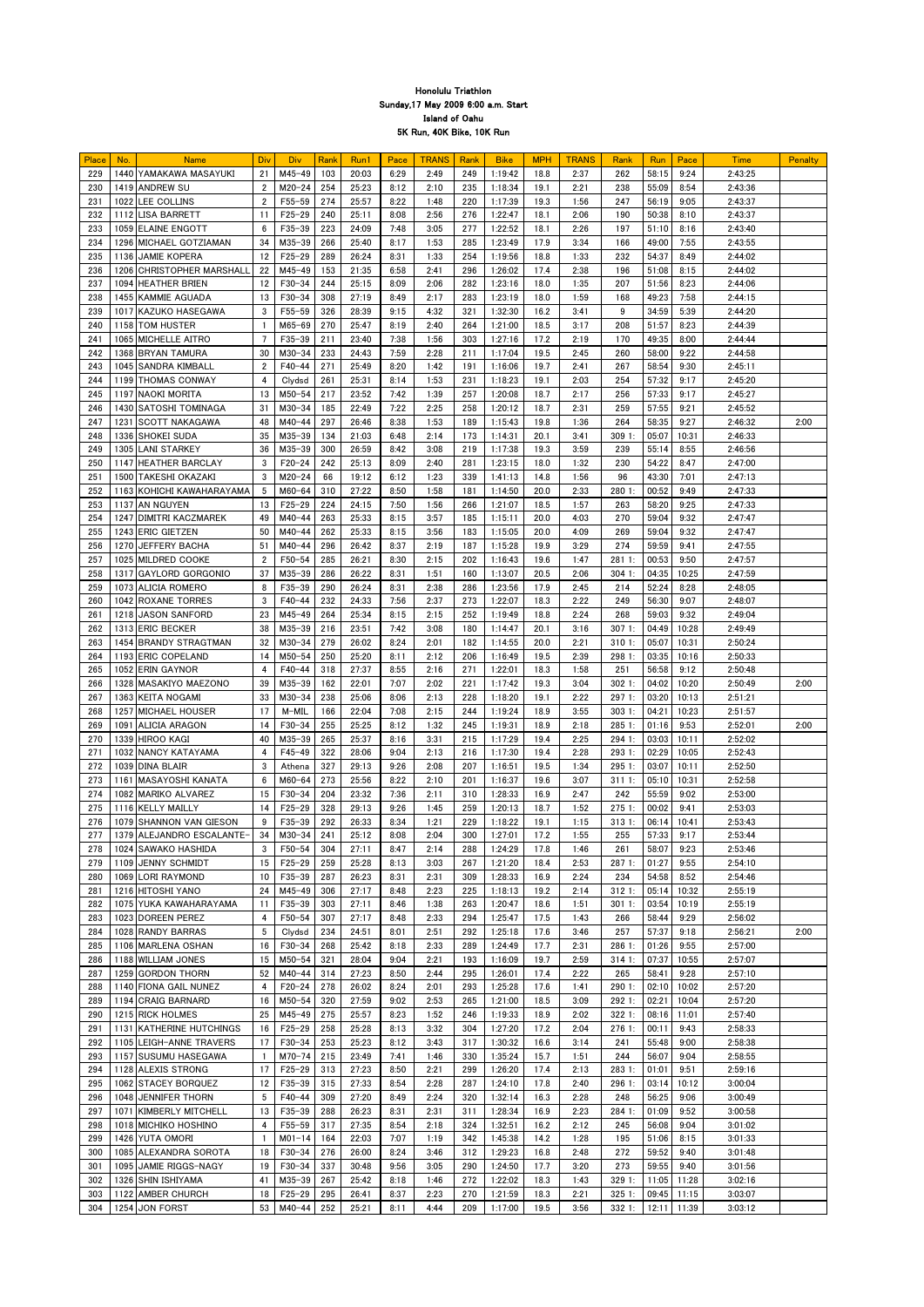| Place | No.  | <b>Name</b>              | Div            | <b>Div</b> | Rank | Run1  | Pace  | <b>TRANS</b> | Rank | <b>Bike</b> | <b>MPH</b> | <b>TRANS</b> | <b>Rank</b> | Run         | Pace        | <b>Time</b> | <b>Penalty</b> |
|-------|------|--------------------------|----------------|------------|------|-------|-------|--------------|------|-------------|------------|--------------|-------------|-------------|-------------|-------------|----------------|
| 305   |      | 1127 JULIENNE PACHECO    | 19             | $F25 - 29$ | 282  | 26:14 | 8:28  | 2:05         | 278  | 1:23:12     | 18.0       | 2:03         | 328 1:      | 10:01       | 11:18       | 3:03:33     |                |
| 306   |      | 1134 MOLLY SUTHERLAND    | 20             | $F25 - 29$ | 319  | 27:51 | 8:59  | 1:36         | 318  | 1:31:37     | 16.4       | 1:57         | 2771:       | 00:36       | 9:47        | 3:03:36     |                |
| 307   |      | 1087 IMELANIE RICHARDSON | 20             | $F30-34$   | 243  | 25:13 | 8:09  | 2:55         | 322  | 1:32:33     | 16.2       | 2:13         | 2821:       | 00:58       | 9:50        | 3:03:51     |                |
| 308   |      | 1074 KERI PANG           | 14             | $F35 - 39$ | 311  | 27:22 | 8:50  | 2:53         | 279  | 1:23:12     | 18.0       | 3:26         | 3191:       | 08:04       | 10:59       | 3:04:56     |                |
| 309   |      | 1036 TYRA WAIPA          | -5             | $F45 - 49$ | 305  | 27:16 | 8:48  | 3:01         | 280  | 1:23:14     | 18.0       | 3:24         | 3171:       | 08:03       | 10:59       | 3:04:56     |                |
| 310   |      | 1255 SATOSHI HARA        | 54             | $M40 - 44$ | 190  | 23:00 | 7:26  | 2:56         | 275  | 1:22:33     | 18.2       | 3:06         | 333 1:      | 12:24       | 11:41       | 3:05:57     | 2:00           |
| 311   |      | 1413 JONATHAN SOCKELL    | 11             | $M25 - 29$ | 280  | 26:04 | 8:25  | 3:44         | 315  | 1:30:04     | 16.7       | 2:20         | 3051:       | 04:41       | 10:26       | 3:06:52     |                |
| 312   |      | 1110 CARISSA FRISBIE     | 21             | $F25 - 29$ | 283  | 26:16 | 8:29  | 2:05         | 319  | 1:31:50     | 16.3       | 2:57         | 3001:       | 03:53       | 10:19       | 3:06:57     |                |
| 313   |      | 1452 MAYU GAMO           | 22             | $F25 - 29$ | 237  | 25:05 | 8:06  | 2:01         | 332  | 1:36:46     | 15.5       | 1:50         | 288 1:      | 01:32       | 9:56        | 3:07:12     |                |
| 314   |      | 1066 TAMMY ENGLISH       | 15             | $F35 - 39$ | 251  | 25:21 | 8:11  | 2:47         | 306  | 1:28:16     | 17.0       | 3:15         | 3181:       | 08:03       | 10:59       | 3:07:41     |                |
| 315   |      | 1088 LISA BRIN           | 21             | $F30 - 34$ | 316  | 27:34 | 8:54  | 2:31         | 327  | 1:34:13     | 15.9       | 2:06         | 289 1:      | 02:07       | 10:01       | 3:08:29     |                |
| 316   |      | 1347 DANA WIELINS        | 6              | Clydsd     | 219  | 23:59 | 7:44  | 2:38         | 251  | 1:19:44     | 18.8       | 2:53         | 3411:       | 19:32       | 12:50       | 3:08:44     |                |
| 317   |      | 1407 LANCE MUNSELLE      | 12             | $M25 - 29$ | 260  | 25:30 | 8:14  | 1:53         | 163  | 1:13:17     | 20.5       | 3:38         | 343 1:      | 24:34       | 13:39       | 3:08:50     |                |
| 318   |      | 1461 BETSY NOONAN        | 6              | $F45 - 49$ | 293  | 26:38 | 8:36  | 5:44         | 307  | 1:28:17     | 17.0       | 3:39         | 3081:       | 04:50       | 10:28       | 3:09:06     |                |
| 319   |      | 1064 ROBIN BROOKE        | 16             | $F35 - 39$ | 332  | 29:52 | 9:38  | 3:41         | 313  | 1:29:41     | 16.7       | 2:48         | 299 1:      | 03:38       | 10:16       | 3:09:38     |                |
| 320   |      | 1129 KATHRYN LEE         | 23             | $F25 - 29$ | 269  | 25:43 | 8:18  | 3:27         | 328  | 1:35:02     | 15.8       | 3:18         | 2911:       | 02:12       | 10:02       | 3:09:40     |                |
| 321   |      | 1484 KOJI KIKURA         | 35             | $M30 - 34$ | 198  | 23:25 | 7:33  | 2:21         | 343  | 1:47:57     | 13.9       | 2:46         | 226         | 53:53       | 8:42        | 3:10:20     |                |
| 322   |      | 1190 ROGER MENDEZ        | 17             | $M50 - 54$ | 284  | 26:17 | 8:29  | 4:55         | 298  | 1:26:10     | 17.4       | 5:08         | 3161:       | 07:56       | 10:58       | 3:10:25     |                |
| 323   |      | 1152 DORI HUTCHINGS      | 22             | $F30-34$   | 257  | 25:27 | 8:13  | 3:42         | 316  | 1:30:18     | 16.6       | 3:05         | 3211:       | 08:16       | 11:01       | 3:10:46     |                |
| 324   |      | 1132 KELLY ANSALDO       | 24             | $F25 - 29$ | 334  | 30:31 | 9:51  | 2:14         | 297  | 1:26:07     | 17.4       | 2:01         | 326 1:      | 09:57       | 11:17       | 3:10:49     |                |
| 325   |      | 1102 ALLISON SOON        | 23             | $F30-34$   | 294  | 26:41 | 8:37  | 2:50         | 326  | 1:33:08     | 16.1       | 2:30         | 3151:       | 07:53       | 10:57       | 3:13:01     |                |
| 326   |      | 1142 JANICE LESKO        | 5              | $F20 - 24$ | 338  | 31:31 | 10:10 | 2:37         | 308  | 1:28:29     | 17.0       | 2:14         | 3231:       | 08:18       | 11:01       | 3:13:08     |                |
| 327   |      | 1098 KATHRYN HENDRIX     | 24             | $F30 - 34$ | 339  | 31:33 | 10:11 | 3:16         | 323  | 1:32:34     | 16.2       | 3:06         | 3061:       | 04:43       | 10:27       | 3:15:11     |                |
| 328   |      | 1101 PRISCILLA DRISCOLL  | 25             | $F30-34$   | 341  | 32:55 | 10:37 | 1:46         | 274  | 1:22:18     | 18.2       | 4:01         | 338 1:      | 14:46       | 12:04       | 3:15:44     |                |
| 329   |      | 1145 LYNDSAY FISHER      | 6              | $F20 - 24$ | 302  | 27:10 | 8:46  | 3:55         | 325  | 1:33:00     | 16.1       | 4:08         | 3271:       | 09:57       | 11:17       | 3:18:09     |                |
| 330   | 1097 | <b>ELIZABETH FORST</b>   | 26             | $F30-34$   | 333  | 30:22 | 9:48  | 3:43         | 314  | 1:30:01     | 16.7       | 2:31         | 3311:       | 11:52       | 11:36       | 3:18:28     |                |
| 331   |      | 1035 TRUDIE RANSOM       | $\overline{7}$ | $F45 - 49$ | 335  | 30:32 | 9:51  | 3:22         | 305  | 1:28:08     | 17.0       | 2:52         | 339 1:      | 15:35       | 12:12       | 3:20:28     |                |
| 332   |      | 1051 MONICA BLUT         | 6              | $F40 - 44$ | 329  | 29:33 | 9:32  | 1:44         | 341  | 1:45:28     | 14.2       | 3:38         | 2781:       | 00:43       | 9:48        | 3:21:05     |                |
| 333   |      | 1012 LINDA BROWNHOLTZ    |                | $F60 - 64$ | 346  | 37:49 | 12:12 | 4:17         | 335  | 1:38:57     | 15.2       | 5:14         | 240         | 55:33       | 8:58        | 3:21:49     |                |
| 334   |      | 1154 NAOHIRO OTANI       | $\overline{2}$ | $M70-74$   | 345  | 37:31 | 12:06 | 2:31         | 291  | 1:25:10     | 17.6       | 4:10         | 3371:       | 14:00       | 11:57       | 3:23:20     |                |
| 335   |      | 1148 HAYLEY OLDHAM       | 7              | $F20 - 24$ | 325  | 28:29 | 9:12  | 3:44         | 340  | 1:43:21     | 14.5       | 3:02         | 3201:       |             | 08:12 11:00 | 3:26:45     |                |
| 336   |      | 1141 LESLIE OSTERLOH     | 8              | $F20 - 24$ | 183  | 22:47 | 7:21  | 1:36         | 346  | 2:03:30     | 12.1       | 1:31         | 258         | 57:47       | 9:20        | 3:27:09     |                |
| 337   |      | 1330 HIROKI KOBAYASHI    | 42             | M35-39     | 336  | 30:35 | 9:52  | 4:17         | 334  | 1:37:44     | 15.3       | 3:22         | 334 1:      |             | 12:29 11:42 | 3:28:26     |                |
| 338   |      | 1054 ATSUKO KOBAYASHI    | 7              | $F40 - 44$ | 340  | 32:06 | 10:22 | 2:53         | 333  | 1:37:35     | 15.4       | 3:23         | 3351:       | 12:30       | 11:42       | 3:28:26     |                |
| 339   |      | 1114 MICHELE MCTAVISH    | 25             | $F25 - 29$ | 343  | 33:52 | 10:56 | 2:24         | 336  | 1:38:57     | 15.2       | 2:27         | 3301:       |             | 11:51 11:36 | 3:29:29     |                |
| 340   |      | 1457 ELEANOR KITAGAWA    |                | $F70-74$   | 344  | 35:17 | 11:23 | 2:13         | 338  | 1:40:48     | 14.9       | 2:06         | 3241:       | 09:19 11:11 |             | 3:29:41     |                |
| 341   | 1417 | <b>TAISHI SAWADA</b>     | 4              | $M20 - 24$ | 229  | 24:31 | 7:55  | 2:23         | 344  | 1:49:34     | 13.7       | 1:58         | 3361:       | 13:41       | 11:53       | 3:32:05     |                |
| 342   |      | 1049 KARLA BECKER        | 8              | $F40 - 44$ | 330  | 29:36 | 9:33  | 3:35         | 337  | 1:39:31     | 15.1       | 2:52         | 340 1:      | 16:57       | 12:25       | 3:32:30     |                |
| 343   |      | 1068 SHANNON BURKEY      | 17             | $F35 - 39$ | 342  | 33:04 | 10:40 | 3:30         | 331  | 1:36:20     | 15.6       | 3:40         | 3421:       | 19:32       | 12:50       | 3:36:04     |                |
| 344   |      | 1086 NEEVA LEMMEL-DUERR  | 27             | $F30 - 34$ | 291  | 26:32 | 8:34  | 2:02         | 329  | 1:35:03     | 15.8       | 5:57         |             |             |             |             |                |
| 345   |      | 1014 ELETAH ELASH        | 5              | F55-59     | 324  | 28:25 | 9:10  | 1:53         | 345  | 1:57:58     | 12.7       | 8:11         |             |             |             |             |                |
| 346   |      | 1238 MINORU HATAKEYAMA   | 55             | $M40 - 44$ | 331  | 29:37 | 9:34  | 2:23         |      | 1:31        | 989.0      | 1:53:24      |             |             |             |             |                |